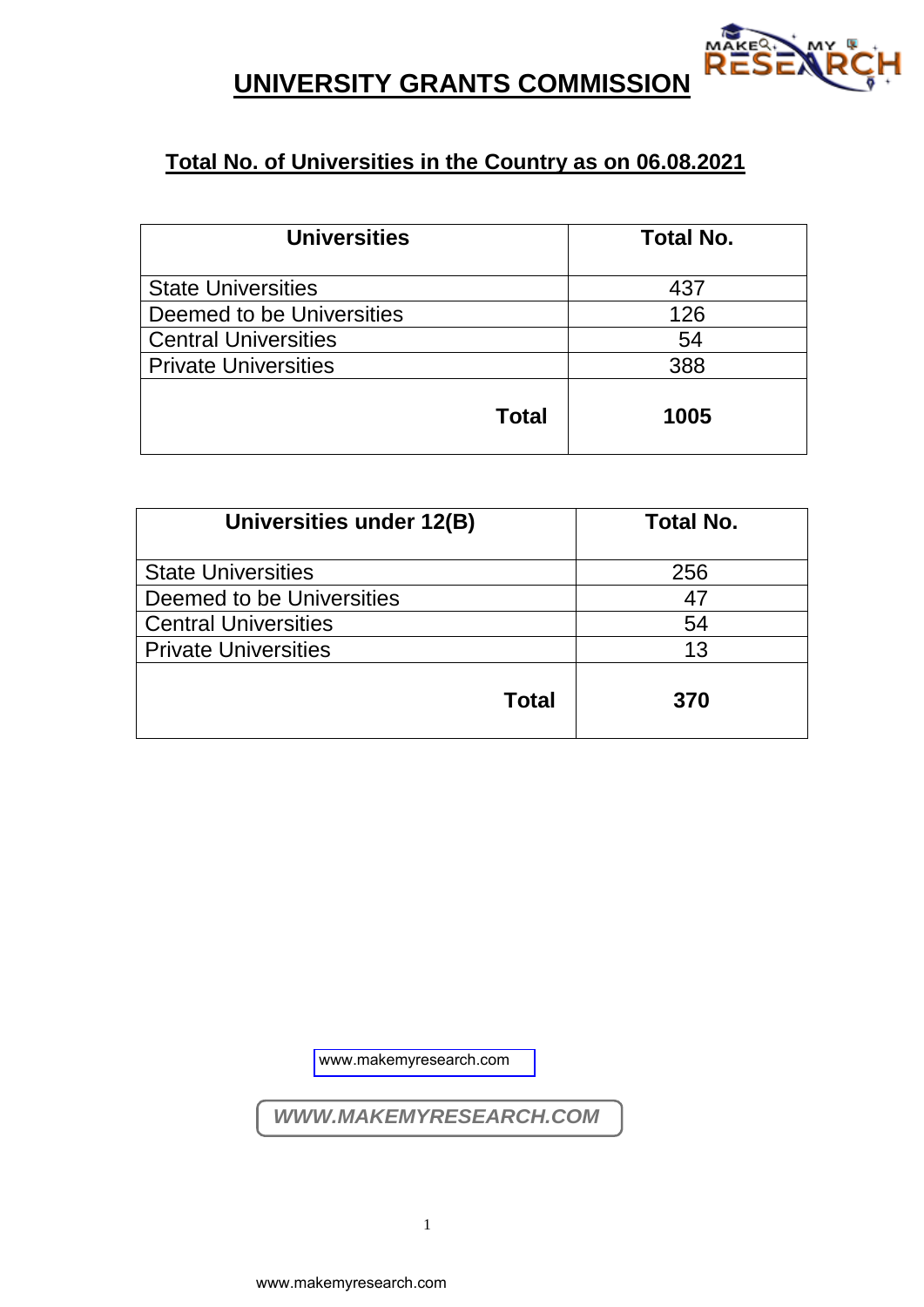| S.No             | <b>ANDHRA PRADESH</b>                                                                                                                                                | Date/Year of<br>Notification/<br><b>Establishment</b> |
|------------------|----------------------------------------------------------------------------------------------------------------------------------------------------------------------|-------------------------------------------------------|
| 1.               | Acharya N.G. Ranga Agricultural University, Lam,<br>Guntur - 522 034, Andhra Pradesh (State University)                                                              | 1964                                                  |
| 2.               | Acharya Nagarjuna University, Nagarjuna Nagar-522510, Dt. Guntur,<br>Andhra Pradesh. (State University)                                                              | 1976                                                  |
| 3.               | Adikavi Nannaya University, 25-7-9/1, Jayakrishnapuram,<br>Rajahmundry - 533 105, East Godavari District, Andhra Pradesh.<br>(State University)                      | 2006                                                  |
| $\overline{4}$ . | Andhra University, Waltair, Visakhapatnam-530 003, Andhra Pradesh.<br>(State University)                                                                             | 1926                                                  |
| 5.               | Bharatiya Engineering Science and Technology Innovation University,<br>Gownivaripalli, Gorantla Mandal, Anantapur, Andhra Pradesh (Private<br>University)            | 17.02.2019                                            |
| 6.               | Central University of Andhra Pradesh, IT Incubation Centre Building,<br>JNTU Campus, Chinmaynagar, Anantapuramu, Andhra Pradesh-<br>515002 (Central University)      | 05.08.2019                                            |
| 7.               | Central Tribal University of Andhra Pradesh, Kondakarakam,<br>Vizianagaram, Andhra Pradesh 535008 (Central University)                                               | 05.08.2019                                            |
| 8.               | Centurion University of Technology and Management, Gidijala Junction,<br>Anandapuram Mandal, Visakhapatnam - 531173, Andhra Pradesh.<br>(Private University)         | 23.05.2017                                            |
| 9.               | Damodaram Sanjivayya National Law University, Plot No. 116, Sector<br>11 MVP Colony, Visakhapatnam - 530 017, Andhra Pradesh. (State<br>University)                  | 2008                                                  |
| 10.              | Dr. Abdul Haq Urdu University, Kurnool- 518001, Andhra Pradesh<br>(State University)                                                                                 | 14.12.2018                                            |
| 11.              | Dr. B.R. Ambedkar University, Etcherla, Dt. Srikakulam-532410,<br>Andhra Pradesh. (State University)                                                                 | 2008                                                  |
| 12.              | Dravidian University, Srinivasanam, -517 425, Chittoor District,<br>Andhra Pradesh. (State University)                                                               | 1997                                                  |
| 13.              | Dr. Y.S.R Architecture and Fine Arts University, Kadapa, Andhra<br>Pradesh (State University)                                                                        | 07.01.2020                                            |
| 14.              | Y.S.R.<br>Horticultural<br>University, PO<br>Box<br>No.<br>7,<br>Dr.<br>Venkataramannagudem, West Godavari District - 536 101, Andhra<br>Pradesh. (State University) | 2011                                                  |
| 15.              | Dr. N.T.R. University of Health Sciences (Formerly Andhra Pradesh<br>University of Health Sciences), Vijayawada-520 008, Andhra Pradesh.<br>(State University)       | 1986                                                  |
| 16.              | Gandhi Institute of Technology and Management (GITAM), Gandhi<br>Nagar Campus, Rushikonda, Visakhapatman - 530 045, Andhra<br>Pradesh.(Deemed University)            | 13.08.2007                                            |
| 17.              | Jawaharlal Nehru Technological University, Anantpur-515 002,<br>Andhra Pradesh (State University)                                                                    | 2008                                                  |
| 18.              | Jawaharlal Nehru Technological University, Pithapuram<br>Road,<br>Kakinada-533003, East Godvari District, Andhra Pradesh<br>(State University)                       | 2008                                                  |
| 19.              | Koneru Lakshmaiah Education Foundation, Greenfields, Kunchanapalli<br>Post, Vaddeswaram, Guntur District-522002, Andhra<br>Pradesh.<br>(Deemed University)           | 20.02.2009                                            |
| 20.              | KREA University, 5655, Central, Expressway, Sri City-517646, Andhra<br>Pradesh (Private University)                                                                  | 30.04.2018                                            |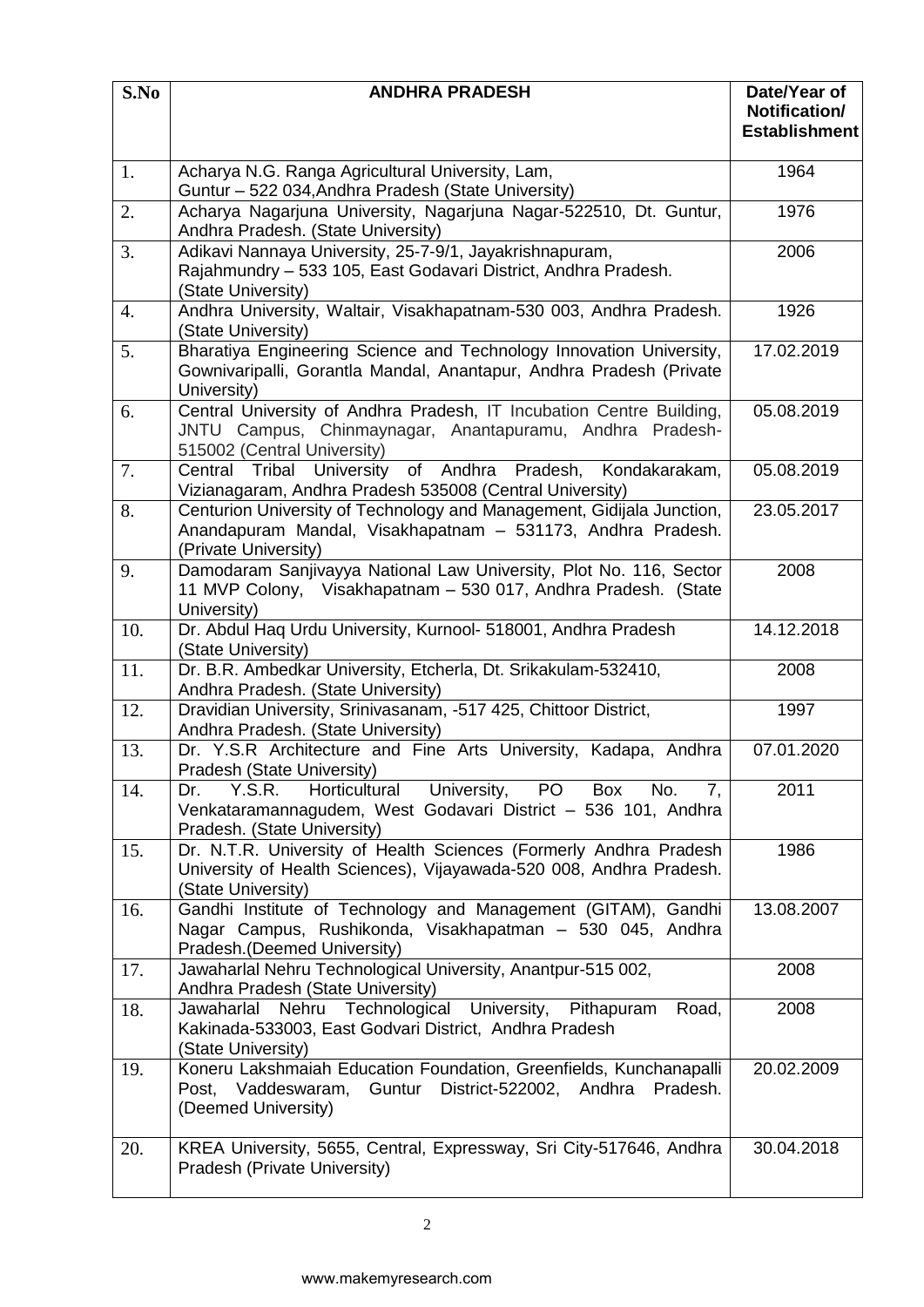| 21. | Krishna University, Andhra Jateeya Kalasala, Campus, Rajupeta,<br>Machllipatanam - 521 001, Krishna District, Andhra Pradesh. (State<br>University)                                                   | 2008       |
|-----|-------------------------------------------------------------------------------------------------------------------------------------------------------------------------------------------------------|------------|
| 22. | Rajiv Gandhi University of Knowledge Technologies Andhra Pradesh,<br>V.R.Mansions, Kunchanapalli, Guntur District, Andhra Pradesh- 522501<br>(State University)                                       | 01.06.2016 |
| 23. | Rayalaseema University, Pasupula Village, Nandyal Road, Kurnool -<br>518 002, Andhra Pradesh. (State University)                                                                                      | 2008       |
| 24. | Saveetha Amaravati University, 3 <sup>rd</sup> Floor, Vaishnavi Complex, Opposite<br>Executive Club, Vijayawada- 520008, Andhra Pradesh (Private<br>University)                                       | 30.04.2018 |
| 25. | Sri Krishnadevaraya University, Anantapur-515 003, Andhra Pradesh.<br>(State University)                                                                                                              | 1981       |
| 26. | Sri Padmavati Mahila Vishwavidyalayam, Tirupati-517 502, Andhra<br>Pradesh. (StateUniversity)                                                                                                         | 1983       |
| 27. | Sri Sathya Sai Institute of Higher Learning, Prasanthinilayam,<br>Anantapur-515 134, Andhra Pradesh. (Deemed University)                                                                              | 10.11.1981 |
| 28. | Sri Venkateswara University, Tirupati-517 502, Andhra Pradesh.<br>(State University)                                                                                                                  | 1954       |
| 29. | Sri Venkateswara Vedic University, Alipiri-Chandragiri Bypass Road,<br>Tirupati-517502, Andhra Pradesh. (State University)                                                                            | 2006       |
| 30. | Sri Venkateswara Veterinary University, Dr. YSR Bhavan, Tirupati -<br>517 502, Andhra Pradesh. (State University)                                                                                     | 2005       |
| 31. | Sri Venkateswara Institute of Medical Sciences, Alipuri Road,<br>Tirupati - 517 507, Andhra Pradesh. (State University)                                                                               | 1993       |
| 32. | SRM University, Neerukonda-Kuragallu Village, Mangalagiri Mandal,<br>Guntur District-522502, Andhra Pradesh. (Private University)                                                                     | 23.05.2017 |
| 33. | The National Sanskrit University, Tirupati, Chittoor District, Andhra<br>Pradesh - 517507 (Central University w.e.f. 30.04.2020)<br>(Formerly Rashtriya Sanskrit Vidyapeeth, Deemed to be University) | 16.11.1987 |
| 34. | Vignan's<br>Foundation<br>for<br>Science,<br>Technology<br>and<br>Research,<br>Vadlamudi, Guntur District - 522213, Andhra Pradesh.<br>(Deemed University)                                            | 19.12.2008 |
| 35. | Vikrama Simhapuri University, Kakutur, Venkatachalam (M.D), Nellore,<br>Andhra Pradesh- 524320. (State University)                                                                                    | 2008       |
| 36. | VIT-AP University, Amravati - 522237, Andhra Pradesh.<br>(Private University)                                                                                                                         | 23.05.2017 |
| 37. | Yogi Vemana University, Vemanapuram, Kadapa - 516 003, Andhra<br>Pradesh. (State University)<br><b>ARUNACHAL PRADESH</b>                                                                              | 2006       |
|     |                                                                                                                                                                                                       |            |
| 38. | Apex Professional University, Pasighat, District East Siang, Arunachal<br>Pradesh - 791102. (Private University)                                                                                      | 10.05.2013 |
| 39. | Arunachal University of Studies, NH-52, Namsai, District Lohit - 792<br>103, Arunachal Pradesh. (Private University)                                                                                  | 26.05.2012 |
| 40. | Arunodaya University, E-Sector, Nirjuli, Itanagar, Distt. Papum Pare,<br>Arunachal Pradesh-791109 (Private University)                                                                                | 21.10.2014 |
| 41. | Himalayan University, 401, Takar Complex, Naharlagun, Itanagar, Distt<br>- Papumpare - 791110, Arunachal Pradesh. (Private University)                                                                | 03.05.2013 |
| 42. | North East Frontier Technical University, Sibu-Puyi, Aalo (PO), West<br>Siang (Distt.), Arunachal Pradesh -791001 (Private University)                                                                | 03.09.2014 |
| 43. | North Eastern Regional Institute of Science & Technology, Nirjuli,<br>Itanagar-791109, Arunachal Pradesh. (Deemed University)                                                                         | 31.05.2005 |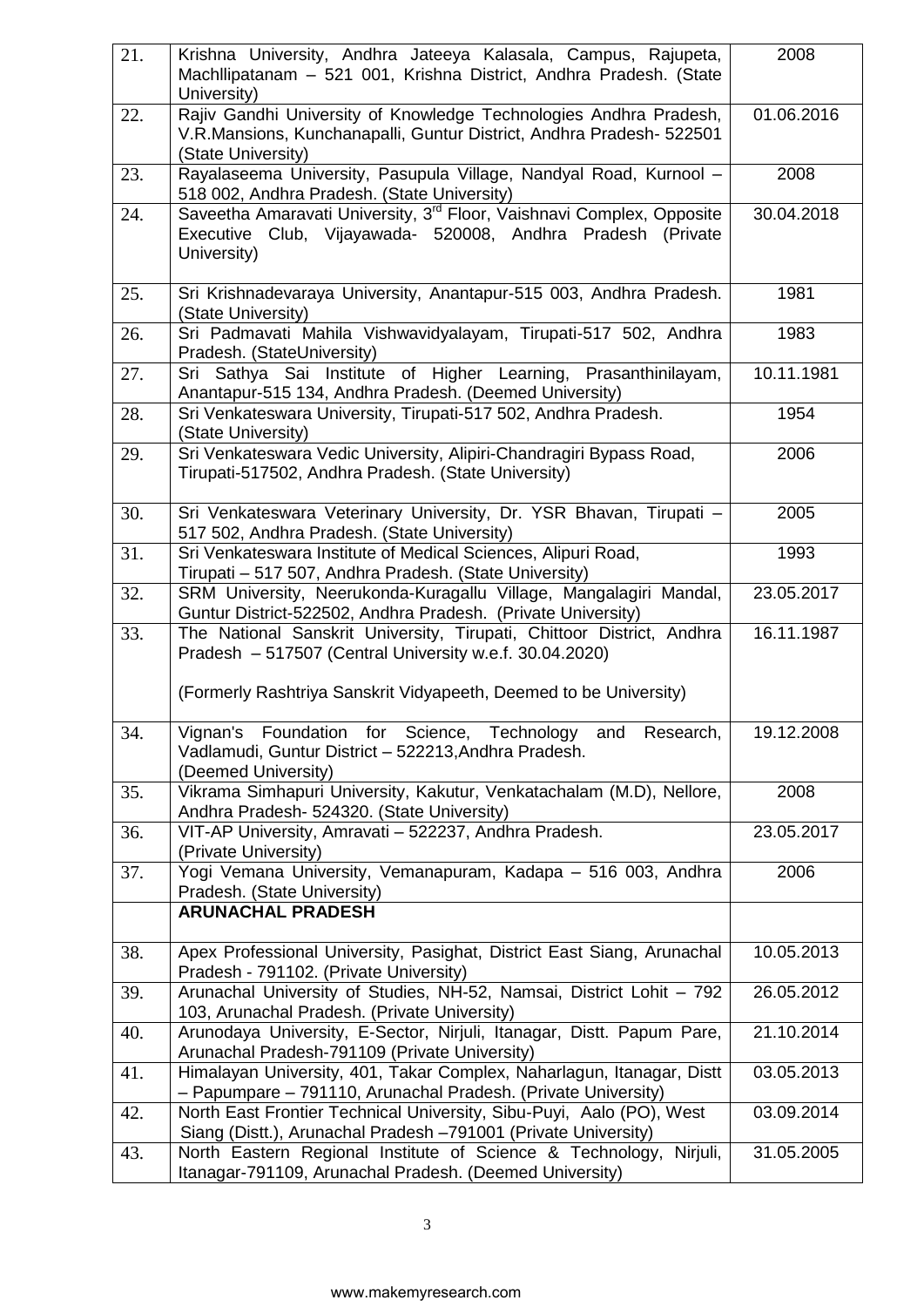| 44. | Rajiv Gandhi University, Rono Hills, PO Doimukh, Itanagar-791 112,<br>Arunachal Pradesh. (Central University).                                                                                                                         | 1985              |
|-----|----------------------------------------------------------------------------------------------------------------------------------------------------------------------------------------------------------------------------------------|-------------------|
|     |                                                                                                                                                                                                                                        | Central           |
|     |                                                                                                                                                                                                                                        | <b>University</b> |
|     |                                                                                                                                                                                                                                        | w.e.f. 2007       |
| 45. | The Global University, Hollongi, Itanagar, Arunachal Pradesh.<br>(Private University)                                                                                                                                                  | 18.09.2017        |
| 46. | The Indira Gandhi Technological & Medical Sciences University, Ziro,<br>Arunachal Pradesh. (Private University)                                                                                                                        | 26.05.2012        |
| 47. | Venkateshwara Open University, Itanagar, Arunachal Pradesh.<br>(Private University)                                                                                                                                                    | 20.06.2012        |
|     | <b>ASSAM</b>                                                                                                                                                                                                                           |                   |
| 48. | Assam Agricultural University, Jorhat- 785 013, Assam.<br>(State<br>University)                                                                                                                                                        | 1968              |
| 49. | Assam Don Bosco University, Azara, Guwahati-781017, Assam.<br>(Private University)                                                                                                                                                     | 12.02.2009        |
| 50. | Assam Down Town University, Sankar Madhab Path, Gandhi Nagar,<br>Panikhaiti, Guwahati - 781 036. (Private University)                                                                                                                  | 29.04.2010        |
| 51. | Assam University, PO Assam University, Silchar -788 011, Assam.<br>(Central University)                                                                                                                                                | 1994              |
| 52. | Assam Rajiv Gandhi University of Co-operative Management, 2 <sup>nd</sup> Floor,<br>Baruah Complex, Above SBI, Sivasagar-785040, Assam. (State<br>University)                                                                          | 2010              |
| 53. | Assam Science & Technology University, Kahilipara, Guwahati - 19,<br>Assam. (State University)                                                                                                                                         | 2011              |
| 54. | Assam Women's University, Jorhat-785004, Assam.<br>(State University)                                                                                                                                                                  | 2013              |
| 55. | Bodoland University, Debragaon, PO Rangalikhata, kokrajhar - 783<br>370, BTC, Assam. (State University)                                                                                                                                | 2009              |
| 56. | Bhattadev University, Bajali, Pathsala- 781325, Barpeta, Assam (State<br>University)                                                                                                                                                   | 25.10.2017        |
| 57. | Cotton College State University, Panbazar, Guwahati, Assam.<br>(State University)                                                                                                                                                      | 2011              |
| 58. | Central Institute of Technology(CIT), Dist: Kokrajhar, Balagaon, BTAD,<br>Assam (Deemed University)                                                                                                                                    | 13.12.2018        |
| 59. | Dibrugarh University, Dibrugarh-786 004, Assam. (State University)                                                                                                                                                                     | 1965              |
| 60. | Gauhati University, Gopinath Bardoloi Nagar, Guwahati- 781 014,<br>Assam. (State University)                                                                                                                                           | 1948              |
| 61. | Krishna Kanta Handique State Open University (Formerly Krishna<br>Kanta Handiqui State Open University), Housefed Complex, Last Gate,<br>Dispur, Guwahati - 781 006, Assam. (State University)<br>Name changed w.e.f. dated 19.02.2021 | 2007              |
| 62. | Kumar Bhaskar Varma Sanskrit & Ancient Studies University, Village -<br>Namati, PO - Hati Namati, Dist. - Nalbari - 781 337, Assam. (State<br>University)                                                                              | 2011              |
| 63. | Krishnaguru Adhyatmik Visvavidyalaya, Nasatra, Barpeta, Assam-<br>781307 (Private University)                                                                                                                                          | 11.04.2017        |
| 64. | Madhabdev University, P.O-Dikrong-784164, Narayanpur, Lakhimpur,<br>Assam (State University)                                                                                                                                           | 01.06.2018        |
| 65. | Sankaradeva Viswavidyalaya,<br>Srimanta<br>Mahapurusha<br>Srimanta<br>Sankaradeva Sangha Complex, Haladhar Bhuyan Path, Kalongpar,<br>Nagaon-782001, Assam. (Private University)                                                       | 14.08.2013        |
| 66. | Majuli University of Culture, Majuli Assam (State University)                                                                                                                                                                          | 01.06.2018        |
| 67. | National Law University and Judicial Academy, NEJOTI Building, B.K.<br>Kakati Road, Bholanath Mandir Path, Ulubari, Guwahati - 781 007,<br>Assam. (State University)                                                                   | 2012              |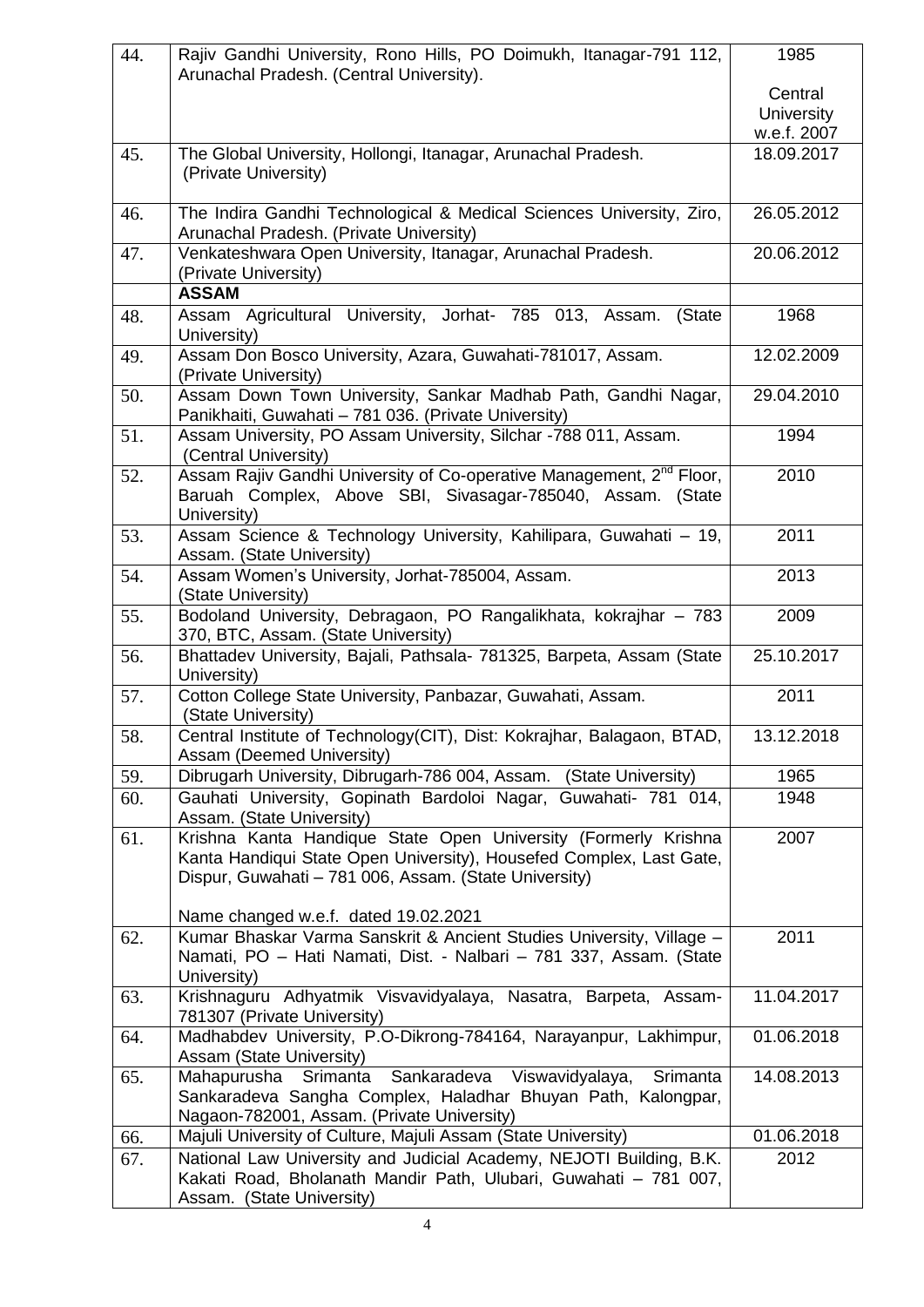| 68. | Rabindranath Tagore University, Hojai- 782435, Assam<br>(State<br>University)                                                                         | 25.10.2017 |
|-----|-------------------------------------------------------------------------------------------------------------------------------------------------------|------------|
| 69. | Srimanta Sankaradeva University of Health Sciences, Narakasur<br>Hilltop, Bhangagarh, Guwahati, Assam. (State University)                             | 2007       |
| 70. | Sri Sri Anirudhadeva Sports University, Chabua, Dibrugarh, Assam<br>(State University)                                                                | 22.06.2020 |
| 71. | Tezpur University, Napaam, Sonitpur, Assam- 784 028<br>(Central University)                                                                           | 1994       |
| 72. | The Assam Kaziranga University, Jorhat, Assam. (Private University)                                                                                   | 11.04.2012 |
| 73. | The Assam Royal Global University, Betkuchi, Opp. Tirupati Balaji<br>Temple, NH-37, Guwahati - 781035, Assam. (Private University).                   | 23.08.2013 |
|     | <b>BIHAR</b>                                                                                                                                          |            |
| 74. | Amity University, Rupaspur, Bailey Road, Patna - 801503, Bihar<br>(Private University)                                                                | 18.08.2017 |
| 75. | Aryabhatta knowledge University, 8, Off Polo Road, Patna - 800 001,<br><b>Bihar (State University)</b>                                                | 2008       |
| 76. | Babasaheb Bhimrao Ambedkar Bihar University, Muzaffarpur-842 001,<br>Bihar. (State University)                                                        | 1952       |
| 77. | Bhupendra Narayan Mandal University, Laloo Nagar, Madhepura -852<br>113, Bihar. (State University)                                                    | 1993       |
| 78. | Bihar Agricultural University, Sabour, Bhagalpur - 813210, Bihar.<br>(State University)                                                               | 2010       |
| 79. | Bihar Animal Sciences University, Bihar Veterinary College Campus,<br>Patna-800014 (State University)                                                 | 29.08.2016 |
| 80. | Central University of South Bihar, BIT Campus, PO-B.V. College,<br>Patna-800014. (Central University).                                                | 2009       |
| 81. | Chanakya National Law University, Nyaya Nagar, Mithapur, Patna - 800<br>001, Bihar. (State University)                                                | 2006       |
| 82. | Dr. C.V. Raman University, Block - Bhagwanpur, NH-77 (Patna-<br>Muzaffarpur Highway), District-Vaishali – 844114, Bihar.<br>(Private University)      | 29.01.2018 |
| 83. | Gopal Narayan Singh University, Jamuhar, Dist. - Rohtas - 821305,<br><b>Bihar (Private University)</b>                                                | 15.06.2018 |
| 84. | Jai Prakash Vishwavidyalaya, Rahul Sankrityan Nagar, Chhapra -841<br>301, Bihar. (State University)                                                   | 1995       |
| 85. | Kameshwara Singh Darbhanga Sanskrit Vishwavidyalaya, Kameshwar<br>Nagar, Darbhanga-846008, Bihar. (State University)                                  | 1961       |
| 86. | K.K. University, Berauti, Nepura, Biharsharif, Nalanda, Bihar – 803115.<br>(Private University)                                                       | 08.06.2017 |
| 87. | Lalit Narayan Mithila University, Kameshwarnagar, Darbhanga- 846004,<br>Bihar. (State University)                                                     | 1972       |
| 88. | MagadhUniversity, Bodh Gaya.-824 234, Bihar. (State University)                                                                                       | 1962       |
| 89. | Mahatma Gandhi Central University, BIT Campus, PO-B.V. College,<br>Patna-800014. (Central University).                                                | 2014       |
| 90. | Mata Gujri University, Purabpali Road, Kishanganj- 855107, Bihar<br>(Private University)                                                              | 20.02.2019 |
| 91. | Maulana Mazharul Haque Arabic & Persian University, 34, Ali Imam<br>Path (Harding Road), Near Raj Bhawan, Patna-800 001, Bihar. (State<br>University) | 2004       |
| 92. | Munger University, Munger, Bihar. (State University)                                                                                                  | 06.01.2017 |
| 93. | Nalanda University, Rajgir, Dt. Nalanda, Bihar-803116.<br>(Central University)                                                                        | 2010       |
| 94. | Nalanda Open University, Patna.-800 001 (State University)                                                                                            | 1995       |
| 95. | Nava Nalanda Mahavihara, Nalanda - 803 111 (Bihar)<br>(Deemed University)                                                                             | 13.11.2006 |
| 96. | Patna University, Patna-800 005, Bihar. (State University)                                                                                            | 1917       |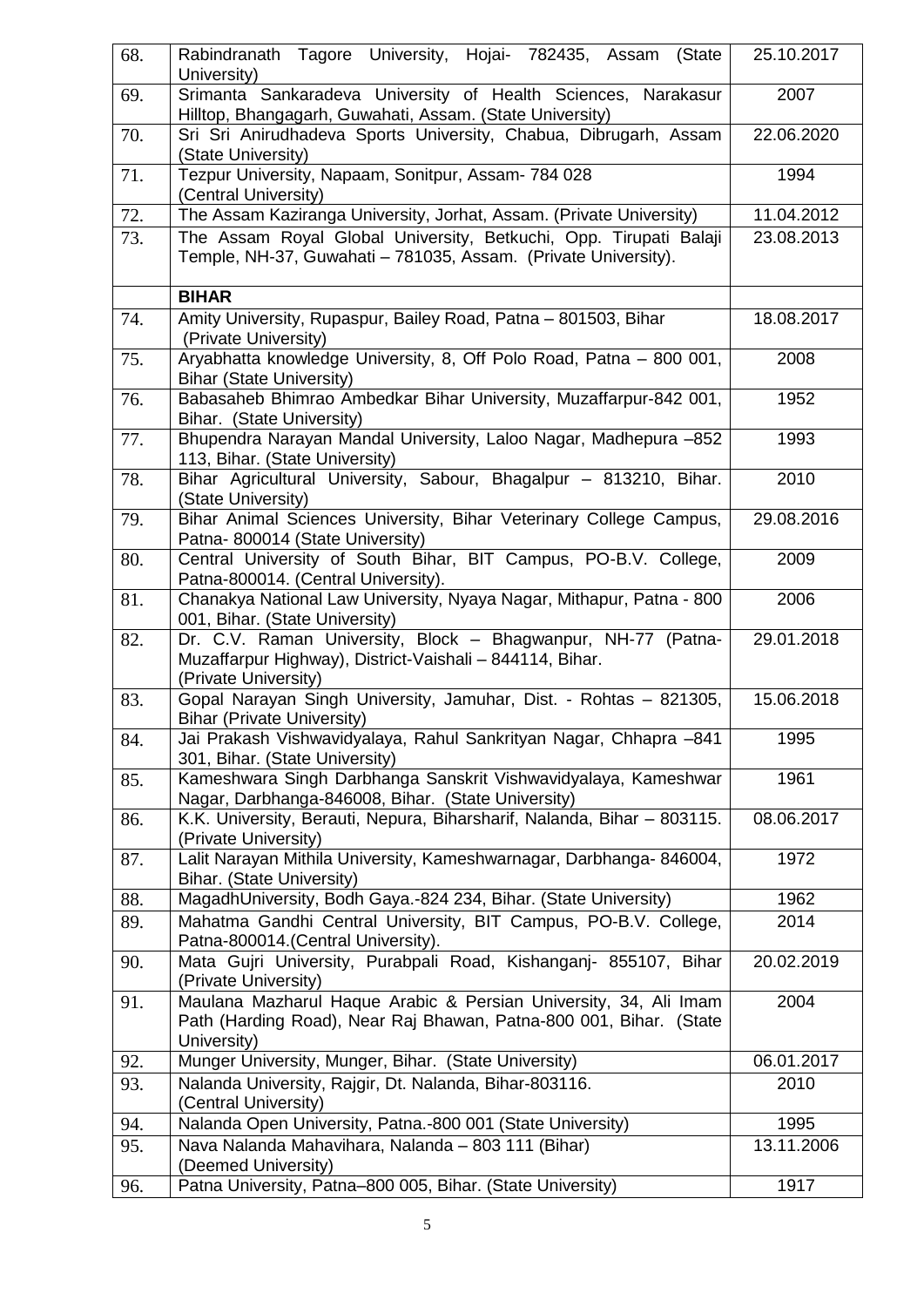| 97.  | Patliputra University, Kankarbagh Road, Near Rajendra Nagar<br>Terminal, Patna- 800020, Bihar(State University)                                                                                                                | 17.08.2018                                            |
|------|--------------------------------------------------------------------------------------------------------------------------------------------------------------------------------------------------------------------------------|-------------------------------------------------------|
| 98.  | Purnea University, Purnea - 854301, Bihar. (State University)                                                                                                                                                                  | 17.08.2016                                            |
| 99.  | Rajendra Agricultural University, Pusa, Samastipur- 848 125, Bihar.<br>Converted as Central University w.e.f. 28.05.2016                                                                                                       | 1970                                                  |
|      | Dr. Rajendra Prasad Central Agricultural University, Pusa, Samastipur-<br>848 125, Bihar                                                                                                                                       |                                                       |
| 100. | Sandip University, Village - Sijoul, Dist. - Madhubani - 847235, Bihar.<br>(Private University)                                                                                                                                | 08.06.2017                                            |
| 101. | T.M. University, Bhagalpur- 812 007, Bihar. (State University)                                                                                                                                                                 | 1960                                                  |
| 102. | Veer Kunwar Singh University, Arrah- 802 301, Bihar. (State University)                                                                                                                                                        | 1994                                                  |
| 103. | Al-Karim University, Near Kathiar-Purenea Road, Sirsa, Karim Bagh,<br>Katihar - 854 106, Bihar (Private University)                                                                                                            | 15.06.2018                                            |
|      | <b>CHHATTISGARH</b>                                                                                                                                                                                                            |                                                       |
| 104. | AAFT University of Media and Arts, Vill- Maath, Tehsil-Tilda, Dist-<br>Raipur, Chhattisgarh (Private University)                                                                                                               | 17.04.2018                                            |
| 105. | Village-Manth, Tehsil-Tilda,<br>University,<br>Distt-Raipur,<br>Amity<br>Chhattisgarh. (Private University)                                                                                                                    | 21.08.2014                                            |
| 106. | Ayush and Health Sciences University of Chhattisgarh, G.E. Road,<br>Raipur-492 001, Chhattisgarh. (State University)                                                                                                           | 2008                                                  |
| 107. | Bastar Vishwavidyalaya, Jagdalpur (Dharampura), Distt. - Bastar-<br>494005, Chhattisgarh. (State University)                                                                                                                   | 2008                                                  |
| 108. | Vajpai Vishwavidyalaya<br>(Formerly<br>Bihari<br><b>Bilaspur</b><br>Atal<br>Vishwavidyalaya), Old High Court Building, Gandhi Chowk, Bilaspur -<br>495 001, Chhattisgarh. (State University)<br>Name changed w.e.f. 12.09.2018 | 2011                                                  |
| 109. | Chhattisgarh Kamdhenu Vishwavidyalaya, Raipur College of Dairy<br>Technology Campus, G.E. Road, Raipur, Chhattisgarh.<br>(State University)                                                                                    | 2011                                                  |
| 110. | Chhattisgarh Swami Vivekanand Technical University, North Park<br>Avenue, Sector-8, Bhilai, Dt. Durg-490009, Chhattisgarh. (State<br>University).                                                                              | 2004                                                  |
| 111. | Dr. C.V. Raman University, Kargi Road, Kota, Bilaspur-495113,<br>Chhattisgarh. (Private University)                                                                                                                            | 03.11.2006                                            |
| 112. | Durg Vishwavidyalaya, Government Vasudev Vaman Patankar Girls'<br>PG College Campus, Raipur Naka, Durg, Chhattisgarh. (State<br>University)                                                                                    | 2015                                                  |
| 113. | Guru Ghasidas Vishwavidyalaya, Koni, Bilaspur- 495 009, Chhattisgarh.<br>(Converted State University to Central University) (Central University)                                                                               | 1983<br>(Central<br><b>University</b><br>w.e.f. 2009) |
| 114. | Hidayatullah National Law University, Uparwara Post, Abhanpur,<br>Raipur- 493661, Chhattisgarh. (StateUniversity)                                                                                                              | 2003                                                  |
| 115. | ICFAI University, NH-6, Raipur-Bhilai Road (Km Stone 20), Gram-<br>Chorha, PO Kumhari, District Durg, Chhatttisgarh-490032. (Private<br>University)                                                                            | 24.03.2011                                            |
| 116. | International Institute of Information Technology, Plot No. 7, Sector 24,<br>Near Purkhoti, Muktangan, Naya Raipur-493661, Chhattisgarh. (State<br>University)                                                                 | 28.01.2014                                            |
| 117. | ISBM University, Village - Nawapara (Kosmi) Block, tehsil - Chhura,<br>Dist - Gariyaband - 493996, Chhattisgarh. (Private University)                                                                                          | 09.09.2016                                            |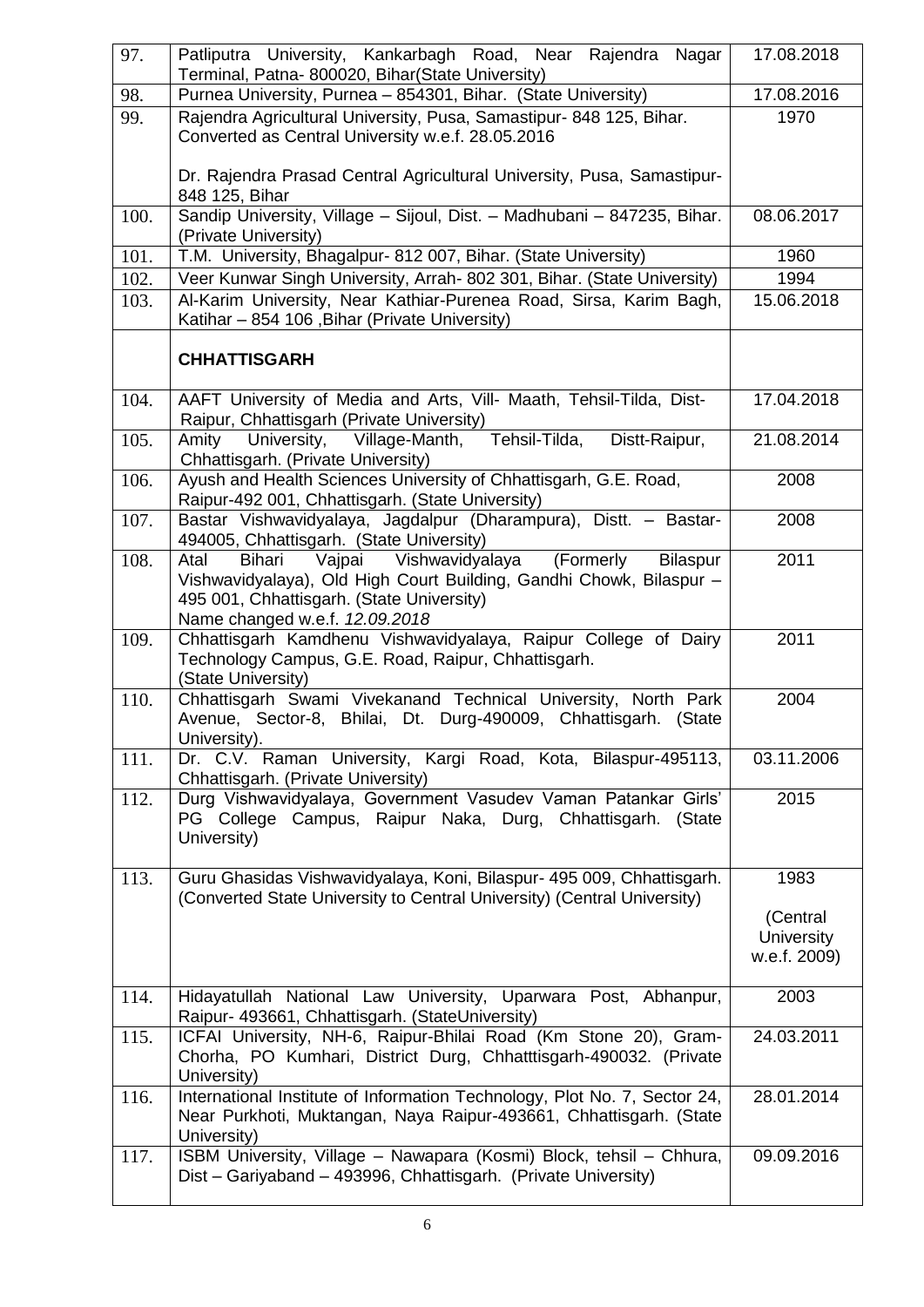| 118. | Indira Gandhi Krishi Vishwavidyalaya, Krishak Nagar, Raipur- 492 012,<br>Chhattisgarh. (State University)                                                      | 1987       |
|------|----------------------------------------------------------------------------------------------------------------------------------------------------------------|------------|
| 119. | Indira Kala Sangeet Vishwavidyalaya, Khairagarh, Dt. Rajnandgaon-<br>491 881, Chhattisgarh. (State University)                                                 | 1956       |
| 120. | ITM University, PH No. 137, Uparwara, Naya Raipur, Dt. Raipur -<br>493661, Chhattisgarh. (Private University)                                                  | 03.02.2012 |
| 121. | K.K.Modi University, Khasra No. 72, 73, 75, 217 & 220 Village<br>Mahmara, Jalbandha (Rasmada) Road, District Durg, Chattisgarh<br>(Private University)         | 08.08.2018 |
| 122. | Kushabhau Thakre Patrakarita Avam Jansanchar Vishwavidyalaya,<br>Kathadih, Post Office Sunder Nagar, Raipur - 492 013, Chhattisgarh.<br>(State University).    | 2004       |
| 123. | Kalinga University, Raipur- 492101, Chhattisgarh. (Private University)                                                                                         | 24.03.2011 |
| 124. | Maharishi University of Management and Technology, Post: Mangla,<br>Bilaspur - 495 001, Chhattisgarh (Private University)                                      | 17.04.2018 |
| 125. | MATS University, Arang Kharora Highway, Gram Panchayat: Gullu,<br>Village: Gullu, Tehsil: Arang, District: Raipur-493441, Chhattisgarh<br>(Private University) | 03.11.2006 |
| 126. | O.P. Jindal University, Knowledge Park, Gharghoda Road, Punjipathra,<br>Raigarh-496001, Chhattisgarh (Private University)                                      | 21.08.2014 |
| 127. | Pt. Ravishankar Shukla University, Raipur-492 010, Chhattisgarh.<br>(State University)                                                                         | 1964       |
| 128. | Pandit Sundar Lal Sharma (Open) University Chhatisgarh, Village & PO<br>Birkona, Koni-Birkona Road, Distt. Bilaspur-495009, Chhatisgarh.<br>(State University) | 2004       |
| 129. | Sant Gahira Guru Vishwavidyalaya (formerly Sarguja University),<br>Darripara, Ambikapur, Sarguja-497001, Chhattisgarh (State University)                       | 2008       |
| 130. | Shaheed Nandkumar Patel Vishwavidyalaya, Garhumaria, Odisha<br>Road, Raigarh- 496001, Chhattisgarh (State University)                                          | 22.01.2020 |
| 131. | Shri Rawatpura Sarkar University, NH-30, New Dhamtari Road, Post-<br>Mana, Raipur-492015, Chhattisgarh. (Private University)                                   | 17.04.2018 |
| 132. | Shri Shankaracharaya Professional University, Village Junwani, Bhilai,<br>Dist Durg, Chhattisgarh- 490020 (Private University)<br><b>GOA</b>                   | 09.06.2020 |
| 133. | Goa University, Sub Post Office Goa University, Taleigao Plateau,<br>Goa- 403 206. (State University)                                                          | 1985       |
|      | <b>GUJARAT</b>                                                                                                                                                 |            |
| 134. | Ahmedabad University, AES Bungalow # 2, Near Commerce Six<br>Roads, Navrangpura, Ahmedabad - 380 009, Gujarat. (Private<br>University)                         | 07.07.2009 |
| 135. | Agricultural Univerisity, Anand, Gujarat-388110.<br>Anand<br>(State<br>University)                                                                             | 2004       |
| 136. | Anant National University, Sanskardham Campus, Bhopal-Ghuma-<br>Sanand Road, Ahmedabad, Gujarat - 382115. (Private University)                                 | 09.05.2016 |
| 137. | Atmiya University, Yogidham Gurukul, Kalawad Road, Rajkot - 360005,<br>Gujarat. (Private University)                                                           | 13.04.2018 |
| 138. | AURO University of Hospitality and Management, Surat, Gujarat.<br>(Private University)                                                                         | 12.10.2011 |
| 139. | Bhagwan Mahavir University, VIP Road, Vesu, Surat- 395007, Gujarat<br>(Private University)                                                                     | 25.09.2019 |
| 140. | Bhaikaka University, Gokal Nagar, Karamsad- 388325, Gujarat (Private<br>University)                                                                            | 25.09.2019 |
| 141. | Bhakta Kavi Narsinh Mehta University, C/o Government Polytechnic<br>College, Bilkha Road, Khadiya, Junagadh - 362640, Gujarat.<br>(State University)           | 28.09.2015 |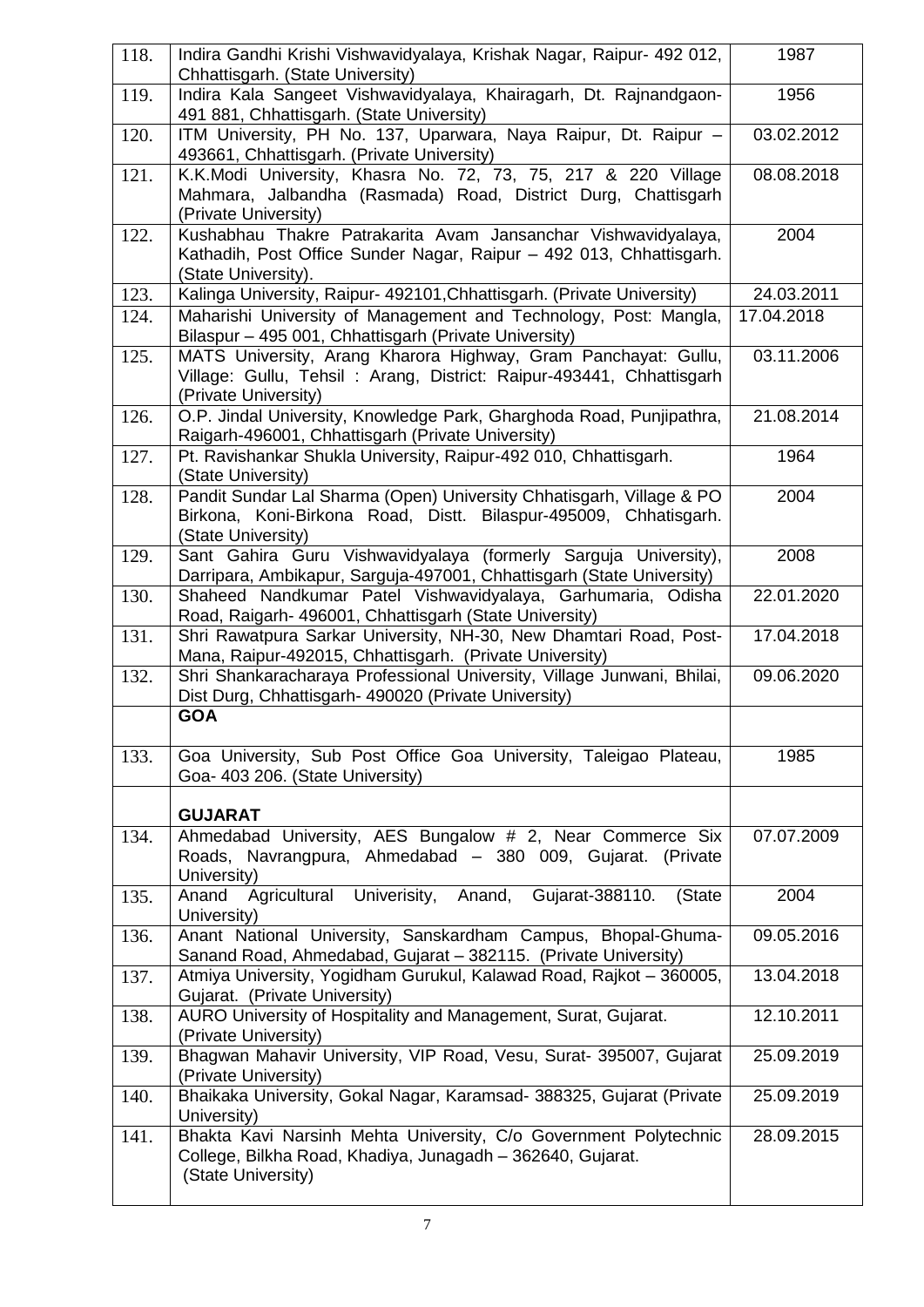| 142. | Birsa Munda Tribal University, Vocational Training Centre (VTC), Near<br>R.T.O Office, VAvdi Road, Vavdi- Rajpipla, Dist- Narmada, Gujarat-<br>393145 (State University)                                | 25.07.2018 |
|------|---------------------------------------------------------------------------------------------------------------------------------------------------------------------------------------------------------|------------|
| 143. | Central University of Gujarat, Sector-30, Gandhinagar-382030, Gujarat<br>(Central University).                                                                                                          | 2009       |
| 144. | Centre for Environmental Planning and Technology University,<br>University Road, Narvrangpura Ahemdabad-380009, Gujarat (Private<br>University)                                                         | 12.04.2005 |
| 145. | Charotar University of Science & Technology, Akshar Dham, 12, Surya<br>Valley, Bakrol Lambhavel Road, Bakrol, Anand - 388315, Gujarat.<br>(Private University)                                          | 04.11.2009 |
| 146. | Children's University, Subhash Chandra Bose Shikshan Sankul, Sector-<br>20, Gandhinagar - 382020, Gujarat. (State University)                                                                           | 2009       |
| 147. | C.U. Shah University, Surendranagar-Ahmedabad State Highway, Near<br>Kothariya Village, Wadhwan City - 363030, Dt. Surendranagar, Gujarat.<br>(Private University)                                      | 22.04.2013 |
| 148. | Dharmsinh Desai University, Post Box No. 35, College Road, Nadiad-<br>387 001, Gujarat. (converted from Deemed University to State<br>University)                                                       | 2000       |
| 149. | of Information<br>Institute<br>and Communication<br>Dhirubhai Ambani<br>Technology, Near Indroda Circle, Gandhinagar, Post Box No. 4,<br>Gandhinagar-382 007, Gujarat. (Private University)             | 06.03.2003 |
| 150. | Dr. Babasaheb Ambedkar Open University, R.C. Technical Institute<br>Campus, Opp. Gujarat High Court, Sarkhej-Gandhinagar Highway,<br>Sola, Ahmedabad - 380 060, Gujarat. (State University)             | 1995       |
| 151. | Ganpat University, Ganpat Vidyanagar, Mehsana, Goazaria Highway,<br>Tal & District Mehsana - 384012, Gujarat. (Private University)                                                                      | 23.03.2005 |
| 152. | G.L.S. University, Gujarat Law Society Campus, Opp. Law Garden,<br>Ellisbridge, Ahmedabad-380006, Gujarat. (Private University)                                                                         | 15.04.2015 |
| 153. | Gokul Global University, Gokul Educational Campus, Near GRSL,<br>Sujanpur Patia, Sidhpur, Dist. Patan, Gujarat. (Private University)                                                                    | 23.03.2018 |
| 154. | GSFC University, Vigyan Bhavan, PO Fertilizernagar - 391750, Dist.<br>Vadodara, Gujarat. (Private University)                                                                                           | 19.12.2014 |
| 155. | Gujarat Ayurveda University, Chanakya Bhavan, Jamnagar-360 118,<br>Gujarat. (State University)                                                                                                          | 1968       |
| 156. | Gujarat Biotechnology University, C/o Gujarat State Biotechnology<br>Mission, Block 11, 9 <sup>th</sup> Floor, Udyog Bhawan, Gandhinagar- 382011,<br><b>Gujarat (State University)</b>                  | 23.10.2018 |
| 157. | Gujarat Maritime University, Gandhinagar, Gujarat (Private Unversity)                                                                                                                                   | 06.05.2017 |
| 158. | Gujarat National Law University, Attalika Avenue, Knowledge Corridor,<br>Koba, Gandhinagar, Gujarat - 382 007. (StateUniversity)                                                                        | 2003       |
| 159. | Gujarat Technlogical University, Near Vishwakarma Government<br>Engineering College, Near Visat Three Roads, Visat-Gandhinagar<br>Highway, Chandkheda, Ahmedabad-382414, Gujarat.<br>(State University) | 2007       |
| 160. | Gujarat University, Post Box 4010, Navrangpura, Ahmedabad- 380 009,<br>Gujarat. (State University).                                                                                                     | 1950       |
| 161. | Gujarat University of Transplantation Sciences, IKDRC-ITS Premises,<br>Civil Hospital Campus, Asarwa, Ahmedabad - 380016, Gujarat. (State<br>University)                                                | 2015       |
| 162. | Gujarat Vidyapith, PO Navjivan, Ashram Road, Ahmedabad-380 014,<br>Gujarat. (Deemed University)                                                                                                         | 16.07.1963 |
| 163. | Hemchandracharya North Gujarat University, University Road, Patan-<br>384 265, Gujarat. (State University)                                                                                              | 1986       |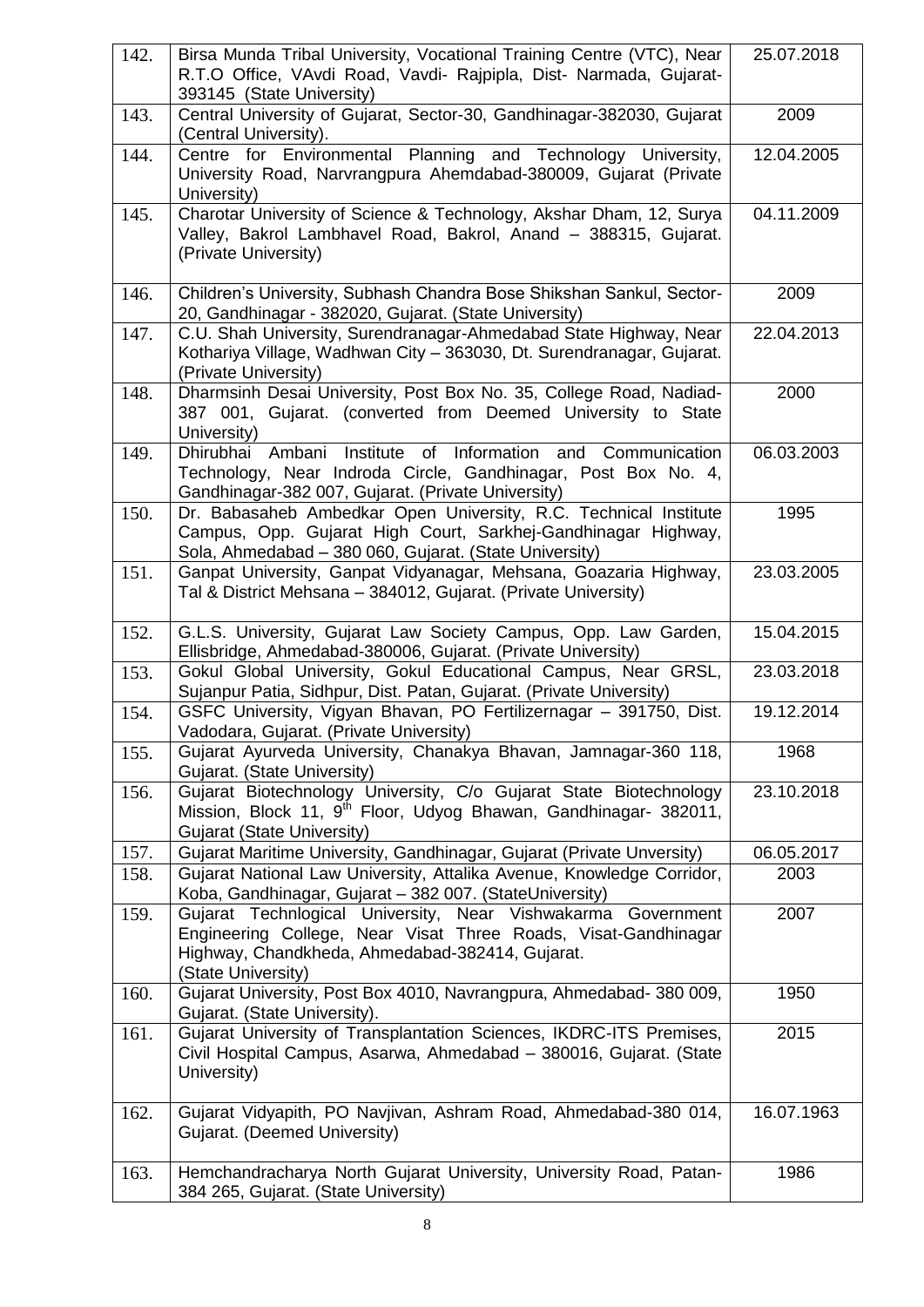| 164. | Indian Institute of Public Health, Gandhinagar, Opposite Air Force<br>Headquarters, Near Lekawada Bus Stop, Gandhinagar-Chiloda Road,<br>CRPF. P.O- Lekawada, Gandhinagar- 382042, Gujarat.<br>(Private)<br>University) | 02.05.2015 |
|------|-------------------------------------------------------------------------------------------------------------------------------------------------------------------------------------------------------------------------|------------|
| 165. | Indian Institute of Teacher Education, Government College Campus,<br>Near Mahatma Mandir, G-4, Sector-15, Gandhinagar - 382 016,<br>Gujarat. (State University)                                                         | 2010       |
| 166. | Indrashil University, Ratanpur, Dhandhuka, Ahmedabad - 382465,<br>Gujarat. (Private University)                                                                                                                         | 31.03.2017 |
| 167. | Indus University, Indus Campus, Rancharda, Via-Thaltej, Ahmedabad -<br>382115, Gujarat. (Private University)                                                                                                            | 02.05.2012 |
| 168. | Institute of Infrastructure Technology Research and Management, Near<br>Khokhra Circle, Maninagar (East), Ahmedabad-380026, Gujarat. (State<br>University)                                                              | 2013       |
| 169. | Institute of Advanced Research, Institutional Area, Koba, Gandhinagar<br>- 382007, Gujarat. (Private University)                                                                                                        | 12.10.2011 |
| 170. | ITM (SLS) Baroda University, Paldi, Near Jarod, Vadodara-Halol<br>Highway, Vadodara- 391510, Gujarat (Private University)                                                                                               | 25.09.2019 |
| 171. | ITM-Vocational University, Plot 6512, Ajwa Nimeta Road, Ravaal<br>Taluka, Waghodia, Vadodara, Gujarat. (Private University)                                                                                             | 08.05.2014 |
| 172. | J.G.University, Uvarsad, Dist- Gandhinagar- 380054, Gujarat                                                                                                                                                             | 25.09.2019 |
| 173. | Junagarh Agricultural University, University<br>Bhavan,<br>Motibaug,<br>Junagarh - 362001, Gujarat. (State University)                                                                                                  | 2004       |
| 174. | Kadi Sarva Vishwavidyalaya, Sector-15, Gandhinagar-382015,<br>Gujarat. (Private University)                                                                                                                             | 16.05.2007 |
| 175. | Kamdhenu University, "Krushibhavan", Sector 10 A, Block B, Podium<br>Level, Gandhinagar - 382010, Gujarat. (State University)                                                                                           | 07.07.2009 |
| 176. | Karnavati University, 907/A, Uvarsad - 382422, Dt. Gandhinagar,<br>Gujarat. (Private University)                                                                                                                        | 31.01.2017 |
| 177. | Krantiguru Shyamji Krishna Verma Kachchh University, Mundra Road,<br>Bhuj, Kachchh-370001, Gujarat. (State University)                                                                                                  | 2004       |
| 178. | Lakulish Yoga University, "Lotus View" Opp. Nirma University, S.G.<br>Highway, Chharodi, Ahmedabad-382481, Gujarat. (Private University)                                                                                | 16.04.2013 |
| 179. | Lok Jagruti Kendra University, FP No. 74, 100+113, TPS No.86,<br>(Sarkhej-okaf-Fatewadi, Makrba), Dist Ahmedabad, Gujarat (Private<br>University)                                                                       | 25.09.2019 |
| 180. | Maharaja Krishnakumarsinji Bhavnagar University, S.V. Patel Campus,<br>Gaurishanker Lake Road, Bhavnagar- 364 001, Gujarat. (State<br>University)                                                                       | 1978       |
| 181. | Maharaja Sayajirao University of Baroda, Opp Foods & Drugs<br>Laboratory, Fatehganj, Vadodara-390 002, Gujarat. (State University)                                                                                      | 1949       |
| 182. | Marwadi University, Rajkot-Morbi Highway, Rajkot - 360003, Gujarat.<br>(Private University)                                                                                                                             | 09.05.2016 |
| 183. | National Rail and Transportation Institute (NRTI), NAIR Campus,<br>Lalbaug, Vadodara - 390 004 Gujarat (Deemed to be university)                                                                                        | 26.07.2018 |
| 184. | Navsari Agricultural University, Navsari-396450, Gujarat.<br>(State<br>University)                                                                                                                                      | 29.04.2004 |
| 185. | Nirma University, Sarkhej-Gandhinagar Highway, Village-Chharodi,<br>Ahmedabad-382481, Gujarat (Private University).                                                                                                     | 12.03.2003 |
| 186. | Navrachana University, Vasna-Bhayli Road, Vadodara - 391410,<br>Gujarat (Private University)                                                                                                                            | 07.07.2009 |
| 187. | Pandit Deendayal Energy University (Formerly Pandit Deendayal<br>Petroleum University), Knowledge Corridor, Raisan, Dist. Gandhinagar<br>- 382007, Gujarat. (Private University)<br>Name changted w.e.f. 18.01.2021     | 04.04.2007 |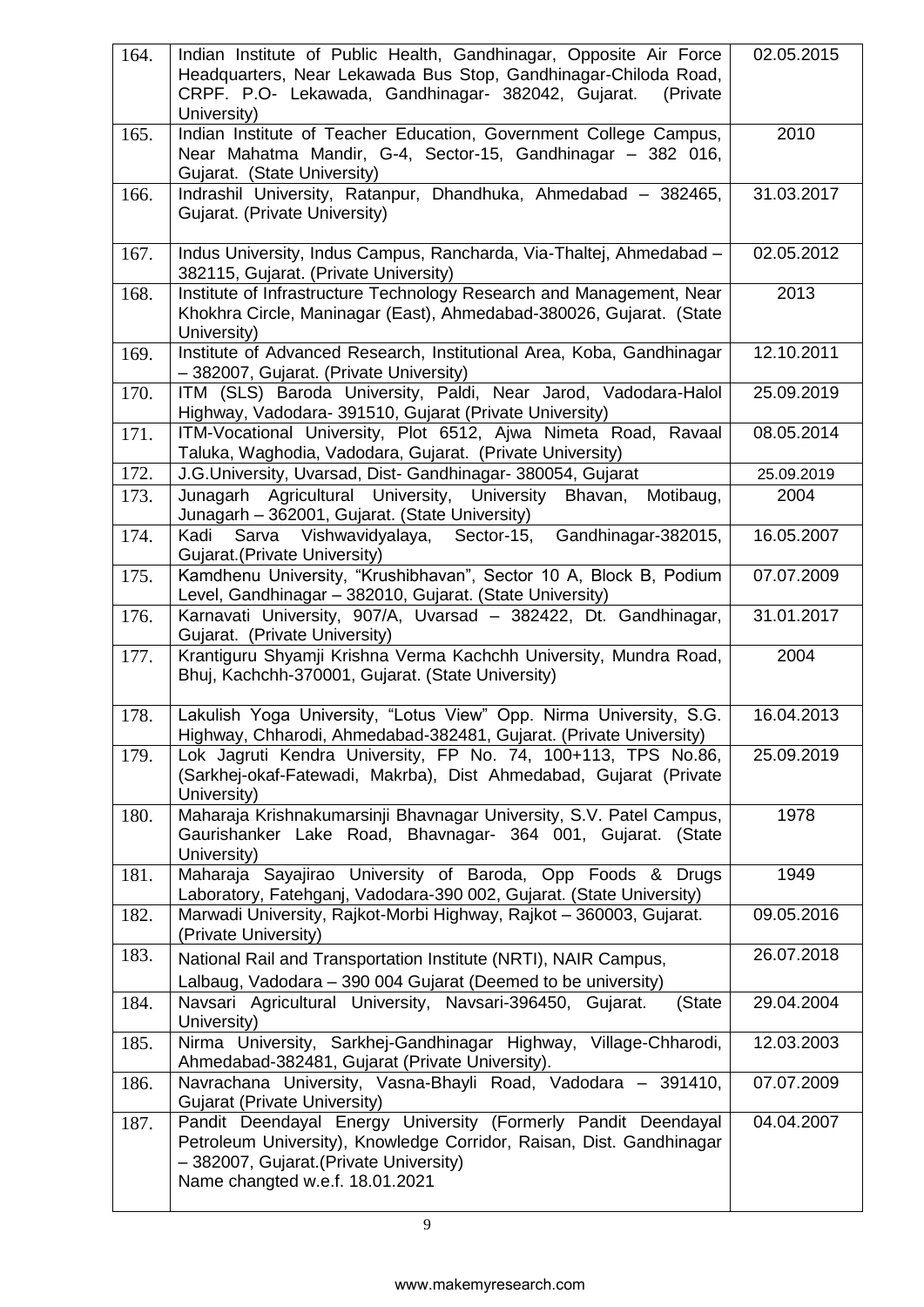| 188. | Parul University, PO Limda, Tal - Waghodia, Dist. Vadodara-391760,<br>Gujarat. (Private University)                                      | 21.04.2015 |
|------|------------------------------------------------------------------------------------------------------------------------------------------|------------|
| 189. | Plastindia International University, Dungra, GIDC, VAPI, Dist. Valsad -                                                                  | 09.05.2016 |
|      | 396195, Gujarat. (Private University)                                                                                                    |            |
| 190. | P.P. Savani University, NH-8, GETCO, Near Biltech, Village -                                                                             | 31.03.2017 |
|      | Dhamdod, Kosamba, Ta - Mangrol, Dist - Surat - 394125, Gujarat.<br>(Private University)                                                  |            |
| 191. | R.K. University, Rajkot-Bhavnagar Highway, Kasturbadham, Rajkot,                                                                         | 14.10.2011 |
|      | Gujarat. (Private University)                                                                                                            |            |
| 192. | Rai University, Ahmedabad, Gujarat. (Private University)                                                                                 | 02.05.2012 |
| 193. | Calorx<br>Sabarmati University,<br>(Formerly<br>Teacher's<br>University),                                                                | 07.07.2009 |
|      | Ahmadabad. (Private University)                                                                                                          |            |
|      |                                                                                                                                          |            |
|      | Name Changed w.e.f 11.01.2021                                                                                                            |            |
| 194. | Sankalchand Patel University,<br>Sankalchand<br>Patel Vidyadham,<br>Visanagar-384315, Gujarat. (Private University)                      | 09.05.2016 |
| 195. | Sardar Krushinagar Dantiwada Agricultural University,<br>Sardar                                                                          | 29.04.2004 |
|      | Krushinagar - 385506, Dist. - Banaskantha, Gujarat.                                                                                      |            |
|      | (State University)                                                                                                                       |            |
| 196. | Sardar Patel University, Vallabh Vidyanagar, Dt. Anand - 388 120,                                                                        | 1955       |
|      | Gujarat. (State University)                                                                                                              |            |
| 197. | Sarvajanik University, M.T.B College Campus, Opposite Chowpati,                                                                          | 01.06.2021 |
|      | Athwalines, Surat, Gujarat- 395001 (Private University)                                                                                  |            |
| 198. | Saurashtra University, University Road, Rajkot-360 005, Gujarat.<br>(State University)                                                   | 1955       |
| 199. | Sanskrit University, Somnath-Veraval,<br>Shree Somnath<br><b>District</b>                                                                | 2005       |
|      | Junagarh-362265, Gujarat. (State University)                                                                                             |            |
| 200. | Shreyarth University, C/o Gujarat Samachar Bhavan,<br>Khanpur,                                                                           | 25.09.2019 |
|      | Ahmedabad- 380001, Gujarat (Private University)                                                                                          |            |
| 201. | Shri Govind Guru University, Government Polytechnic Campus,                                                                              | 2015       |
|      | Gadukpur, Godhra, Dist. Panchmahals-389001, Gujarat.<br>(State University)                                                               |            |
| 202. | Silver Oak University, S.G.Highway, Gota, Ahmedabad- 382481,                                                                             | 25.09.2019 |
|      | <b>Gujarat (Private University)</b>                                                                                                      |            |
| 203. | Sumandeep Vidyapeeth, Village Piparia, Taluka Waghodia, District                                                                         | 17.01.2007 |
|      | Vadodara (Deemed University)                                                                                                             |            |
| 204. | Surendranagar University, Shree Pandit Nathulalji Vyas Technical                                                                         | 01.06.2021 |
|      | Campus, Surendranagar-Ahmedabad Highway, Nr. Kothariya Village, At                                                                       |            |
| 205. | Wadhwan- 363030, Gujarat (Private University)<br>Swarnim Gujarat Sports University, PTC Building, Near Inquiry Office,                   | 2011       |
|      | Sector-19, Punit Van Road, Near - Suvidha Kendra, PTC Building                                                                           |            |
|      | Campus, Gandhinagar - 382 019, Gujarat. (State University)                                                                               |            |
| 206. | Swarnim Startup & Innovation University, Bhoyan Rathod Rathod, Opp.                                                                      | 31.03.2017 |
|      | IFFCO, Adalaj-Sertha Road, Gandhinagar - 382420, Gujarat.                                                                                |            |
|      | (Private University)                                                                                                                     |            |
| 207. | Team Lease Skills University, Tarsali-Vadodara Road,<br>Tarsali                                                                          | 22.04.2013 |
| 208. | Bypass, Vadodara - 390009, Gujarat. (Private University)<br>The Charutar Vidya Mandal(CVM) University, Opposite Shastri                  | 25.09.2019 |
|      | Maidan, Beside BVM College, Vallabh Vidyanagar, Dist Anand,                                                                              |            |
|      | Gujarat (Private University)                                                                                                             |            |
| 209. | UKA Tarsadia University, Maliba Campus, Gopal vidyanagar, Baroli-                                                                        | 14.10.2011 |
|      | Mahuva Road, Tal. Mahuva, Dist. Surat-394350, Gujarat.<br>(Private)                                                                      |            |
|      | University)                                                                                                                              |            |
| 210. | UPL University of Sustainable Technology, Block No. 402, At & PO                                                                         | 01.06.2021 |
| 211. | Vataria, Taluka Valia, District Bharuch, Gujarat (Private University)<br>Veer Narmad South Gujarat University, University Campus, Udhna- | 1965       |
|      | Magdalla Road, Surat-395007, Gujarat. (State University)                                                                                 |            |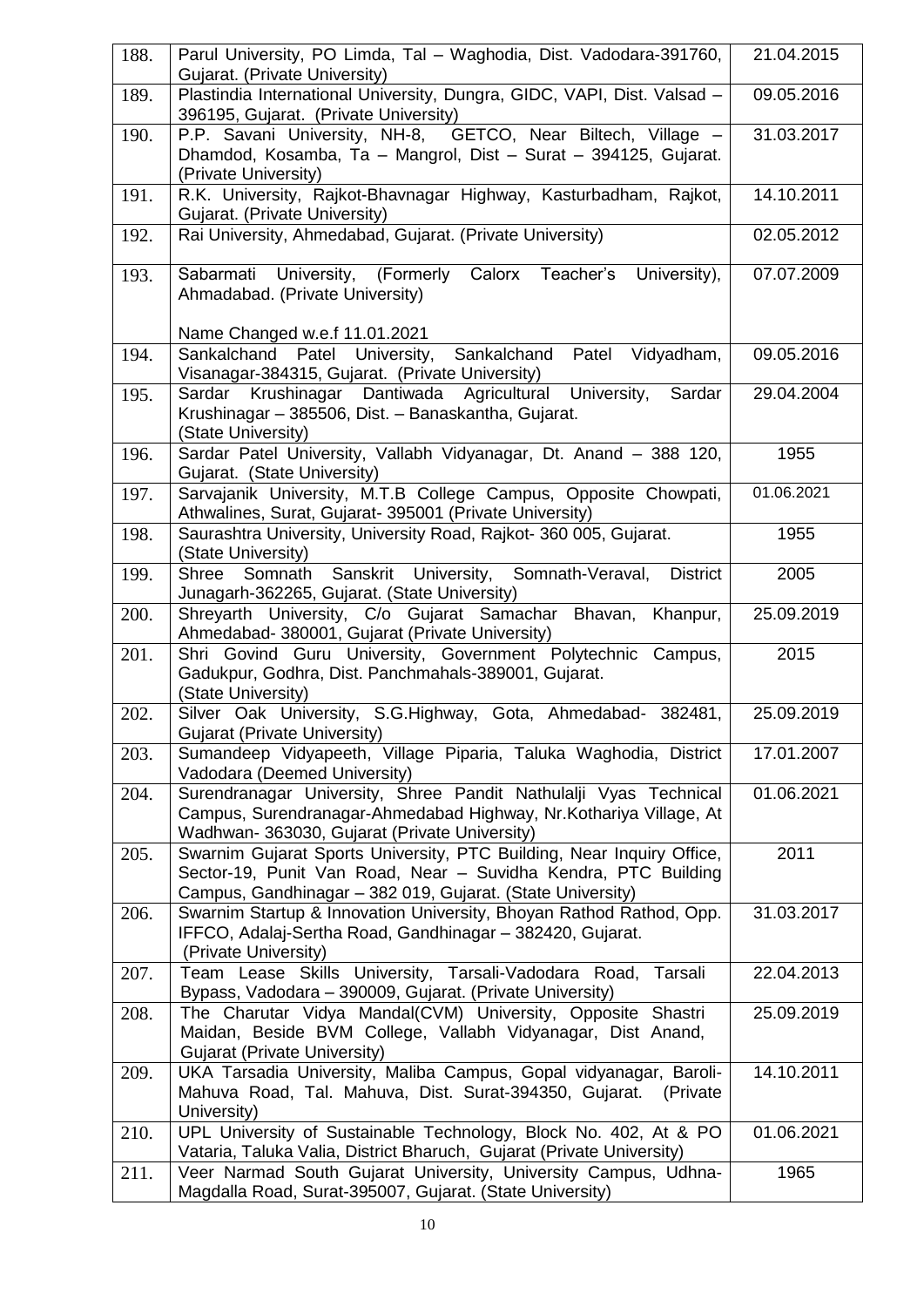|      | <b>HARYANA</b>                                                                                                                    |            |
|------|-----------------------------------------------------------------------------------------------------------------------------------|------------|
| 212. | Al-Falah University, Faridabad, Haryana (Private University)                                                                      | 02.05.2014 |
| 213. | Amity University, Amity Education Valley, Panchgaon, Manesar, Distt. -                                                            | 26.04.2010 |
|      | Gurgaon-122 413, Haryana. (Private University)                                                                                    |            |
| 214. | Apeejay Stya University, Sohna-Palwal Road, Sohna, Gurgaon - 122<br>103, Haryana. (Private University)                            | 02.11.2010 |
| 215. | Ashoka University, Plot No. 2, Rajiv Gandhi Education City, Kundli,<br>NCR, Sonepat, Haryana. (Private University)                | 02.05.2014 |
| 216. | Bhagat Phool Singh Mahila Vishwavidyalaya, Khanpur Kalan, Sonipat-<br>1313-5, Haryana. (State University)                         | 2006       |
| 217. | Baba Mast Nath University, Rohtak, Haryana. (Private University)                                                                  | 10.02.2012 |
| 218. | BML Munjal University, 67 <sup>th</sup> KM Stone, NH-8, Sidhrawali, Dist.                                                         | 02.05.2014 |
|      | Gurgaon - 123 413, Haryana. (Private University)                                                                                  |            |
| 219. | Central University of Haryana, Jant-Pali Villages, Mahendergarh,<br>Haryana-123029. (Central University)                          | 2009       |
| 220. | Chaudhary Bansi Lal University, Bhiwani - 127021, Haryana. (State<br>University)                                                  | 2014       |
| 221. | Chaudhary Devi Lal University, Barnala Road, Sirsa-125055, Haryana.<br>(State University)                                         | 2003       |
| 222. | Chaudhary Ranbir Singh University, Jind, Haryana. (State University)                                                              | 2014       |
| 223. | Choudhary Charan Singh Haryana Agricultural University, Hisar-125<br>004, Haryana. (State University)                             | 1970       |
| 224. | Deen Bandhu Chhotu Ram University of Science & Technology,<br>Murthal, Sonepat-131039, Haryana. (State University)                | 2006       |
| 225. | Dr. B.R. Ambedkar National Law University (Formarly National Law<br>University Haryana), Rai, Sonipat, Haryana (State University) | 26.04.2012 |
| 226. | G.D. Goenka University, G.D. Goenka Education City, Gurgaon sohna<br>Road, Gurgaon, Haryana - 122 103. (Private University)       | 03.05.2013 |
| 227. | Guru Jambeshwar University of Science and Technology, Hisar,- 125<br>001, Haryana. (State University)                             | 1995       |
| 228. | Gurugram University, Rao Tula Ram College of Commerce & Science<br>Sector- 51, Gurugram- 122018 (State University)                | 07.06.2018 |
| 229. | Shri Vishwakarma Skill University (Formerly Haryana Vishwakarma Skill                                                             | 20.09.2016 |
|      | University) (Dudhola, Palwal), Sector-18, Gurugram, Haryana. (State                                                               |            |
|      | University)                                                                                                                       |            |
|      | Name changed w.e.f 07.04.2021                                                                                                     |            |
| 230. | IILM University, 1, Knowledge Centre, Golf Course Road, Sector-53,<br>Gurugram - 122003, Haryana. (Private University)            | 06.04.2018 |
| 231. | Indira Gandhi University, Meerpur, Rewari - 122502, Haryana.                                                                      | 2013       |
|      | (State University)                                                                                                                |            |
| 232. | Jagan Nath University, State Highway 22, Bahadurgarh-Jhajjar<br>Road, Jhajjar - 124 507, Haryana. (Private University)            | 03.05.2013 |
| 233. | J.C Bose University of Science & Technology (Formerly YMCA                                                                        | 2009       |
|      | University of Science & Technology), Delhi-Mathura Road, Sector 6,                                                                |            |
| 234. | Faridabad - 121 006, Haryana. (State University)<br>K.R. Mangalam University, Sohna Road, Gurgaon, Haryana - 122 103.             | 03.05.2013 |
|      | (Private University)                                                                                                              |            |
| 235. | Kurukshetra University, Kurukshetra- 136 119, Haryana.<br>(State University)                                                      | 1956       |
| 236. | Lingaya's Vidyapeeth, Nachaull, Old Faridabad, Jasana Road,<br>Faridabad - 121 002, Haryana. (Deemed University)                  | 05.01.2009 |
| 237. | Lala Lajpat Rai University of Veterinary & Animal Sciences, Premises of<br>CCS HAU, Hisar - 125 004 Haryana. (State University)   | 2010       |
| 238. | Maharana Pratap Horticultural University, Karnal - 132001, Haryana.<br>(State University)                                         | 28.11.2016 |
| 239. | Maharishi Balmiki Sanskrit University,<br>Mundri,<br>Kaithal-<br>136027,<br>Haryana (State University)                            | 09.05.2018 |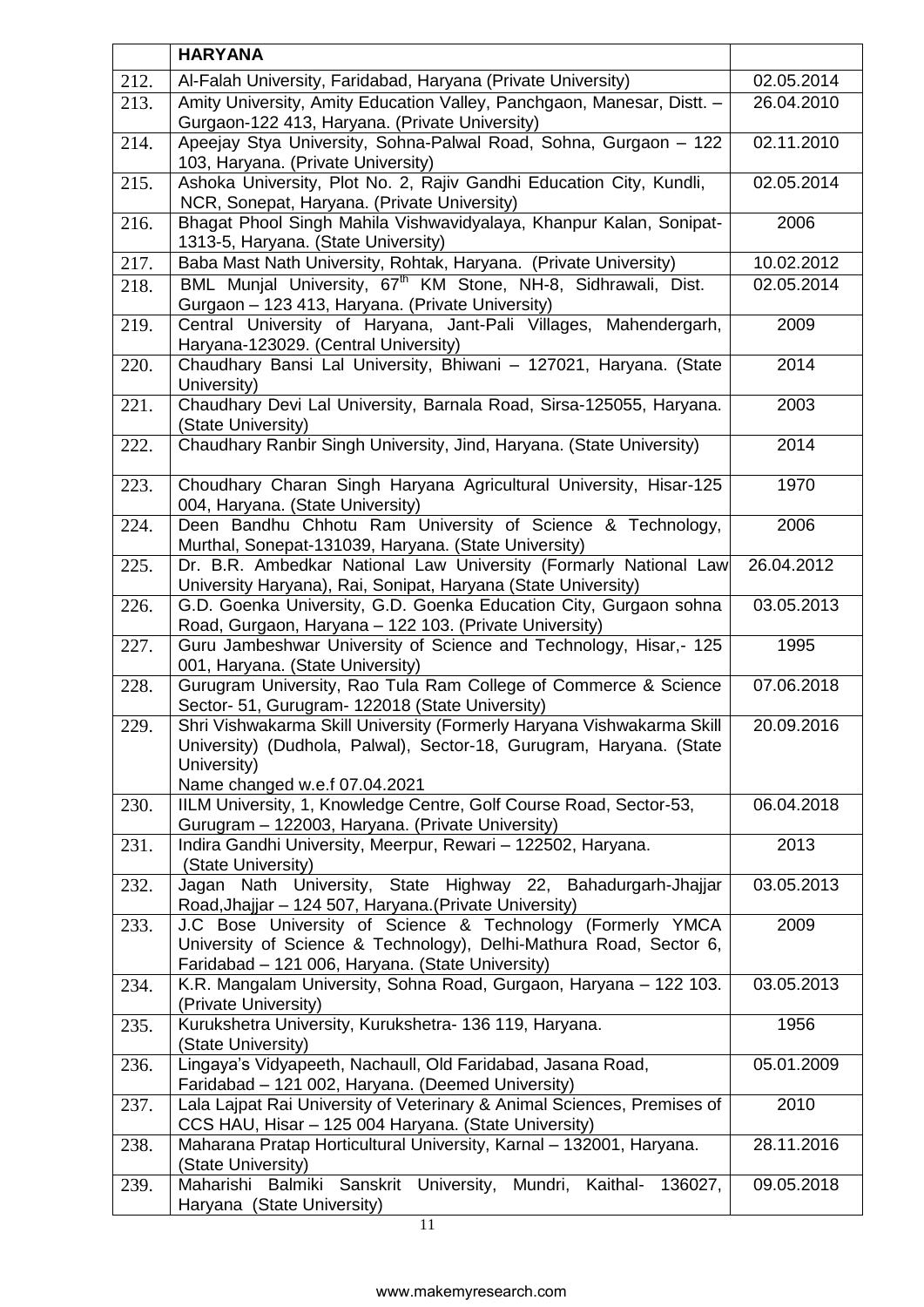| 240. | Maharishi Dayanand University, Rohtak-124 001, Haryana. (State<br>University)                                                                                                                  | 1976       |
|------|------------------------------------------------------------------------------------------------------------------------------------------------------------------------------------------------|------------|
| 241. | Maharishi Markandeshwar, Mullana, Ambala - 133003, Haryana.<br>(Deemed University).                                                                                                            | 12.06.2007 |
| 242. | Maharishi Markandeshwar University, Sadopur-Ambala, VPO Sadopur,<br>Chandigarh Road, Ambala-134007, Haryana. (Private University)                                                              | 29.10.2010 |
| 243. | ManavRachna Internationa Institute of Research & Studies, MRIU<br>Aravali Campus, Sector 43, Surajkund-Delhi Road, Faridabad-121001,                                                           | 21.10.2008 |
| 244. | Haryana (Deemed University)<br>Manav Rachna University, Sector - 43, Delhi-Surajkund Road,                                                                                                     | 06.08.2014 |
|      | Faridabad, Haryana. (Private University)                                                                                                                                                       |            |
| 245. | M.V.N. University, Palwal, Haryana. (Private University)                                                                                                                                       | 10.02.2012 |
| 246. | National Brain Research Centre, Gurgaon-122 001.<br>(Deemed<br>University)                                                                                                                     | 20.05.2002 |
| 247. | National Dairy Research Institute, Karnal-132 001, Haryana.<br>(Deemed University)                                                                                                             | 28.03.1989 |
| 248. | National Institute of Food Technology, Entrepreneurship & Management<br>(NIFTEM), Plot No 97, Sector 56, HSIIDC Industrial Estate, Kundli, Dt.<br>Sonepat-131038, Haryana. (Deemed University) | 08.05.2012 |
| 249. | NIILM University, 9 KM Milestone, NH-65, Kaithal - 136 027, Haryana<br>(Private University)                                                                                                    | 27.09.2011 |
| 250. | Om Sterling Global University, NH-52, Hisar-Chandigarh Road, Hisar-<br>125001, Haryana (Private University)                                                                                    | 15.03.2019 |
| 251. | O.P. Jindal Global University, Sonipat-Narela Road, Near Jagdishpur<br>Village, Sonipat-131001, Haryana. (Private University)                                                                  | 10.11.2006 |
| 252. | PDM University, Post Box No. 15, Sector - 3A, Sarai Aurangabad,<br>Bahadurgarh-124507, Haryana. (Private University)                                                                           | 14.01.2016 |
| 253. | Pt. Bhagwat Dayal Sharma University of Health Sciences, Rohtak,<br>Haryana (State University)                                                                                                  | 2008       |
| 254. | Rishihood University NH-44(GT Road), Near Bahalgarh Chowk, NCR of<br>Delhi, Sonipath, Haryana- 131021 (Private University)                                                                     | 04.05.2020 |
| 255. | Shree Guru Gobind Singh Tricentenary University, Farukh Nagar Road,<br>Budhera, Distt. Gurgaon, Haryana. (Private University)                                                                  | 03.05.2013 |
| 256. | Shri Krishna AYUSH University, Umri Road, Sector- 8, Kurukshetra<br>Haryana- 136118 (State University)                                                                                         | 25.09.2017 |
| 257. | SRM University, Plot No. 39, Rajiv Gandhi Education City, Delhi-NCR,<br>Sonepat-Kundli Urban Complex, Haryana - 131 029.<br>(Private)<br>University)                                           | 03.05.2013 |
| 258. | Starex University, NH-8, Village - Binola, PO - Bhorakalan, Gurugram,<br>Haryana. (Private University)                                                                                         | 25.08.2016 |
| 259. | State University of Performing and Visual Arts, Integrated Campus,<br>Sector-6, Rohtak, Haryana. (State University)                                                                            | 2014       |
| 260. | Sushant University (Formerly Ansal University), Guraon, Haryana.<br>(Private University)                                                                                                       | 10.02.2012 |
|      | Name Changed w.e.f 29.10.2020                                                                                                                                                                  |            |
| 261. | The Northcap University, HUDA Sector 23 A, Gurgoan-122107,<br>Haryana. (Private University)                                                                                                    | 21.10.2009 |
| 262. | World University of Design, Plot No.1, Rajiv Gandhi Education City, Rai,<br>Delhi-NCR, Sonipat - 131029, Haryana. (Private University)                                                         | 07.02.2018 |
|      | <b>HIMACHAL PRADESH</b>                                                                                                                                                                        |            |
| 263. | Abhilashi University, Chailchowk (Chachiot), Distt. Mandi, Himachal<br>Pradesh. (Private University)                                                                                           | 23.01.2015 |
| 264. | ArniUniversity, Kathgarh, TehsilIndora, Distt. Kangra-176401, Himachal<br>Pradesh. (Private University).                                                                                       | 03.11.2009 |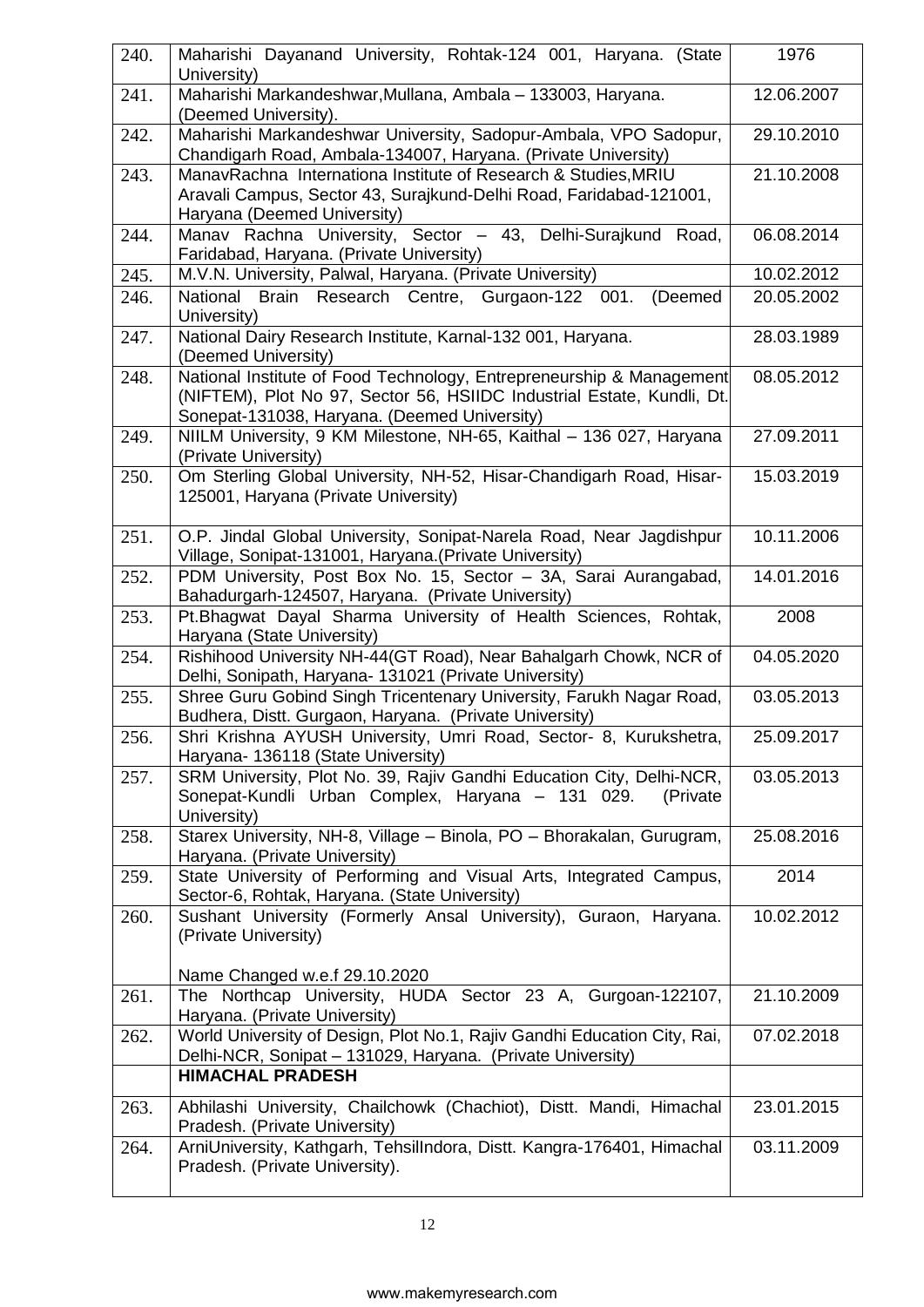| 265. | A.P.G.(Alakh Prakash Goyal) Shimla University, Village - Pujarli,<br>Shohgi Mehli Bypass Road, Near Panthaghati, Shimla-171009,<br>Himachal Pradesh. (Private University) | 07.06.2012 |
|------|---------------------------------------------------------------------------------------------------------------------------------------------------------------------------|------------|
| 266. | Atal Medical and Research University, Himachal Pradesh(formerly 11.06.2018<br>Himachal Pradesh University of Health Sciences) SLBS Medical College                        |            |
|      | and Hospital Campus, Ner Chowk, Mandi, Himachal Pradesh- 175008<br>(State University)                                                                                     |            |
| 267. | Baddi University of Emerging Sciences & Technology, Makhnumajra,<br>BADDI, District - Solan, (PrivateUniversity)                                                          | 15.10.2009 |
| 268. | Bahra University, VPO - Waknaghat, Tehsil - Kandaghat, Distt.- Solan,<br>Himachal Pradesh (Private University)                                                            | 21.01.2011 |
| 269. | Career Point University, Bhoranj (Tikker-Kharwarian), Hamirpur - 176<br>041, Himachal Pradesh. (Private University)                                                       | 03.05.2012 |
| 270. | Central University of Himachal Pradesh, PO Box No. 21, Dharamshala,<br>Dist. Kangra, Himachal Pradesh-176215. (Central University).                                       | 2009       |
| 271. | University, HIMUDA Education<br>Hub,<br>Kfishujhanda<br>Chitkara<br>(Barotiwala), Distt. Solan -<br>174 103,<br>Himachal<br>Pradesh<br>(PrivateUniversity).               | 21.01.2009 |
| 272. | Dr. Y.S.Parmar University of Horticulture & Forestry, Nauni- 173 230,<br>District Solan, Himachal Pradesh. (State University)                                             | 1986       |
| 273. | EternalUniversity, Baru Sahib, Distt - Sirmour, Pin - 173101 Himachal.<br>(Private University)                                                                            | 22.10.2009 |
| 274. | Chaudhary Sarwan Kumar Himachal Pradesh Krishi Vishvavidyalaya,<br>Palampur-176 062, District Kangra, Himachal Pradesh. (State<br>University).                            | 1978       |
| 275. | Himachal Pradesh National Law University, Ghandal, Shimla, PO<br>Shakrah, Sub-Tehsil Dhami, Dist - Shimla - 171011, Himachal<br>Pradesh. (State University)               | 30.06.2016 |
| 276. | Himachal Pradesh University, Summer Hills, Shimla-171 005, Himachal<br>Pradesh. (State University)                                                                        | 1970       |
| 277. | Himachal Pradesh Technical University, Gandhi Chowk, Hamirpur -<br>177001, Himachal Pradesh. (State University)                                                           | 2010       |
| 278. | ICFAI University, HIMUDA Education Hub, Kalujhinda, PO Mandhala,<br>Via Barotiwala, Baddi, Solan Distt., Himachal Pradesh - 174 103.<br>(Private University)              | 20.10.2011 |
| 279. | I.E.C. (India Education Centre) University, Plot No. 7 & 10, Atal Shiksha<br>Kunj, Baddi, Dt. Solan, Himachal Pradesh. (Private University)                               | 11.05.2012 |
| 280. | IndusInternationalUniversity, V.P.O. Bathu, Tehsil Haroli, Distt. - Una,<br>Himachal Pradesh - 174 301. (Private University)                                              | 01.02.2010 |
| 281. | Jaypee University of Information Technology, PO Waknaghat, Tehsil<br>District-Solan-173 234, Himachal Pradesh.<br>Kandaghat,<br>(Private)<br>University)                  | 22.05.2002 |
| 282. | Maharishi Markandeshwar University, Sultanpur Road, Kumarhatti,<br>Solan - 173 229, Himachal Pradesh. (Private University)                                                | 19.09.2010 |
| 283. | Maharaja Agrasen University, Atal Shiksha Kunj, Distt - Solan - 174<br>103, Himachal Pradesh. (Private University)                                                        | 15.01.2013 |
| 284. | Manav Bharti University, Laddo, Sultanpur, Kumarhatti, Solan-173 229,<br>Himachal Pradesh. (Private University)                                                           | 22.09.2009 |
| 285. | Sardar Vallabhbhai Patel Cluster University, Mandi- 175001, Himachal<br>Pradesh (State University)                                                                        | 01.11.2018 |
| 286. | Shoolini University of Biotechnology and Management Sciences, Solan.<br>H.P. (Private University)                                                                         | 15.10.2009 |
| 287. | Sri Sai University, Palampur, Himachal Pradesh. (Private University)                                                                                                      | 27.01.2011 |
|      | <b>JAMMU &amp; KASHMIR</b>                                                                                                                                                |            |
| 288. | Baba Ghulam Shah Badshah University, Dhanour, Rajouri-185131,<br>Jammu & Kashmir. (State University).                                                                     | 2005       |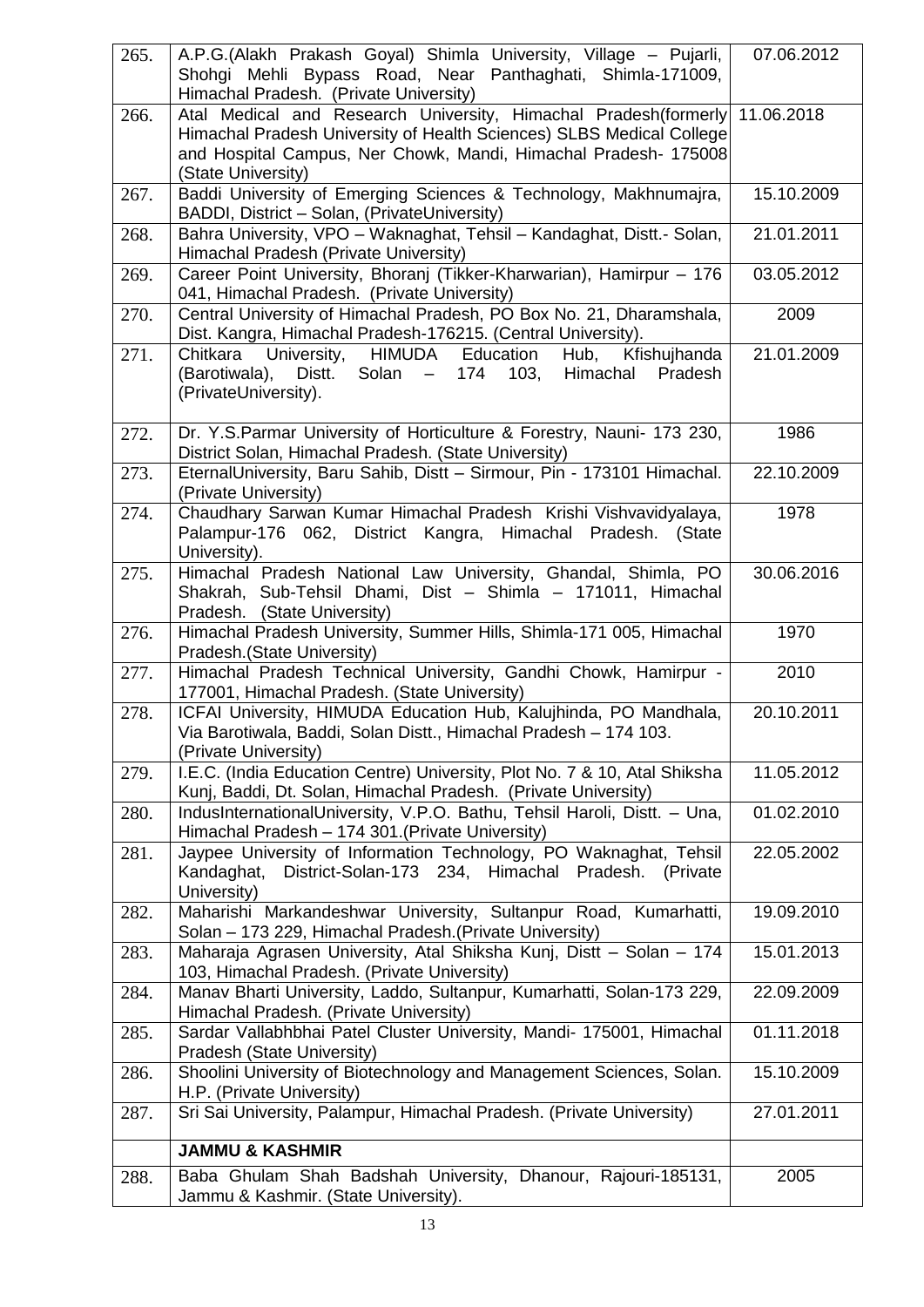| 289. | Central University of Kashmir, Transit Campus - Sonwar, Near GB Pant<br>Hospital, Srinagar-190005, Jammu & Kashmir. (Central University).                                  | 2009       |
|------|----------------------------------------------------------------------------------------------------------------------------------------------------------------------------|------------|
| 290. | Central University of Jammu, 8/8, Trikuta Nagar, Jammu-180012,                                                                                                             | 2009       |
|      | Jammu & Kashmir. (Central University)                                                                                                                                      |            |
| 291. | Cluster University of Jammu, Government College for Women, Gandhi<br>Nagar, Jammu - 180004, Jammu & Kashmir. (State University)                                            | 08.07.2016 |
| 292. | Cluster University of Srinagar, S.P. College, Srinagar, Jammu &<br>Kashmir. (State University)                                                                             | 08.07.2016 |
| 293. | Islamic University of Science & Technology University, 1, University<br>Avenue, Awantipora, Pulwama - 192 122, Jammu & Kashmir. (State<br>University)                      | 2005       |
| 294. | Sher-e-Kashmir University of Agricultural Science & Technology,<br>Shalimar, Srinagar-191121, Jammu & Kashmir. (State University).                                         | 1982       |
| 295. | Sher-e-Kashmir University of Agricultural Science & Technology,<br>Chatha, Jammu - 180009, Jammu & Kashmir. (State University).                                            | 1999       |
| 296. | Shri Mata Vaishno Devi University, Sub-Post Office, Katra-182320,<br>Jammu & Kashmir. (StateUniversity)                                                                    | 2004       |
| 297. | University of Jammu, Babasaheb Ambedkar Road, Jammu -180 006,<br>Jammu & Kashmir. (State University)                                                                       | 1968       |
| 298. | University of Kashmir, Hazratbal, Srinagar-190 006, Jammu & Kashmir.<br>(State University)                                                                                 | 1949       |
|      | <b>JHARKHAND</b>                                                                                                                                                           |            |
| 299. | AISECT University, Matwari Chowk, Infront of Gandhi Maidan,<br>Hazaribagh, Jharkhand. (Private University)                                                                 | 13.05.2016 |
| 300. | Amity University, Ranchi City Campus, Niwaranpur, Main Road, Ranchi,<br>Jharkhand. (Private University)                                                                    | 13.05.2016 |
| 301. | ARKA Jain University, Opp. Kerala Public School, Mohanpur,<br>Gamharia, Dist - Seraikela Kharsawan - 832108, Jharkhand. (Private<br>University)                            | 04.07.2017 |
| 302. | Binod Bihar Mahto Koylanchal University, Dhanbad, Jharkhand.<br>(State University)                                                                                         | 23.03.2017 |
| 303. | Birla Institute of Technology, Mesra, Ranchi-835 215, Jharkhand.<br>(Deemed University)                                                                                    | 28.08.1986 |
| 304. | Birsa Agricultural University, Kanke, Ranchi-834 006, Jharkhand.<br>(State University)                                                                                     | 1980       |
| 305. | Capital University, Ranchi-Patna Main Road, District-Koderma,<br>Jharkhand- 825410 (Private University)                                                                    | 11.10.2018 |
| 306. | Central University of Jharkhand, Ratu-Lohardaga Road, Brambe,<br>Ranchi-835205, Jharkhand (Central University).                                                            | 2009       |
| 307. | Dr. Shyama Prasad Mukherjee University, Ranchi, Jharkhand.<br>(State University)                                                                                           | 23.03.2017 |
| 308. | Jharkhand Rai University, Kamre, Ratu Road, Ranchi- 835222,<br>Jharkhand. (Private University)                                                                             | 02.02.2012 |
| 309. | Jharkhand Raksha Shakti University, Old Judicial Academy (Shri<br>Krishna Lok Prashashan Sansthan Parisar), Mayors Road, Ranchi -<br>834002, Jharkhand. (State University) | 30.09.2016 |
| 310. | Jharkhand University of Technology, Science & Technology, Campus<br>Sirkha Toll, Namkum, Ranchi- 838010, Jharkhand (State University)                                      | 12.11.2015 |
| 311. | Kolhan University, Chaibasa, West Singhbhum, Jharkhand - 833 201.<br>(State University)                                                                                    | 2007       |
| 312. | University,<br>Nilamber-Pitamber<br>Administrative<br>Nawatoli,<br>Block,<br>Madininagar, Palamu - 822 101, Jharkhand. (State University)                                  | 2007       |
| 313. | National University of Study & Research in Law, Polytechnic campus,<br>BIT Mesra, Ranchi - 835 217 Jharkhand. (State University)                                           | 2010       |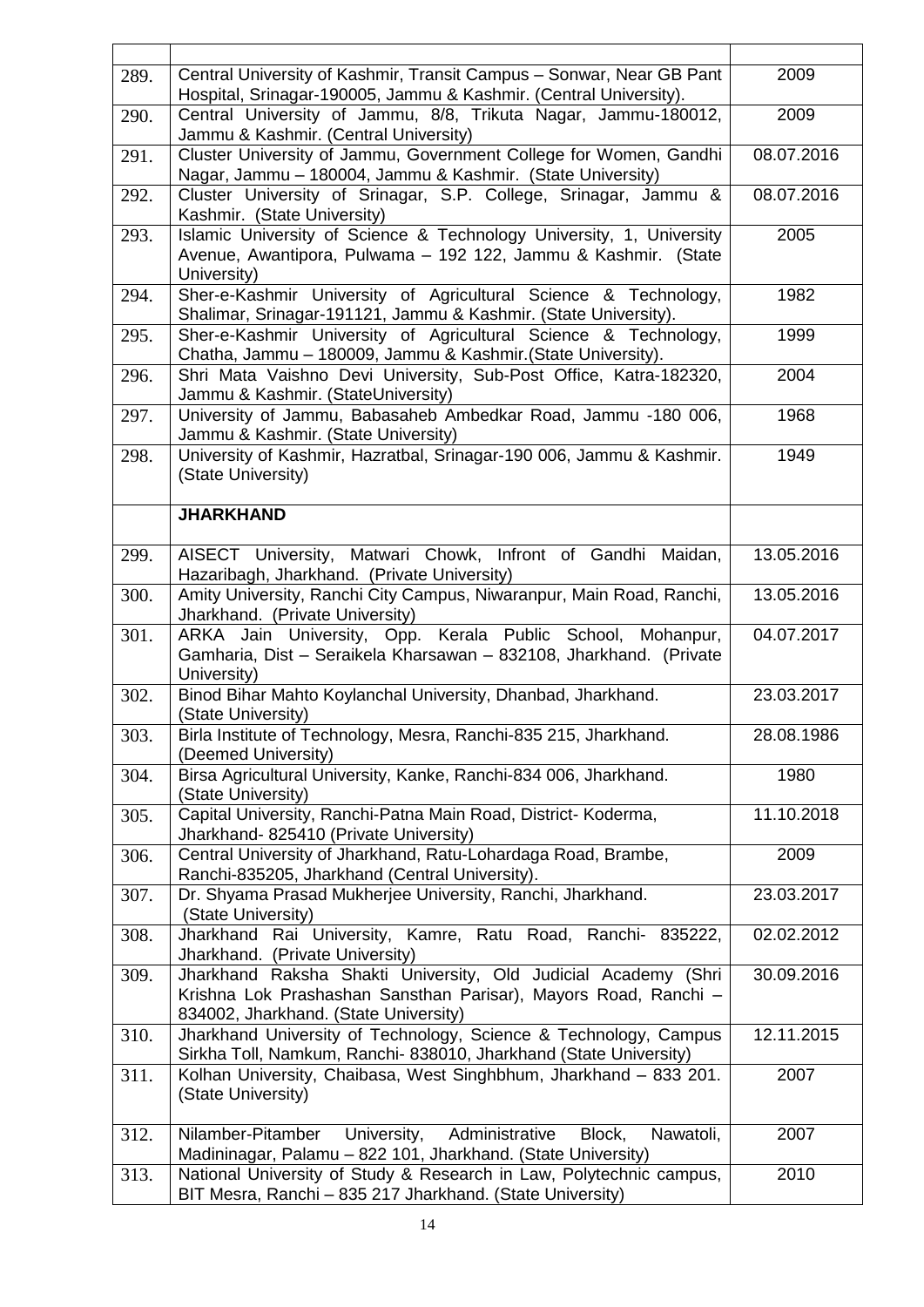| 314. | Netaji Subhas University, Pokhari, PO- Bhilai Pahari, PS- MGM, Dist-<br>East Singhbhum, Jamshedpur-831012, Jharkhand (Private University)                                      | 19.09.2018 |
|------|--------------------------------------------------------------------------------------------------------------------------------------------------------------------------------|------------|
| 315. | Pragyan International University, Bariatu Road, Booty More, PO -<br>RMCH, Ranchi - 834009, Jharkhand (Private University)                                                      | 16.05.2016 |
| 316. | Radha Govind University, Radha Govind Nagar, Lalki Ghati, Ramgarh-<br>829122, Jharkhand (Private University)                                                                   | 11.10.2018 |
| 317. | Ram Krishana Dharmarth Foundation University, 604, 5 <sup>th</sup> Floor, Gopal<br>Marketing Complex, Near Argora Chouk, Ranchi- 834002, Jharkhand<br>(Private Unversity)      | 06.12.2018 |
| 318. | Ramchandra Chandravansi University, Nawadihkala, PO<br>& PS<br>Bishrampur, Palamu- 822132, Jharkhand (Private University)                                                      | 19.09.2018 |
| 319. | Ranchi University, Near Saheed Chowk, Ranchi-834 001, Jharkhand.<br>(State University)                                                                                         | 1960       |
| 320. | Sai Nath University, Ranchi, Jharkhand. (Private University)                                                                                                                   | 27.04.2012 |
| 321. | Sarla Birla University, Birla Campus, Village - Ara, PO - Mahilong,<br>Ranchi-Purulia Highway, Ranchi - 835103, Jharkhand.<br>(Private<br>University)                          | 20.07.2017 |
| 322. | Sido Kanhu Murmu University, Santa Pargana, Dumka-814 101,<br>Jharkhand. (State University).                                                                                   | 1992       |
| 323. | The Institute of Chartered Financial Analysts of India University, Ashok<br>Nagar, Between Road No. 1 & 2, Ranchi-834002, Jharkhand. (Private<br>University)                   | 17.06.2008 |
| 324. | Usha Martin University, 12 Mile, Ranchi Khunti Road, NH-75, Ranchi -<br>835221, Jharkhand. (Private University)                                                                | 16.07.2013 |
| 325. | Vinoba Bhave University, PB No. 31, Hazaribagh-825 301, Jharkhand.<br>(State University).                                                                                      | 1993       |
| 326. | YBN University, Panchwati South Railway Colony, Ranchi - 834001,<br>Jharkhand. (Private University)                                                                            | 04.07.2017 |
|      | <b>KARNATAKA</b>                                                                                                                                                               |            |
| 327. | Adichunchanagiri University, NH-75, Tq- Nagamangala, Dist- Mandya,<br>B.G.Nagara- 571448, Karnataka (Private University)                                                       | 22.01.2018 |
| 328. | Alliance University, Bangalore, Karnataka (Private University)                                                                                                                 | 16.09.2010 |
| 329. | Azim Premji University, 134, Doddakanneli, Next to Wipro Corporate<br>Office, Sarjapur Road, Bangalore, Karnataka. (Private University)                                        | 13.10.2010 |
| 330. | B.L.D.E. Bijapur, Karnataka (Deemed University)                                                                                                                                | 29.02.2008 |
| 331. | Bangalore University, Jnanabharathi, Bangalore-560 056, Karnataka.<br>(State University).                                                                                      | 1964       |
| 332. | Bengaluru Central University, Central College Campus, Dr. Ambedkar<br>Veedhi, Bengaluru - 560 001, Karnataka. (State University)                                               | 29.06.2017 |
| 333. | Bengaluru Dr. B.R. Ambedkar School of Economics University, Rajaji<br>Hall, Central College Campus, Bangalore University, Bengaluru - 560<br>001 Karnataka (State University). | 30.10.2019 |
| 334. | Bengaluru North University, Devaraj Urs Extension, Tamaka, Kolar -<br>563103, Karnataka. (State University)                                                                    | 29.06.2017 |
| 335. | Central University of Karnataka, Kadaganchi, Aland Road, Aland Taluk,<br>Gulbarga-585311, Karnataka (Central University).                                                      | 2009       |
| 336. | Christ, Hosur Road, Bangalore - 560 029, Karnataka. (Deemed<br>University)                                                                                                     | 22.07.2008 |
| 337. | CMR University, 2,3rd, 'C', 6 <sup>th</sup> Main Road, 2 <sup>nd</sup> Block, BRBR Layout,<br>Kalyan Nagar, Bangalore – 560 043, Karnataka. (Private University)               | 16.05.2013 |
| 338. | University, Shivagangothri, Davangere<br>Davangere<br>002,<br>- 577<br>Karnataka. (State University).                                                                          | 2009       |
| 339. | University,<br>Malleshwara<br>Hills,<br>Dayananda<br>Sagar<br>Shavige<br>Kumaraswamy Layout, Bangalore-560078,<br>Karnataka.<br>(Private)<br>University)                       | 16.05.2014 |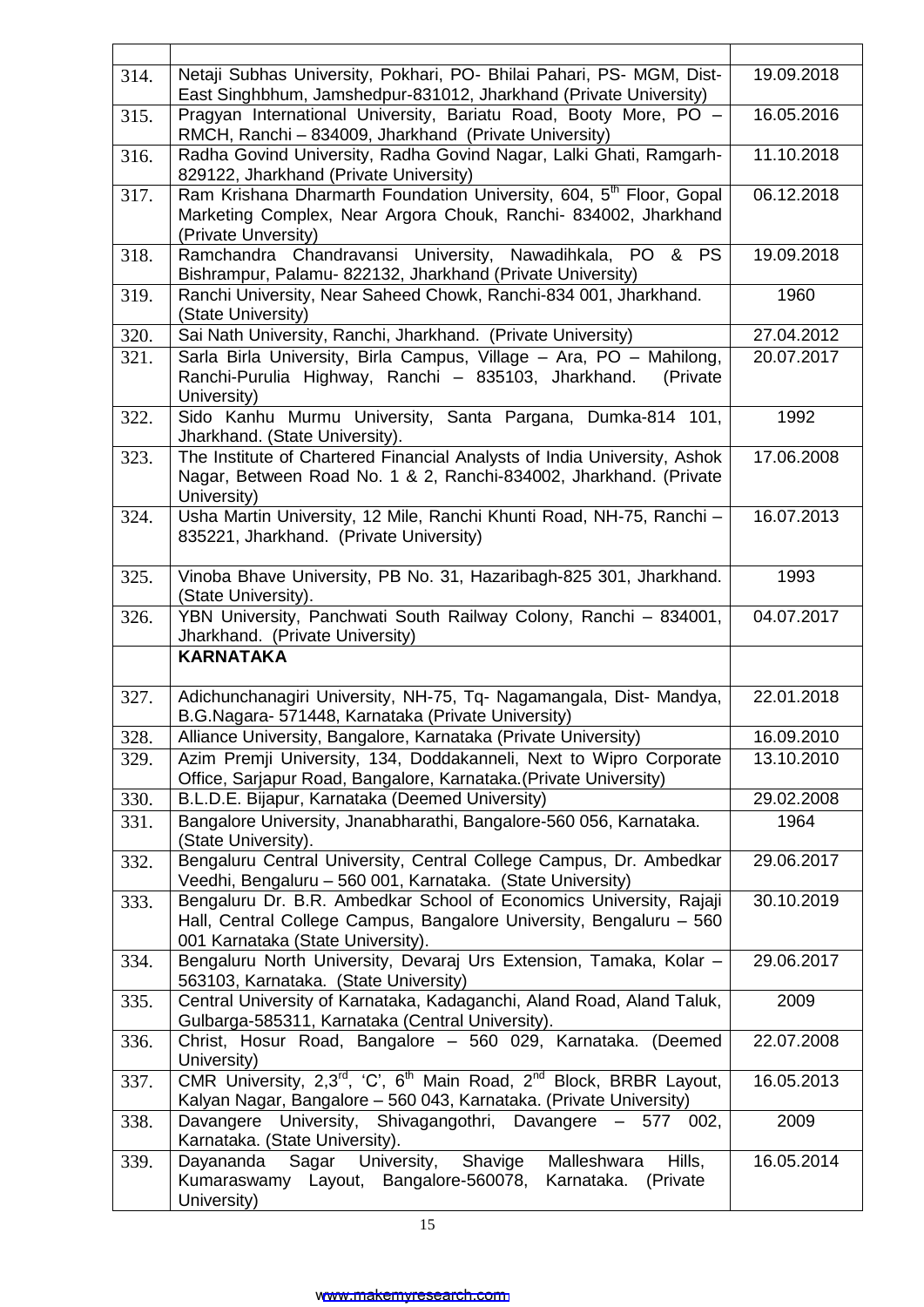| 340. | Garden City University, GCC House, 340, 5 <sup>th</sup> Main, Indira nagar<br>Double Road, 1 <sup>st</sup> Stage, Indiranagar, Bangalore - 560038,<br>Karnataka. (Private University) | 24.06.2013 |
|------|---------------------------------------------------------------------------------------------------------------------------------------------------------------------------------------|------------|
| 341. | Gulbarga University, Jnana Ganga, Gulbarga-585 106, Karnataka.<br>(State University).                                                                                                 | 1980       |
| 342. | Indian Institute of Science, Sir C.V. Raman Avenue, Bangalore-560<br>012, Karnataka. (Deemed University)                                                                              | 12.05.1958 |
| 343. | International Institute of Information Technology, 26/c, Opp. Infosys<br>(Gate - 1), Electronic City, Hosur Road, Bangalore - 560 100,<br>Karnataka (Deemed University)               | 28.02.2005 |
| 344. | JSS Academy of Higher Education & Research, Sri Shivarathreeshwara<br>Nagar, Mysore-570015, Karnataka. (Deemed University)                                                            | 28.05.2008 |
| 345. | Jain, Jain Global Campus, 45 <sup>th</sup> Km, NH-209, Jakkasandra Post,<br>Kanakapura Taluk, Ramanagara District-562112, Karnataka.<br>(Deemed University)                           | 19.12.2008 |
| 346. | JSS Science & Technology University, JSS Technical Institutions<br>Campus, Mysuru - 570006. Karnataka. (Private University)                                                           | 16.01.2016 |
| 347. | Jawaharlal Nehru Centre for Advanced Scientific Research, Jakkur<br>Campus, Bangalore-560 064. (Deemed University)                                                                    | 17.08.2002 |
| 348. | Karnataka Janapada Vishwavidyalaya, Gatagodi, NH-4, Taluk-<br>Shiggaon, Dist-Haveri, Karnataka - 581197. (State University)                                                           | 2012       |
| 349. | Kannada University, Hampi, Vidyaranya, Hospet Taluk, Bellary District-<br>583 276, Karnataka. (State University).                                                                     | 1992       |
| 350. | Karnataka State Law University, Navanagar, Hubli - 580 025,<br>Karnataka. (State University)                                                                                          | 2009       |
| 351. | Karnataka State Open University, Muktha Gangotri, Mysore-570 006,<br>Karnataka. (State University)                                                                                    | 1996       |
| 352. | Karnataka State Rural Developoment and Panchayat Raj University,<br>Raitha Bhavana, Bhoomraddi Circle, Gadag - 582101, Karnataka.<br>(State University)                               | 26.07.2016 |
| 353. | Karnataka State Women University, Jnana Shakti Campus, Athani<br>Road, Bijapur-586 108, Karnataka. (State University).                                                                | 2004       |
| 354. | Karnataka University, Pavate Nagar, Dharwad-580 003, Karnataka.<br>(State University).                                                                                                | 1949       |
| 355. | Karnataka Veterinary, Animal & Fisheries Science University,<br>Nandinagar, PB No. 6, Bidar-585 401 Karnataka (State University).                                                     | 2004       |
| 356. | Karnataka Samskrit University, Pampa Mahakavi Road, Chamarijpet,<br>Bangalore-560018, Karnataka (State University)                                                                    | 2011       |
| 357. | Karnataka Folklore University, Gotagodi - 581197, Shiggaon Taluk,<br>Haveri District, Karnataka. (State University)                                                                   | 2011       |
| 358. | Khaja Bandanawaz University, Administrative Building,<br>Khaja<br>Bandanawaz University Campus, Rauza-i Buzurg, Kalaburagi- 585104,<br>Karnataka (Private University)                 | 21.04.2018 |
| 359. | KLE Academy of Higher Education and Research, JNMC Campus,<br>Nehru Nagar, Belgaum - 590010, Karnataka. (Deemed University)                                                           | 13.04.2006 |
| 360. | KLE Technological University, B.V. Bhoomaraddi College Campus,<br>Vidyanagar, Hubballi - 580031, Karnataka. (Private University)                                                      | 04.04.2015 |
| 361. | KSGH Music and Performing Arts University, LJB Road, Near Ashoka<br>Circle, Lakshmipuram, Mysore - 570 004, Karnataka (State University)                                              | 2009       |
| 362. | Kuvempu University, Jnana Sahyadri, Shankaraghatta-577 451,<br>Shimoga District, Karnataka. (State University)                                                                        | 1987       |
| 363. | Maharani Cluster University, Palace Road, Bengaluru- 560001,<br>Karnataka (State University)                                                                                          | 02.03.2019 |
| 364. | Mandya University, M.C.Road, Mandya-571401, Karnataka<br>(State<br>University)                                                                                                        | 02.03.2019 |
| 365. | Mangalore<br>Mangalagangothri,<br>Mangalore-574<br>University,<br>199,                                                                                                                | 1980       |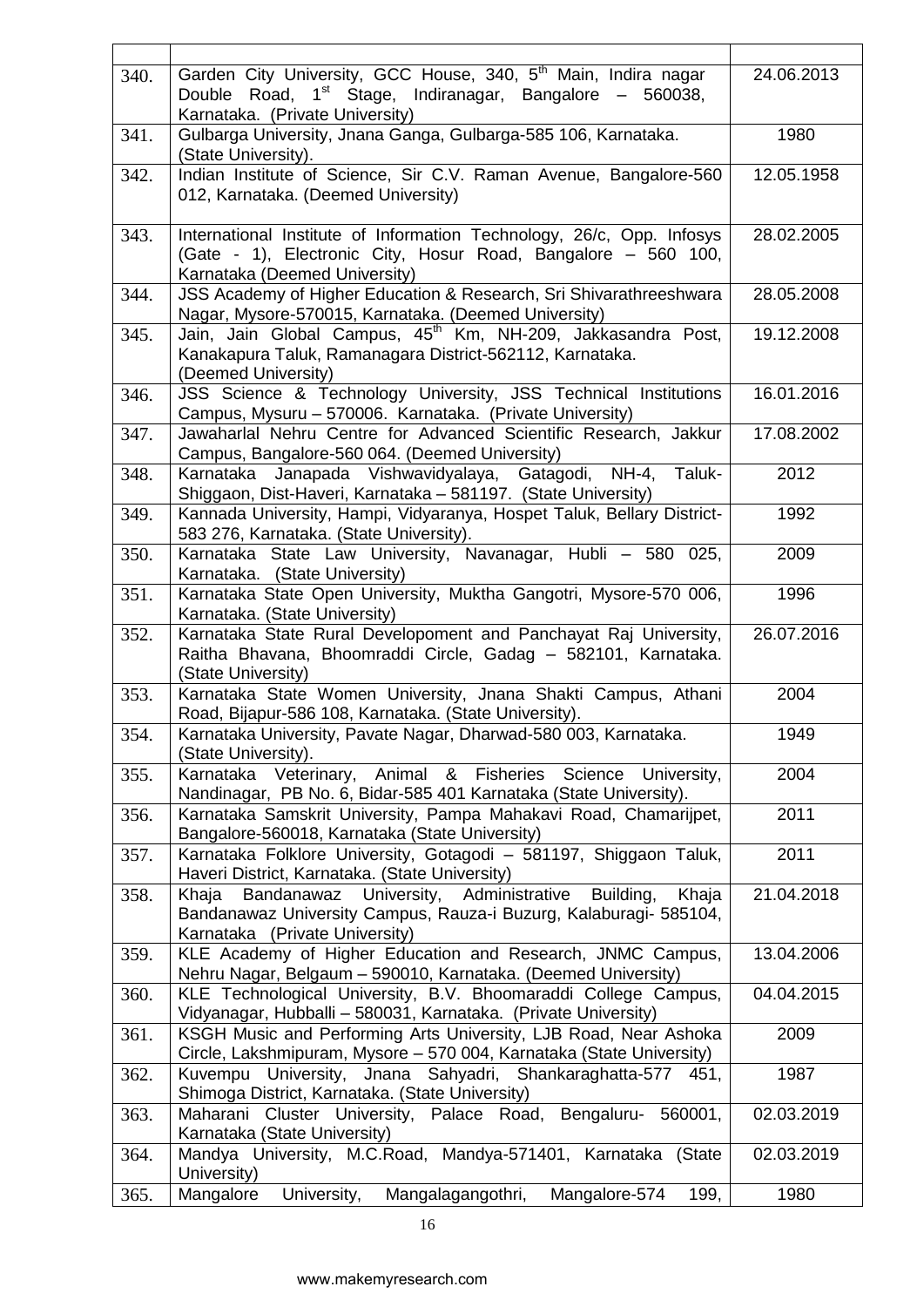|      | Karnataka. (State University).                                                                                                                                                                              |            |
|------|-------------------------------------------------------------------------------------------------------------------------------------------------------------------------------------------------------------|------------|
| 366. | Manipal Academy of Higher Education, University Building, Madhava<br>Nagar, Manipal-576 104, Karnataka. (Deemed University)                                                                                 | 01.06.1993 |
| 367. | M.S. Ramaiah University of Applied Sciences, Administrative Block,<br>New BEL Road, MSRIT Post, Bangalore - 560 054, Karnataka. (Private<br>University)                                                     | 09.07.2013 |
| 368. | Nrupathunga University, Nrupathunga Road, Bengaluru, Karnataka<br>(State University)                                                                                                                        | 19.06.2020 |
| 369. | National law School of India University, Nagarbhavi, PB No. 7201,<br>Bangalore-560 072, Karnataka. (State University).                                                                                      | 1992       |
| 370. | NITTE, University Enclave, Medical Sciences Complex, Deralkatte,<br>Mangalore 575018, Karnataka. (Deemed University)                                                                                        | 04.06.2008 |
| 371. | PES University, 100 Feet Ring Road, BSK III Stage, Bangalore - 560<br>085 Karnataka (Private University)                                                                                                    | 16.05.2013 |
| 372. | Presidency University Dibbur & Ittagalpura Village, Hesaraghatta Hobli,<br>Bangalore Karnataka. (Private University)                                                                                        | 16.05.2013 |
| 373. | Rai Technology University, Doddaballapur Nelmangala Road, SH-74,<br>Off Highway 207, Doddaballapur Taluk, Bangalore-561204 Karnataka<br>(Private University)                                                | 17.09.2014 |
| 374. | Campus, Yeragera-584133,<br>Raichur University, Jnana Tunga<br>Raichur, Karnataka (State University)                                                                                                        | 01.08.2020 |
| 375. | Rajiv Gandhi University of Health Sciences, 4 <sup>th</sup> T Block, Jayanagar,<br>Bangalore-560 041, Karnataka. (State University).                                                                        | 1994       |
| 376. | Rani Channamma University, Vidyasangama, PB National Highway-04,<br>Bhootramatti, Belagavi - 591 156, Karnataka. (State University)                                                                         | 2010       |
| 377. | Reva University, Kattigenhalli, Yelhanka, Bangalore - 560 064.<br>(Private University)                                                                                                                      | 16.05.2013 |
| 378. | RV University, RVU Administrative Building, RV Vidyaniketan Post, Mysuru<br>Road, Bengaluru- 560059, Karnataka (Private University)                                                                         | 16.06.2021 |
| 379. | Sharnbasva University, Kalaburgi, Gulbagra – 585103, Karnataka.<br>(Private University)                                                                                                                     | 29.07.2017 |
| 380. | Shri Dharmasthala Manjunatheshwara University, 6 <sup>th</sup> Floor, Manjushree<br>Building, SDM College of Medical Sciences & Hospital Campus, Sattur,<br>Dharwad- 580009, Karnataka (Private University) | 19.12.2018 |
| 381. | Sri Devraj Urs Academy of Higher Education and Research, Tamaka,<br>Kolar, Karnataka (Deemed University)                                                                                                    | 25.05.2007 |
| 382. | Sri Sathya Sai University for Human Excellence, Sri Sathya Sai<br>Vidyaniketanam Campus, Navanihala, Post- Okali, Taluk- Kamalapur,<br>Dist- Kalburagi- 585313, Karnataka (Private University)              | 08.03.2019 |
| 383. | Sri Siddhartha Academy of Higher Education, Tumkur district - 572<br>102, Karnataka. (Deemed University)                                                                                                    | 30.05.2008 |
| 384. | Srinivas University, Srinivas Group of Colleges Campus, Srinivas<br>Nagar, Mukka, Surathkal, Mangalore-574146, Karnataka. (Private<br>University)                                                           | 20.02.2015 |
| 385. | Swami Vivekananda Yoga Anusandhana Sansthana, Bangalore.<br>(Deemed University)                                                                                                                             | 08.05.2002 |
| 386. | The University of Trans-Disciplinary Health Sciences and Technology,<br>74/2, Jarakabande Kaval, Yelahanka, Via Attur Post, Bangalore-<br>560064, Karnataka. (Private University)                           | 26.06.2013 |
| 387. | Tumkur University, B.H. Road, Tumkur-572 103, Karnataka. (State<br>University).                                                                                                                             | 2004       |
| 388. | University of Agricultural Sciences, GKVK Campus, Bangalore-560 065.<br>(State University).                                                                                                                 | 1964       |
| 389. | University of Agricultural Sciences, Yettinagudda Campus, Krishinagar,<br>Dharwad -580 005, Karnataka. (State University).                                                                                  | 1986       |
| 390. | University of Agricultural Sciences, Lingasuguru Road, Raichur-<br>584104, Karnataka. (State University).                                                                                                   | 13.05.2010 |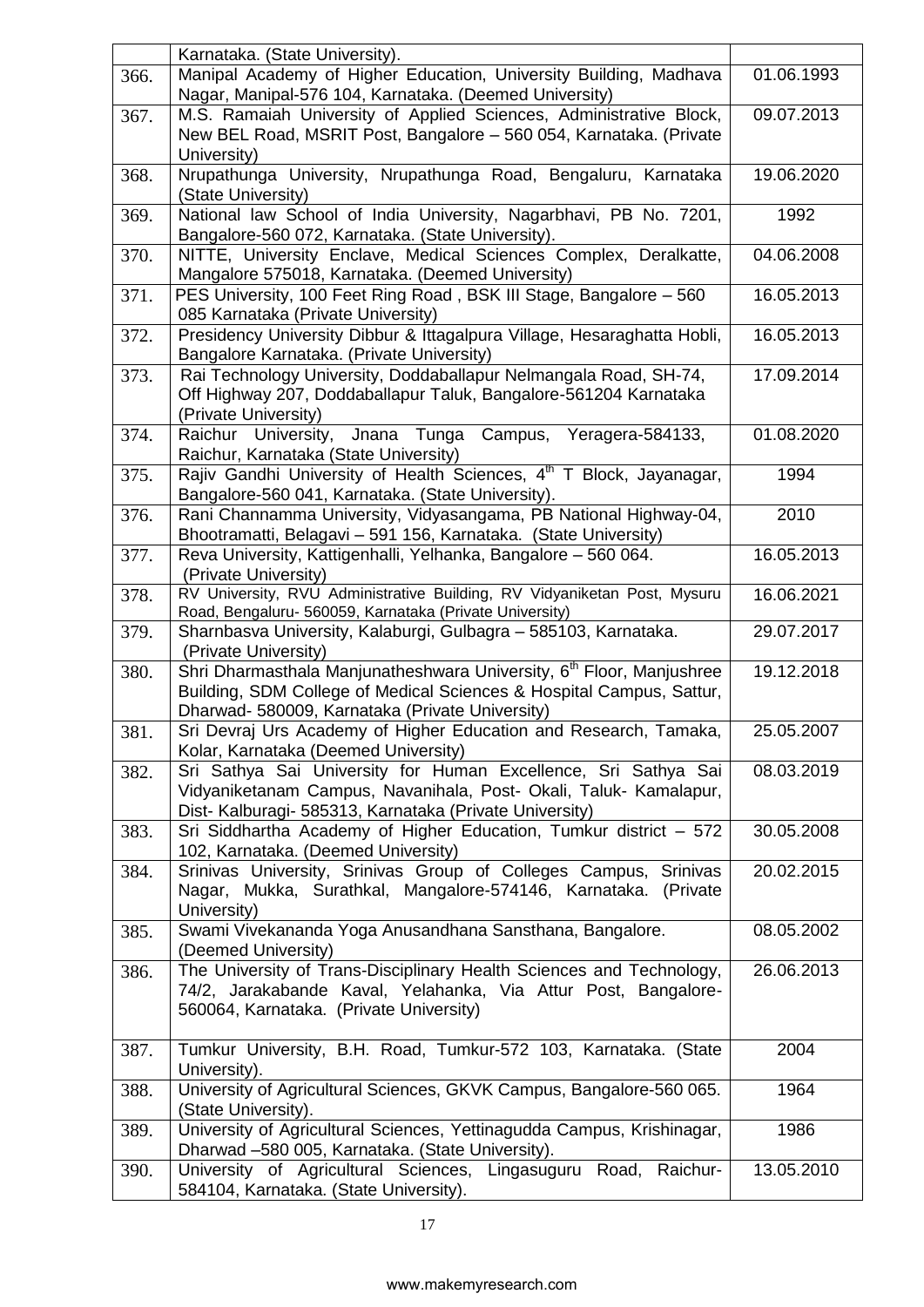| 391. | University of Horticultural Sciences, Bagalkot, Udayanagiri,<br>Near<br>Seemikeri Cross, Bagalkot-587104, Karnataka. (State University)                                                  | 2010       |
|------|------------------------------------------------------------------------------------------------------------------------------------------------------------------------------------------|------------|
| 392. | University of Mysore, Crawford Hall, Mysore-570 006, Karnataka.<br>(State University).                                                                                                   | 1916       |
| 393. | Visveswaraiah Technological University, "Jnana Sangama", Belgaum-<br>590 018, Karnataka. (State University).                                                                             | 1999       |
| 394. | Vijayanagara Sri Krishnadevaraya University, Jnana Sagara Campus,<br>Vinayaka Nagar, Contonment, Bellary - 583 104 Karnataka. (State<br>University)                                      | 2010       |
| 395. | Deralkatte,<br>Mangalore-575018,<br>Karnataka<br>Yenepoya,<br>(Deemed<br>University)                                                                                                     | 27.02.2008 |
|      | <b>KERALA</b>                                                                                                                                                                            |            |
| 396. | A.P.J.<br>Abdul Kalam Technological University, CET<br>Campus,<br>Thiruvananthapuram - 695016, Kerala. (State University)                                                                | 2015       |
| 397. | Central University of Kerala, BKM Towers, Nayanmar<br>Moola,<br>Vidyanagar PO, Kasargod-671123, Kerala (Central University).                                                             | 2009       |
| 398. | Chinmaya Vishwavidyapeeth, Adi Sankara Nilayam,<br>Veliyanad,<br>Ernakulam - 692313, Kerala. (Deemed University)                                                                         | 16.01.2017 |
| 399. | Cochin University of Science & Technology, Cochin University PO,<br>Kochi-682 022, Kerala. (State University).                                                                           | 1971       |
| 400. | Indian Institute of Space Science and Technology, Valiamala PO,<br>Thiruvananthapuram - 695547, Kerala. (Deemed University).                                                             | 03.07.2008 |
| 401. | Kannur University, Thavakkara, Civil Station Post, Kannur-670 002,<br>Kerala. (State University).                                                                                        | 1997       |
| 402. | Kerala Agricultural University, Vellanikkara, KAU Campus PO, Thrissur-<br>680 656, Kerala. (State University).                                                                           | 1972       |
| 403. | Kerala Kalamandalam, VallatholNagar, Cheruthuruthy, Thrissur.<br>(Deemed University).                                                                                                    | 14.03.2006 |
| 404. | Kerala University of Digital Sciences Innovation and Technology,<br>Technocity Campus, Kuracode, Mangalapuram, Thonnakkal, P.O.<br>Thiruvananthapuram- 695317, Kerala (State University) | 28.09.2020 |
| 405. | Kerala University of Fisheries & Ocean Studies, Panagad PO, Kochi-<br>682506, Kerala (State University)                                                                                  | 2011       |
| 406. | Kerala University of Health Sciences, Medical College PO, M.G. Kavu,<br>Thrissur-680 596, Kerala. (StateUniversity)                                                                      | 2011       |
| 407. | Kerala Veterinary & Animal Sciences University, Lakkidi Post, Pookode,<br>Wayanad-673576, Kerala (State University)                                                                      | 2011       |
| 408. | Mahatma Gandhi University, Priyadarshini Hills, Kottayam -686 560,<br>Kerala. (State University).                                                                                        | 1983       |
| 409. | National University of Advanced Legal Studies (NUALS) NUALS<br>Campus, HMT Colony, PO Kalamassery, Ernakulam-683503, Kerala.<br>(State University)                                       | 2009       |
| 410. | Shree Sankaracharya University of Sanskrit, Sree Sankarapuram PO,<br>Kalady-683 574, Dt. Ernakulam, Kerala. (State University).                                                          | 1994       |
| 411. | Sreenarayanaguru Open University, Kollam, Kerala- 691606 (State<br>University)                                                                                                           | 25.09.2020 |
| 412. | Thunchath Ezhuthachan Malayalam University, Mohan Vilas, Pukayil<br>PO, Tirur, Malappuram Distt., Kerala – 676 107. (State University)                                                   | 2013       |
| 413. | University of Calicut, Calicut University PO, Thenhipalam, Malappuram<br>District-673635, Kerala. (State University).                                                                    | 1968       |
| 414. | University of Kerala, Thiruvananthapuram -695 034, Kerala. (State<br>University).                                                                                                        | 1937       |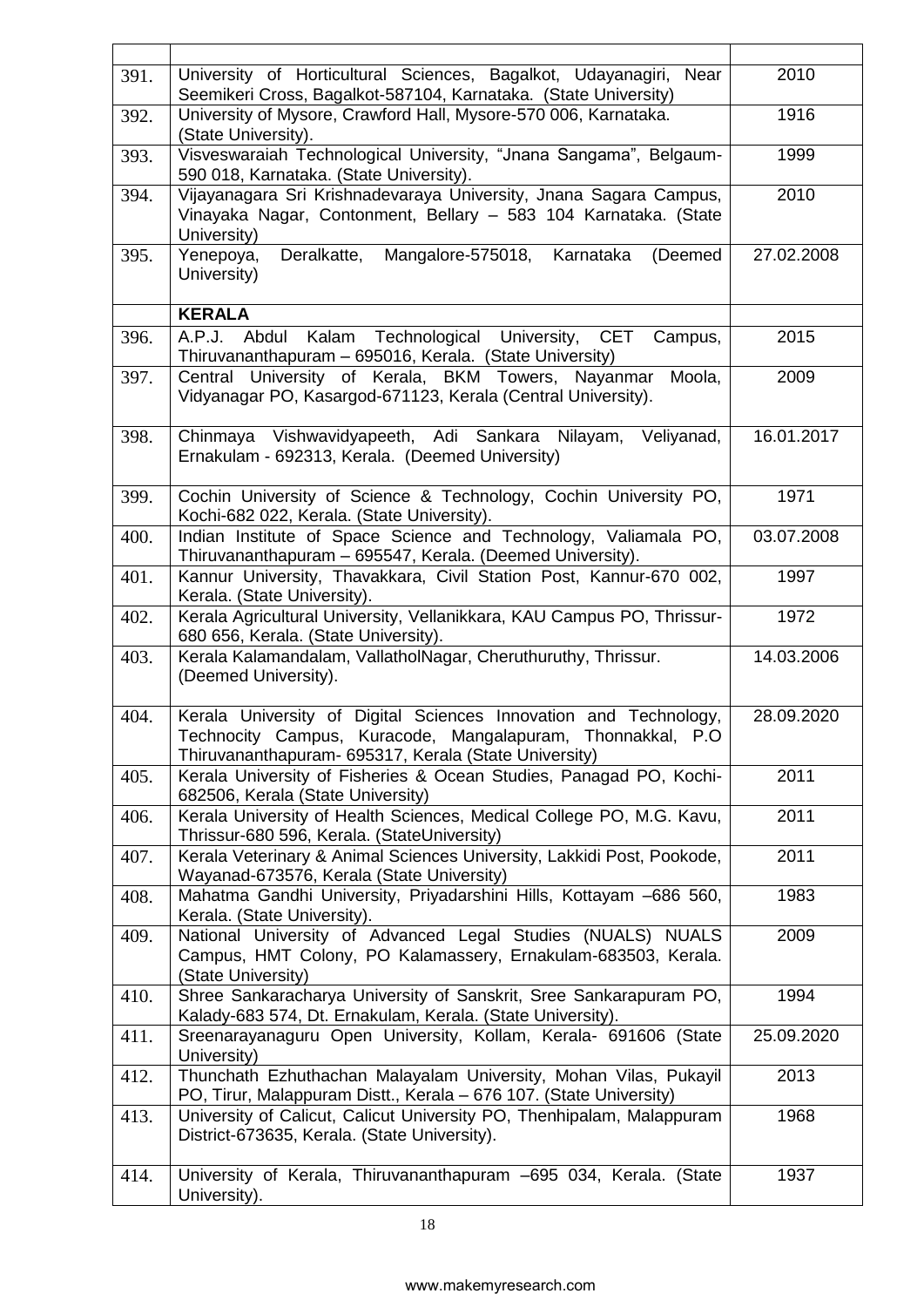|      | <b>MADHYA PRADESH</b>                                                                                                                                                           |                            |
|------|---------------------------------------------------------------------------------------------------------------------------------------------------------------------------------|----------------------------|
| 415. | A.K.S. University, Satna, Madhya Pradesh. (Private University)                                                                                                                  | 31.12.2011                 |
| 416. | Atal Bihari Vajpai Hindi Vishwavidyalaya, M.P. Bhoj (Open) University                                                                                                           | 2011                       |
|      | Campus, Kolar Road, Bhopal - 462016, Madhya Pradesh. (State<br>University)                                                                                                      |                            |
| 417. | Avantika University, Vishwanathpuram, Lekoda Village, Ujjai - 456 006,<br>Madhy Pradesh. (Private University)                                                                   | 12.01.2017                 |
| 418. | Awadesh Pratap Singh University, Rewa-486 003, Madhya Pradesh.<br>(State University).                                                                                           | 1968                       |
| 419. | Maharajpura Dang,<br>Gwalior-474005,<br>Amity University,<br>Madhya<br>Pradesh. (Private University)                                                                            | 30.12.2010                 |
| 420. | Barkatullah University, Hoshangabad Road, Bhopal-462 026, Madhya<br>Pradesh. (State University).                                                                                | 1970                       |
| 421. | Bhabha University, NH-12, Hoshangabad Road, Jatkhedi, Bhopal -<br>462026, Madhya Pradesh. (Private University)                                                                  | 11.01.2018                 |
| 422. | Chhindwara University, Chhindwara- 480001, Madhya Pradesh (State<br>University)                                                                                                 | 14.08.2019                 |
| 423. | Devi Ahilya Vishwavidyalaya, "Nalanda Parisar", 165, R.N. Tagore<br>Marg, Indore.-452 001, Madhya Pradesh. (State University).                                                  | 1964                       |
| 424. | Dharmashastra National Law University, Bharat Ratna Bhim Rao<br>Ambedkar Institute of Telecom Training, Ridge Road, Civil Lines,<br>Jabalpur, Madhya Pradesh (State University) | 28.07.2018                 |
| 425. | Dr. A.P.J. Abdul Kalam University, Indore-Devas Bypass Road, Village<br>- Arandia, Post - Jhalaria, Madhya Pradesh - 452016.<br>(Private)<br>University)                        | 04.01.2016                 |
| 426. | Dr. B.R. Ambedkar University of Social Sciences, Dr. Ambedkar Nagar,<br>Mhow - 453 441, Dist. - Indore, Madhya Pradesh. (State University)                                      | 2016                       |
| 427. | Dr. C.V. Raman University, Khandwa-Indore Road, Post - Chhaigaon<br>Makhan, Khandwa - 450771, Madhya Pradesh (Private University)                                               | 28.07.2018                 |
| 428. | Dr. Harisingh Gour Vishwavidyalaya, Sagar-470 003, Madhya Pradesh.<br>(Converted from State University to Central University) (Central                                          | 1946                       |
|      | Unviersity)                                                                                                                                                                     | (Central                   |
|      |                                                                                                                                                                                 | University                 |
|      |                                                                                                                                                                                 | w.e.f. 2009)<br>26.09.2020 |
| 429. | Eklavya University, Ojaswini Nagar, Sagar Road, Damoh, Madhya<br>Pradesh (Private University)                                                                                   |                            |
| 430. | G.H. Raisoni University, Village - Saikheda, Dhoda Borgaon, Tah -<br>Saunsar, Dist - Chhindwara, Madhya Pradesh. (Private University)                                           | 27.08.2016                 |
| 431. | I.E.S University, IES Campus, Ratibad Main Road, Bhopal-462044<br>Madhya Pradesh (Private University)                                                                           | 14.08.2019                 |
| 432. | ITM University, ITM Campus, Opp. Sithouli Rly. Station, NH - 75,<br>Jhansi Road, Gwalior-475 001, Madhya Pradesh. (Private University)                                          | 04.05.2011                 |
| 433. | Jagran Lakecity University, Gram Panchayat Mugaliya Chhap, Tehsil<br>Huzur, Bhopal - 462 044, Madhya Pradesh. (Private University)                                              | 24.04.2013                 |
| 434. | Jawaharlal Nehru Krishi Vishwavidyalaya, Jabalpur-482 004 (State<br>University).                                                                                                | 1964                       |
| 435. | Jaypee University of Engineering & Technology, AB Road, Raghogarh,<br>Distt. Guna - 473 226, Madhya Pradesh (Private University)                                                | 13.08.2010                 |
| 436. | Jiwaji University, Gwalior-474011, Madhya Pradesh. (State University).                                                                                                          | 1964                       |
| 437. | Lakshmibai National Institute of Physical Education, Shakti Nagar, Mela<br>Road, Gwalior-474002, Madhya Pradesh. (Deemed University)                                            | 21.09.1995                 |
| 438. | LNCT University, JK Town, Sarvadharam C Sector, Kolar Road, Bhopal<br>- 462042, Madhya Pradesh. (Private University)                                                            | 08.01.2015                 |
| 439. | Madhya Pradesh Medical Science University, NSCB Medical College<br>Campus, Bhedaghat Road, Jabalpur, Madhya Pradesh.<br>(State<br>University)                                   | 2011                       |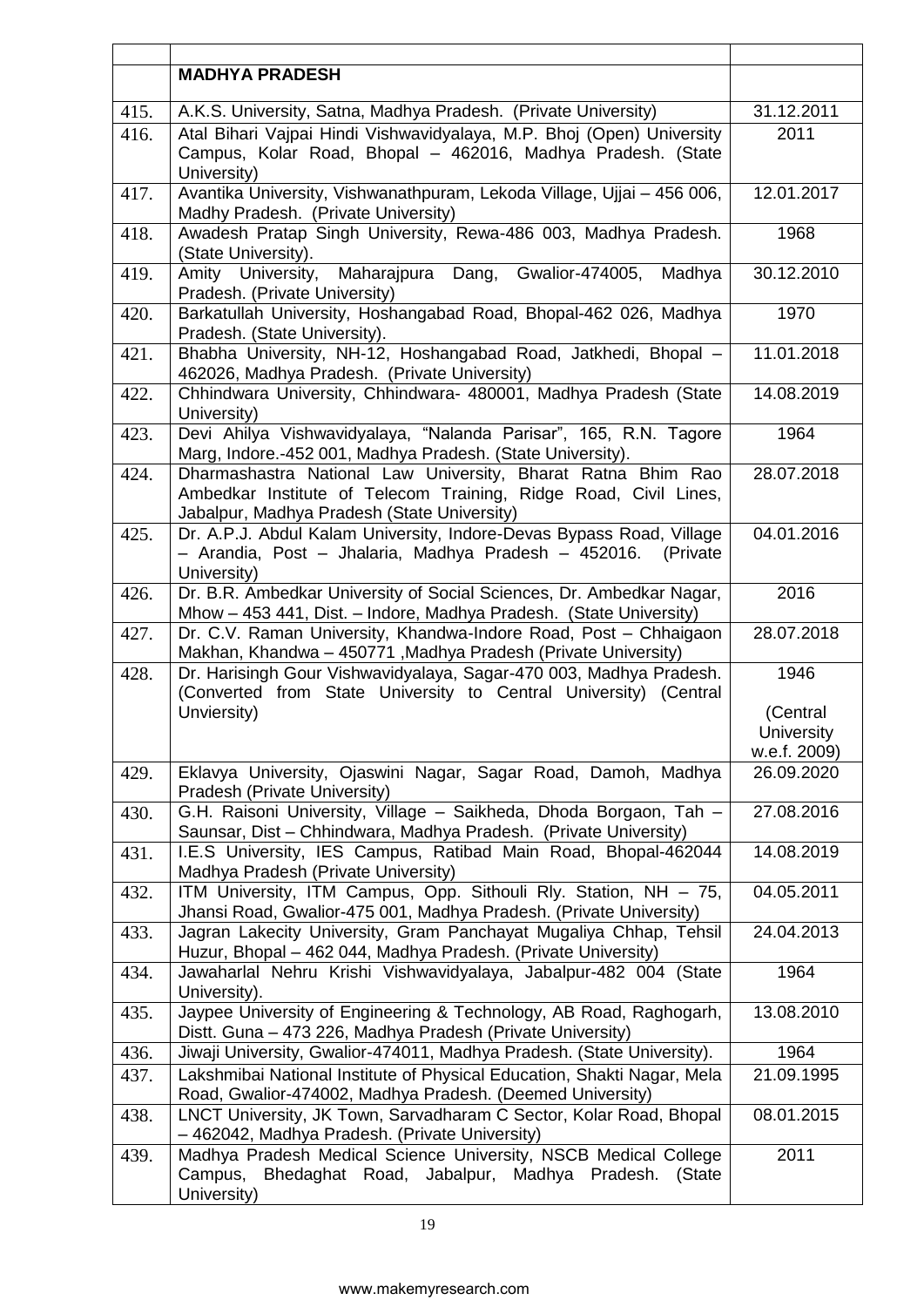| 440. | Madhyanchal Professional University, Patel Group of Institutions<br>Campus, Ratibad, Bhopal - 462044, Madhya Pradesh. (Private<br>University)                                     | 11.01.2018 |
|------|-----------------------------------------------------------------------------------------------------------------------------------------------------------------------------------|------------|
| 441. | Mahakaushal University, Anthakheda, Chargawan Road, Post- Tilwara,<br>Jabalpur, Madhya Pradesh (Private University)                                                               | 13.01.2021 |
| 442. | Chhatarpur,<br>Maharaja Chhatrasal Bundelkhand Vishwavidyalaya,<br>Madhya Pradesh. (State University)                                                                             | 2014       |
| 443. | Mahatma Gandhi Chitrakoot Gramoday Vishwavidyalaya, Chitrakoot-<br>485 331, District Satna, Madhya Pradesh. (State University).                                                   | 1993       |
| 444. | M.P.Bhoj (open) University, Raja Bhoj Marg, Kolar Road, Damkheda,<br>Chunabhatti, Bhopal-462016, Madhya Pradesh. (State University).                                              | 1995       |
| 445. | Maharishi Mahesh Yogi Vedic Vishwavidyalaya, Jabalpur-482 001,<br>Madhya Pradesh (Private University)                                                                             | 29.11.1995 |
| 446. | Maharishi Panini Sanskrit Evam Vedic Vishwavidyalaya, B.M. Birla<br>Shodha Sansthan Parisar, Dewas Road, Ujjain-456010, Madhya<br>Pradesh. (State University)                     | 2008       |
| 447. | Makhanlal Chaturvedi Rashtriya Patrakarita National University of<br>Journalism, B-38, Vikas Bhawan, M.P. Nagar, Zone- 1, Bhopal - 462<br>039, Madhya Pradesh. (State University) | 1993       |
| 448. | Malwanchal University, Index City, NH - 59 A, Nemawar Road, Near<br>Khudel, District - Indore-452016, Madhya Pradesh. (Private University)                                        | 04.01.2016 |
| 449. | Mandsaur University, Rewas Dewda Road, SH-31, Mandsaur -<br>458001, Madhya Pradesh. (Private University)                                                                          | 19.08.2015 |
| 450. | Mangalayatan University, NH- 30, Mandla Road, Near Sharda Devi<br>Mandir, Richai-Barela, Jabalpur-483001, Madhya Pradesh (Private<br>University)                                  | 14.08.2019 |
| 451. | Mansarovar Global University, Village - Gadia and Ratnakhedi, Block -<br>Bilkisganj, Sehore, Madhya Pradesh (Private University)                                                  | 11.01.2018 |
| 452. | Medi-Caps University, A.B. Road, Pigdamber, Rau, Indore-453331,<br>Madhya Pradesh. (Private University)                                                                           | 22.07.2015 |
| 453. | Nanaji Deshmukh Pashu Chikitsa Vigyan Vishwavidyalaya, Civil Lines,<br>Jabalpur - 482 001 Madhya Pradesh. (State University)                                                      | 2009       |
| 454. | National Law Institute University, Kerwa Dam Road, Bhopal -<br>462044.(State University).                                                                                         | 1999       |
| 455. | Oriental University, Opp. Rewati Range Gate No. 1, Sanwer Road, PO<br>Box No. 311, Vijay Nagar Post Office, Indore - 452 010, Madhya<br>Pradesh. (Private University)             | 04.05.2011 |
| 456. | Pandit S.N. Shukla University, Shahdol - 484001, Madhya Pradesh.<br>(State University)                                                                                            | 15.09.2016 |
| 457. | People's University, Bhanpur, Bhopal - 462 037, Madhya Pradesh.<br>(Private University)                                                                                           | 04.05.2011 |
| 458. | P.K. University, Village - Thanara, Tehsil - Karera, NH - 27, Shivpuri,<br>Madhya Pradesh-473551. (Private University)                                                            | 19.08.2015 |
| 459. | Raja Mansingh Tomar Music & Arts University, Needam Road,<br>Chandravadni Naka Chouraha, Gwalior - 474 009, Madhya Pradesh.<br>(State University)                                 | 2009       |
| 460. | Rajiv Gandhi Proudyogiki Vishwavidyalaya, Airport Road, Gandhi<br>Nagar, Bhopal-462 033, Madhya Pradesh. (State University)                                                       | 1998       |
| 461. | Rani Durgavati Vishwavidyalaya, Saraswati Vihar, Pachpedi,<br>Jabalpur-482 001, Madhya Pradesh. (State University).                                                               | 1957       |
| 462. | RKDF University, By-Pass Road, Near RGPC Campus,<br>Bhopal,<br>Madhya Pradesh. (Private University)                                                                               | 19.07.2011 |
| 463. | Rajmata Vijayaraje Scindia Krishi Vishwavidyalaya, Opp. Mela Ground,<br>Race Cource Road, Gwalior - 474 002, Madhya Pradesh. (State<br>University)                                | 2009       |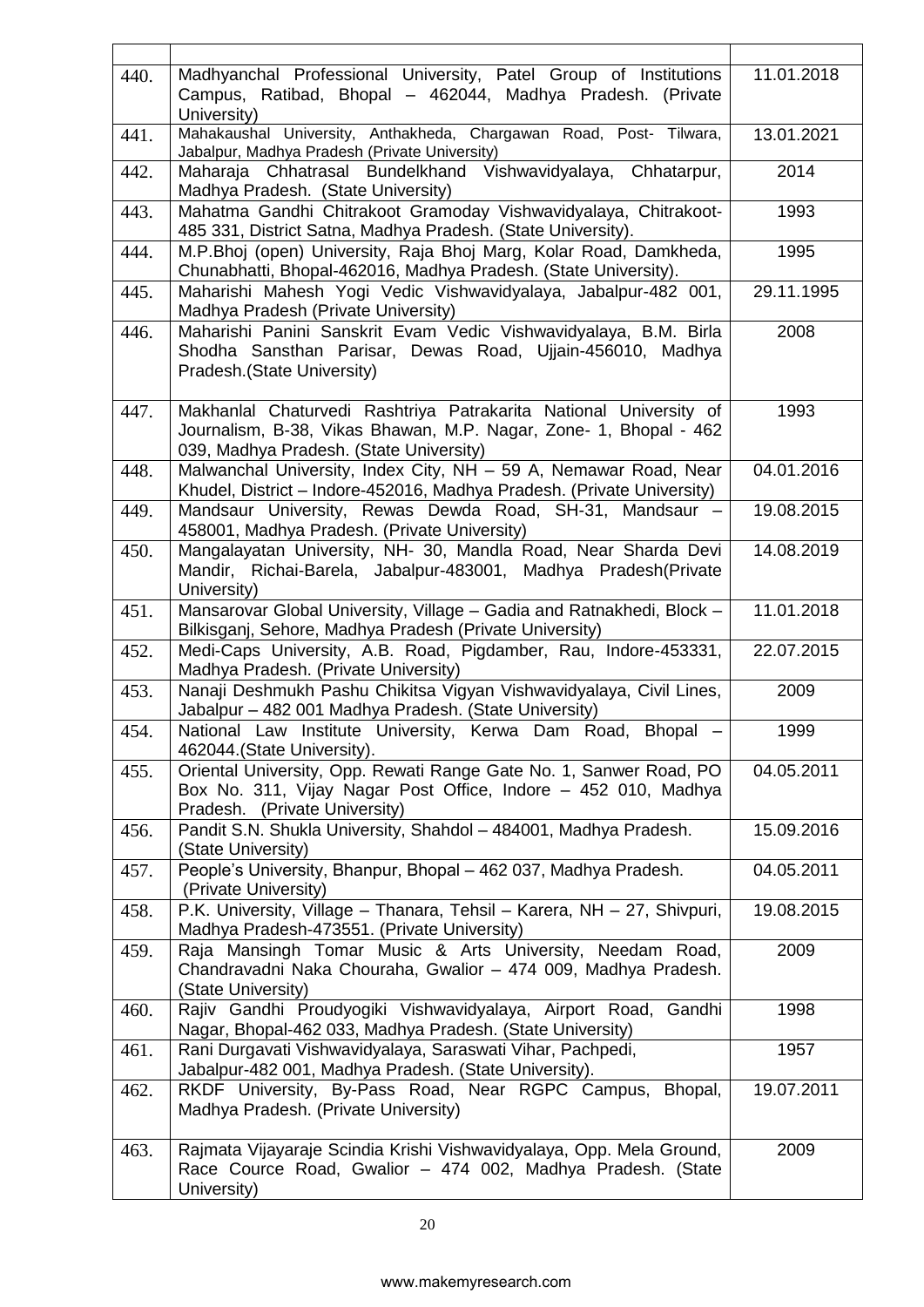| 464. | Rabindranath Tagore University (Formerly AISECT University) Village -<br>Mendua, Bhopal-Chiklod Road, Tehsil - Goharganj, Dist. - Raisen,                                                     | 30.12.2010 |
|------|-----------------------------------------------------------------------------------------------------------------------------------------------------------------------------------------------|------------|
|      | Madhya Pradesh. (Private University)                                                                                                                                                          |            |
| 465. | Renaissance University, Survey Number 34/2, 51/1/1, Gram Reoti,<br>Sanwer Road, Behind Aurobindo Hospital, Indore - 452015, Madhya<br>Pradesh. (Private University)                           | 24.08.2017 |
| 466. | Sage University, Kailod Kartal, Indore-Dewas Bypass Road, Rau,<br>Indore-452020, Madhya Pradesh. (Private University)                                                                         | 24.08.2017 |
| 467. | Sanjeev Agrawal Global Educational University, Katara Extension,<br>Sahara Bypass Road, Bhopal, Madhya Pradesh                                                                                | 14.08.2019 |
| 468. | SAM Global University, Agariya Chopda, Bilkhiriya, Bhopal, Madhya<br>Pradesh (Private University)                                                                                             | 14.08.2019 |
| 469. | Sanchi University of Buddhist-Indic Studies, 2 <sup>nd</sup> Floor, Institute of Good<br>Governance & Policy Analysis, Bhadbhada Square, Bhopal-462003,<br>Madhya Pradesh. (State University) | 2013       |
| 470. | Sardar Patel University, Sardar Patel Knowledge City, Waraseoni Road,<br>Dongariya, Balaghat- 481331, Madhya Pradesh. (Private University)                                                    | 28.07.2018 |
| 471. | Sarvepalli Radhakrishnan University, NH-12, Hoshangabad Road,<br>Jatkhedi, Bhopal, Madhya Pradesh. (Private University)                                                                       | 08.01.2015 |
| 472. | Shri Krishna University, NH- 86, Village Chowka, Sagar Road,<br>Chhatarpur- 471001, Madhya Pradesh (Private University)                                                                       | 28.07.2018 |
| 473. | Shri Vaishnav Vidyapeeth Vishwavidyalaya, Sanwer Road, Indore-<br>453111, Madhya Pradesh. (Private University)                                                                                | 08.01.2015 |
| 474. | Sri Satya Sai University of Technology & Medical Sciences, Bhopal-<br>Indore Road, Opposite Pachama Oil Fed Plant, Pachama, Sehore -<br>466001, Madhya Pradesh. (Private University).         | 12.02.2014 |
| 475. | Swami Vivekanand University, Sagar, Madhya Pradesh.<br>(Private<br>University)                                                                                                                | 31.12.2011 |
| 476. | Symbiosis University of Applied Sciences, Bada Bangadda, Super<br>Corridor, Indore - 452001, Madhya Pradesh. (Private University)                                                             | 27.08.2016 |
| 477. | Techno Global University, Lateri Road, Sironj (Near Gosala), Dist -<br>Vidisha, Madhya Pradesh - 464 228. (Private University)                                                                | 09.01.2013 |
| 478. | The Indira Gandhi National Tribal University, Amarkantak - 484886,<br>Madhya Pradesh (Central University)                                                                                     | 2008       |
| 479. | Vikram University, Kothi Road, Ujjain-456 010, Madhya Pradesh.<br>(State University)                                                                                                          | 1957       |
| 480. | VIT Bhopal University, Bhopal-Indore National Highway, Kothrikalan,<br>Sehore-466114, Madhya Pradesh. (Private University)                                                                    | 24.08.2017 |
|      | <b>MAHARASHTRA</b>                                                                                                                                                                            |            |
| 481. | Ajeenkya D.Y. Patil University, Charholi Badruk, Via Lohegaon,<br>Pune-412105, Maharashtra. (Private University)                                                                              | 25.02.2015 |
| 482. | Amity University, Mumbai-Pune Expressway, Bhatan, Post -<br>Somathne, Panvel, Mumbai, Maharashtra - 410206. (Private<br>University)                                                           | 25.07.2014 |
| 483. | Bharati Vidyapeeth, Lal Bahadur Shastri Marg, Pune-411<br>030,<br>Maharashtra. (Deemed University)                                                                                            | 26.04.1996 |
| 484. | Central Institute of Fisheries Education, Panch Marg, Off Yari Road,<br>Versova, Andheri (West), Mumbai-400 061. (Deemed University)                                                          | 27.03.1989 |
| 485. | Chhatrapati Shivaji Maharaj University, Near Shedung Toll Plaza, Old<br>Mumbai Pune Highway, Panvel, Navi Mumbai, Maharashtra (Private<br>University)                                         | 09.08.2018 |
| 486. | Dr. Homi Bhabha State University, Mumbai, Institute of Science, 15<br>Madame Cama Road, Mumbai - 400 032, Maharashtra (State                                                                  | 15.02.2019 |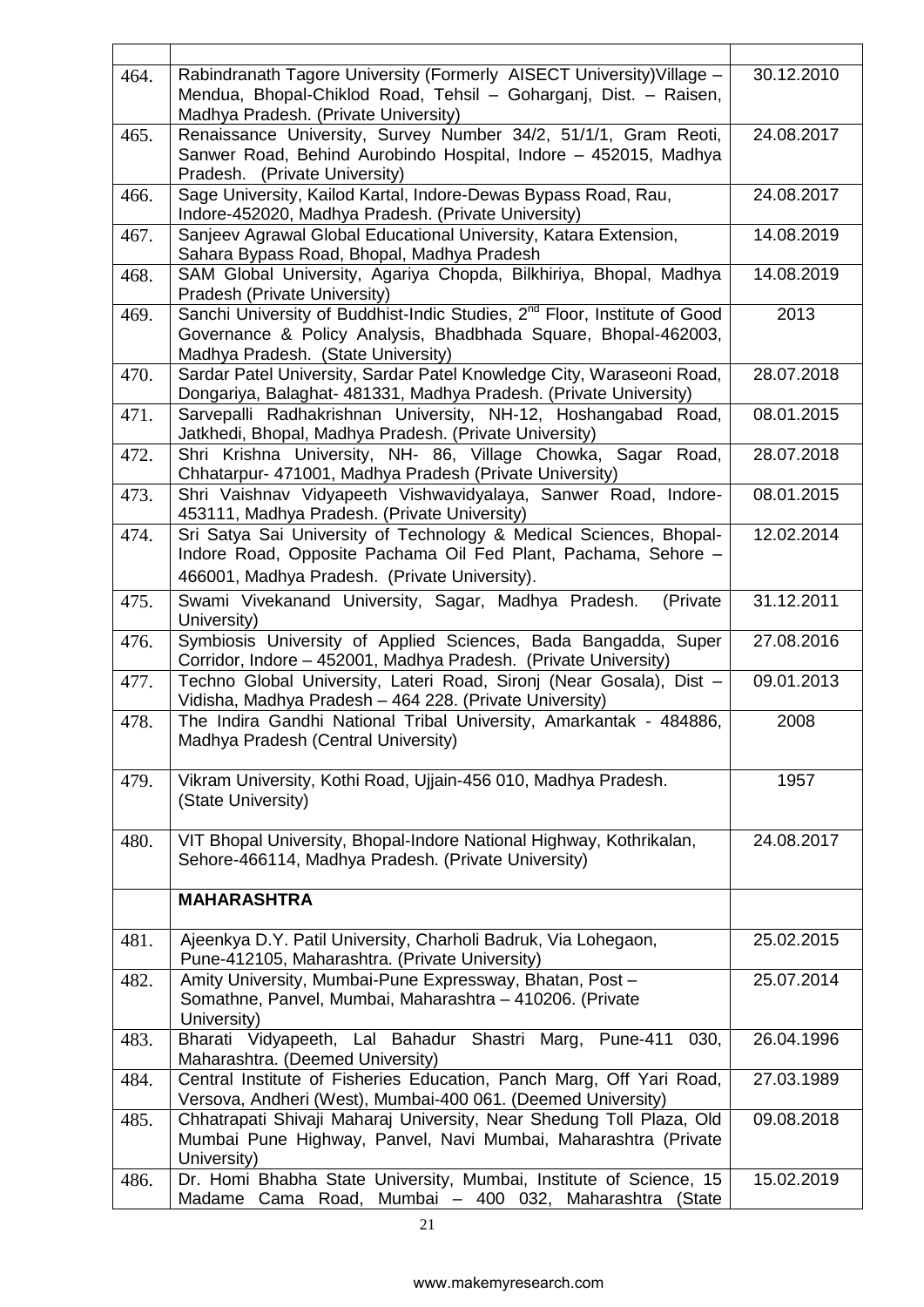|      | University)                                                                                                                                                                     |            |
|------|---------------------------------------------------------------------------------------------------------------------------------------------------------------------------------|------------|
| 487. | D.Y. Patil Educational Society, 869 E, D.Y. Patil Vidyanagar, Kolhapur-<br>416006. Maharashtra. (Deemed University)                                                             | 31.05.2005 |
| 488. | D.Y. Patil International University, Sector - 29, Pradhikaran, Akurdi,<br>Pune - 411044, Maharashtra. (Private University)                                                      | 14.03.2018 |
| 489. | D.Y.Patil University, Sr.No.124 & 126, Ambi, Tal- Maval, MIDC Road,<br>Talegaon Dabhade, Pune- 410507, Maharashtra (Private University)                                         | 16.07.2019 |
| 490. | Datta Meghe Institute of Medical Sciences, Sawangi (Meghe), Wardha<br>- 442004, Maharashtra. (Deemed University)                                                                | 24.05.2005 |
| 491. | Deccan College of Post-Graduate & Research Institute, Alandi Road,<br>Yerwada, Pune-411 006, Maharashtra. (Deemed University)                                                   | 05.03.1990 |
| 492. | Dr. Babasaheb Ambedkar Marathwada University, University Campus,<br>Near Soneri Mahal, Aurangabad-431 004, Maharashtra. (State<br>University).                                  | 1958       |
| 493. | Dr. Babasaheb Ambedkar Technological University, Vidyavihar, Lonere-<br>402 103, Dt. Raigad, Maharashtra. (State University)                                                    | 1992       |
| 494. | Dr. D.Y. Patil Vidyapeeth, Sant Tukaram Nagar, Pimpri, Pune-411 018,<br>Maharashtra. (Deemed University)                                                                        | 11.01.2003 |
| 495. | Dr. Punjabrao Deshmukh Krishi Vidyapeeth, Krishi Nagar, Akola-444<br>104, Maharashtra. (State University).                                                                      | 1969       |
| 496. | Dr. Vishwanath Karad MIT World Peace University, S.No. 124, Paud<br>Road, Kothrud, Pune - 411038, Maharashtra. (Private University)                                             | 05.06.2017 |
| 497. | Flame University, GAT No. 1270, Village Lavale, Taluka Mulshi, Pune-<br>411042, Maharashtra. (Private University)                                                               | 13.02.2015 |
| 498. | G.H.Raisoni University, Badnera, Anjangaon, Bari Road, Amravati-<br>444701 Maharashtra (Private University)                                                                     | 20.07.2018 |
| 499. | Gokhale Institute of Politics & Economics, 846, Shivajinagar, Deccan<br>BMC Road, Pune-411 004, Maharashtra. (Deemed<br>Gymkhana,<br>University)                                | 07.05.1993 |
| 500. | Gondwana University, MIDC Road Complex, Gadhchiroli - 442 605,<br>Maharashtra. (State University)                                                                               | 27.09.2011 |
| 501. | Homi Bhabha National Institute, Regd. Office: Knowledge Management<br>Group, Bhabha Atomic Research Centre, Central Complex, Mumbai-<br>400 085. (Deemed University)            | 03.06.2005 |
| 502. | Indira Gandhi Institute of Development Research, Gen. A.K Vaidya<br>Marg, Santosh Nagar, Goregaon (E), Mumbai-400065.<br>(Deemed<br>University)                                 | 05.12.1995 |
| 503. | Defence Institute of Advanced Technology, Pune-411 025. (Deemed<br>University)                                                                                                  | 10.09.1999 |
| 504. | Hyderabad (SIND) National Collegiate University, D.M.Harish Building, 47, Dr.<br>R.G. Thadani Marg, Worli, Mumbai, Maharashtra (Private University)                             | 30.10.2019 |
| 505. | Institute of Chemical Technology, Matunga, Mumbai, Maharashtra.<br>(Deemed University)                                                                                          | 12.09.2008 |
| 506. | International Institute for Population Sciences, Govandi Station Road,<br>Deonar, Mumbai-400088. (Deemed University)                                                            | 31.07.1985 |
| 507. | International Sports Univeristy, Maharasthra, Sports & Youth Services,<br>Shivchhatrapati Sports Complex, Mahalunge-Balewadi, Pune - 411045,<br>Maharashtra. (State University) | 21.01.2021 |
| 508. | Kavi Kulguru Kalidas Sanskrit Vishwavidyalaya, Prashaskiya Bhavan,<br>Mouda Road, Ramtek Dist., Nagpur-441 106, Maharashtra. (State<br>University)                              | 1997       |
| 509. | Konkan<br>Dapoli-415712,<br><b>District</b><br>Krishi<br>Vidyapeeth,<br>Ratnagiri,<br>Maharashtra. (State University)                                                           | 1972       |
| 510. | Krishna Institute of Medical Sciences, Karad, Satara (M.S).<br>(Deemed University)                                                                                              | 24.05.2005 |
| 511. | Maharashtra Animal & Fishery Sciences University, Futala Lake Road,<br>Nagpur-440 001, Maharashtra. (State University)                                                          | 2002       |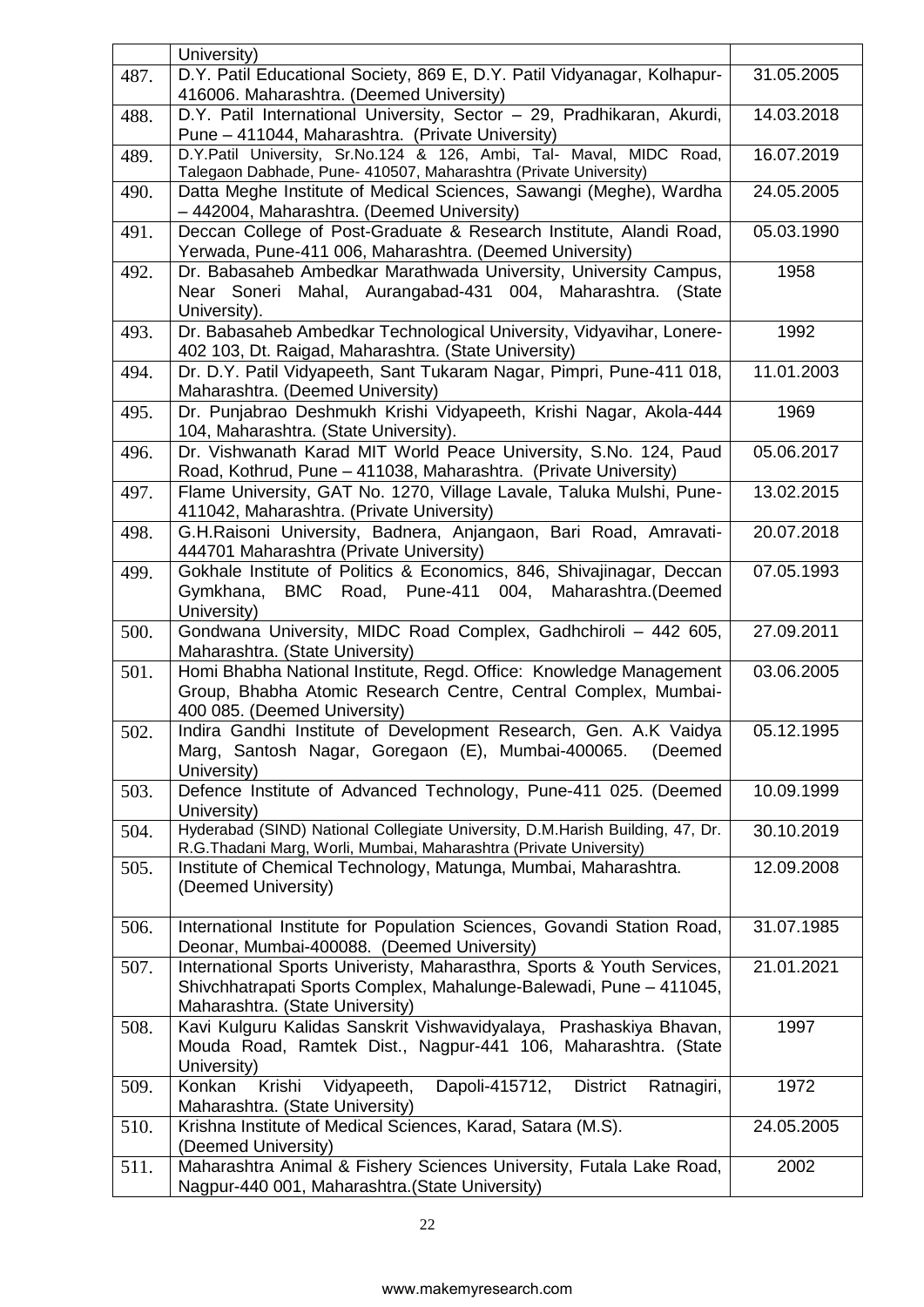| 512. | Maharashtra Natinoal Law University, Government B.Ed. College<br>Campus, Padampura, Aurangabad - 431005, Maharashtra.<br>(State<br>University)                                                                     | 23.02.2017 |
|------|--------------------------------------------------------------------------------------------------------------------------------------------------------------------------------------------------------------------|------------|
| 513. | Maharashtra National Law University, Post Box No. 8338, Deonar,<br>Mumbai - 400 088, Maharashtra. (State University)                                                                                               | 2014       |
| 514. | Maharashtra National Law University, Training Institute (JOTI), C.P.<br>Club Road, Nagpur - 440001, Maharashtra. (State University)                                                                                | 15.05.2015 |
| 515. | Maharashtra University of Health Sciences, Mhasrul, Vani-Dindori<br>Road, Nashik-424004, Maharashtra. (State University)                                                                                           | 2000       |
| 516. | Mahatma Gandhi Antarrashtriya Hindi Vishwavidyalay, Post Box No.<br>16, Panchtila, Umri Village, Arvi Road, Wardha, Maharashtra.(Central<br>University).                                                           | 1997       |
| 517. | Mahatma Phule Krishi Vidyapeeth, Rahuri-413 722, Dt. Ahmednagar,<br>Maharashtra. (State University).                                                                                                               | 1968       |
| 518. | Marathwada Agricultural University, Parbhani-431 402, Maharashtra.<br>(State University).                                                                                                                          | 1983       |
| 519. | MGM Institute of Health Sciences, MGM Campus, Sector - 18,<br>Kamothe, Navi Mumbai (M.S.) - 410 209 (Deemed University).                                                                                           | 30.08.2006 |
| 520. | MGM University, MGM Campus, N-6, CIDCO, Aurangabad-431003,<br>Maharashtra (Private University)                                                                                                                     | 09.09.2019 |
| 521. | MIT Art Design & Technology University, Rajbaug, Next to Hadapsar,<br>Loni Kalbhor, Pune - 412201, Maharashtra. (Private University)                                                                               | 13.10.2015 |
| 522. | Narsee Monjee Institute of Management Studies, V.L. Mehta Road, Vile<br>Parle (West), Mumbai-400056. (Deemed University)                                                                                           | 13.01.2003 |
| 523. | Kavayitri Bahinbai Chaudhari North Maharashtra University (Formarly<br>North Maharashtra University) PB No. 80, Umavinagar, Jalgaon-425<br>001, Maharashtra. (State University).<br>Name changed w.e.f. 11.08.2018 | 1991       |
| 524. | Padmashree Dr. D.Y. Patil Vidyapeeth, Sector 7, Nerul, Navi Mumbai-<br>400706, Maharashtra. (Deemed University)                                                                                                    | 20.06.2002 |
| 525. | Pravara Institute of Medical Sciences, Loni, Tal - Rahata, District<br>Ahmednagar-413 736, Maharashtra. (Deemed University)                                                                                        | 29.09.2003 |
| 526. | Sandip University, Trimbak Road, Mahiravani, Nashik, Maharashtra.<br>(Private University)                                                                                                                          | 09.10.2015 |
| 527. | Sanjay Ghodawat University, A/P - Atigre - 416118, Hatkanangale, Dt.<br>Kolhapur, Maharashtra. (Private University)                                                                                                | 13.07.2017 |
| 528. | Savitribai Phule Pune University, Ganeshkhind, Pune-411<br>007,<br>Maharashtra. (State University).                                                                                                                | 1949       |
| 529. | Sant Gadge Baba Amravati University, Tapovan Road, Amravati-444<br>602, Maharashtra. (State University).                                                                                                           | 1983       |
| 530. | Shivaji University, Vidyanagar, Kolhapur-416 004, Maharashtra. (State<br>University).                                                                                                                              | 1962       |
| 531. | Smt. Nathibai Damodar Thackersey Women's University, 1, Nathibai<br>Thackersey Road, New Marine Lines, Mumbai-400 020, Maharashtra.<br>(State University).                                                         | 1951       |
| 532. | Solapur University, Solapur, Solapur Pune National Highway, Kegaon,<br>Solapur-413 255, Maharashtra. (State University).                                                                                           | 2004       |
| 533. | Somaiya Vidyavihar University, Somaiya Bhavan, 45-47, Mahatma<br>Gandhi Road, Fort, Mumbai- 400001, Maharashtra (Private University)                                                                               | 26.08.2019 |
| 534. | Spicer Adventist University, Aundh Road, Gandshkhind Post, Pune -<br>411067, Maharashtra. (Private University)                                                                                                     | 25.07.2014 |
| 535. | Sri Balaji University, S.No. 55/2-7, Tathawade, Off Mumbai- Bangalore<br>Bypass, Pune- 411033, Maharashtra (Private University)                                                                                    | 20.08.2019 |
| 536. | Ramanand Teerth<br>Marathwada University,<br>Dnayanteerth<br>Swami                                                                                                                                                 | 1995       |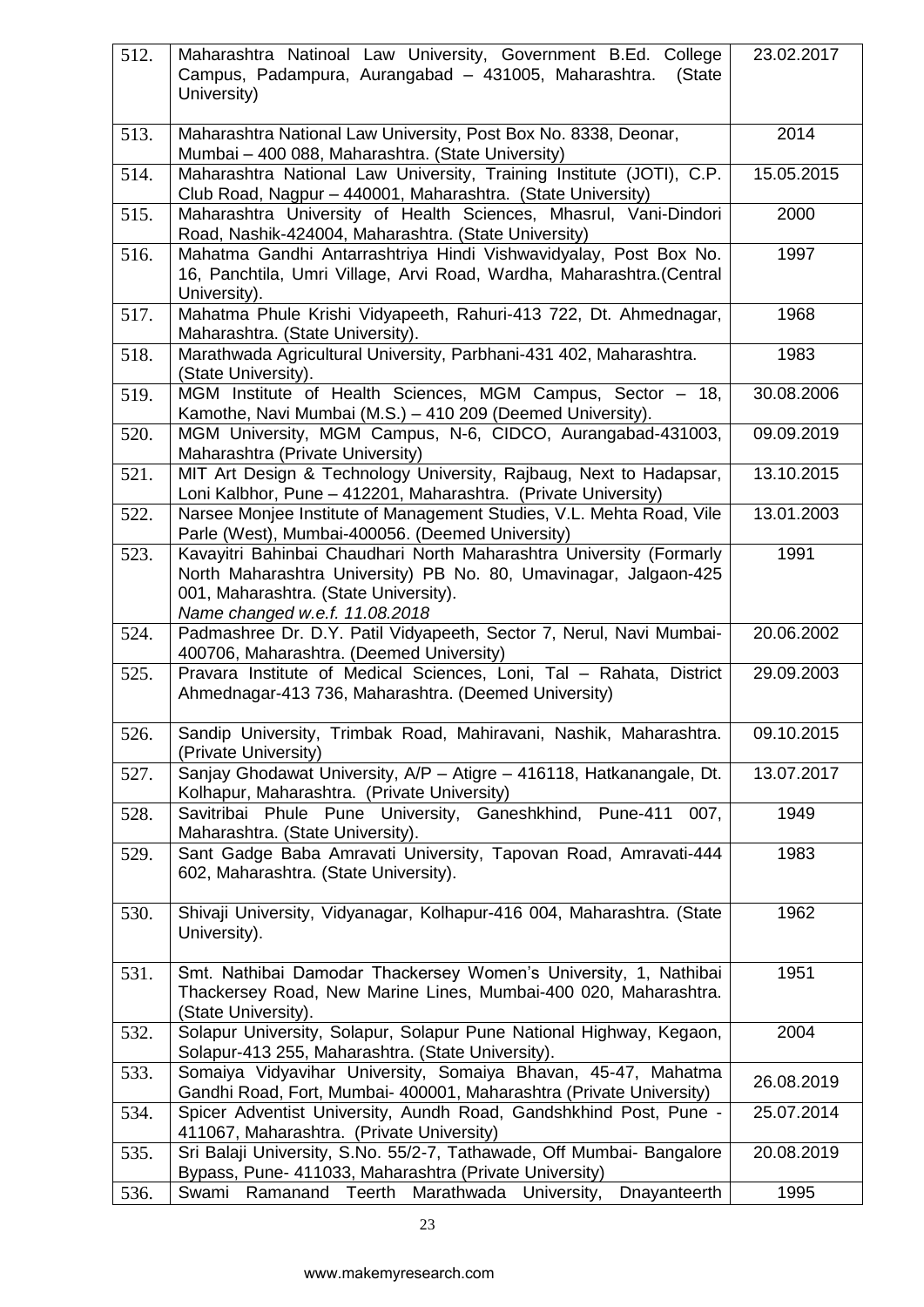|      | Vishnupuri, Nanded-431 606, Maharashtra. (State University).                                                                           |            |
|------|----------------------------------------------------------------------------------------------------------------------------------------|------------|
| 537. | SYMBIOSIS International, Gram Lavale, Tal Mulshi, Dt. Pune-412115,<br>Maharashtra. (Deemed University)                                 | 06.05.2002 |
|      |                                                                                                                                        |            |
| 538. | Symbiosis Skills and Professional University (Formerly Symbiosis Skills                                                                | 05.05.2017 |
|      | and Open University), Village - Kiwale, Adjoining Pune Mumbai<br>Expressway, Tal - Havely, Pune - 412101, Maharashtra.<br>(Private     |            |
|      | University)                                                                                                                            |            |
|      |                                                                                                                                        |            |
|      | Name Changed w.e.f 10.02.2021                                                                                                          |            |
| 539. | Tata Institute of Fundamental Research, Mumbai-400 005.                                                                                | 07.05.2002 |
|      | (Deemed University)                                                                                                                    | 29.04.1964 |
| 540. | Tata Institute of Social Sciences, V.N. Purav Marg, Sion Trombay<br>Road, Deonar, Mumbai-400088. (Deemed University)                   |            |
| 541. | The Rashtrasant Tukadoji Maharaj Nagpur University, Ravindranath                                                                       | 1923       |
|      | Tagore Marg, Nagpur-440001, Maharashtra. (State University)                                                                            |            |
| 542. | Tilak Maharashtra Vidyapeeth, Vidyapeeth Bhavan, Mukundnagar,                                                                          | 28.04.1987 |
|      | Pune-411 037, Maharashtra. (Deemed University)                                                                                         |            |
| 543. | University of Mumbai, M.G. Road, Fort, Mumbai-400032. (State<br>University).                                                           | 1857       |
| 544. | Vijaybhoomi University, Jamrung, Post Ambivali, Taluka Karjat, Dist                                                                    | 13.09.2019 |
| 545. | Raigad, Maharashtra- 410201 (Private University)<br>Vishwakarma University, Survey No. 2,3,4, Laxminagar, Kondhwa                      | 05.05.2017 |
|      | Budruk, Pune - 411048, Maharashtra. (Private University)                                                                               |            |
| 546. | Yashwant Rao Chavan Maharashtra Open University, Dnyangangotri,                                                                        | 1990       |
|      | Near Gangapur Dam, Nashik-422 222, Maharashtra. (State University).                                                                    |            |
|      | <b>MANIPUR</b>                                                                                                                         |            |
| 547. | Asian International University, Lamsang, Manipur- 795113 (Private                                                                      | 23.02.2021 |
|      | University)                                                                                                                            |            |
| 548. | Bir Tikendrajit University, South View, Canchipur, Imphal West,                                                                        | 26.03.2020 |
|      | Manipur- 795003 (Private University)                                                                                                   |            |
| 549. | Central Agricultural University, PB No. 23, Iroisemba, PO Lamphelpat,<br>Imphal-795 004, Manipur. (Central University)                 | 1993       |
| 550. | Dhanamanjuri University, Imphal- 795001, Manipur (State University)                                                                    | 06.04.2018 |
| 551. | Manipur International University, MIU Palace, Ghari, Airport Road,                                                                     | 14.02.2019 |
|      | Imphal- 795140, Manipur (Private University)                                                                                           |            |
| 552. | Manipur University, Canchipur, Imphal-795 003, Manipur. (Central                                                                       | 1980       |
| 553. | University) (Central University w.e.f. 2005)<br>Manipur Technical University, Takyelpat, Imphal, Manipur. (State                       | 29.10.2016 |
|      | University)                                                                                                                            |            |
| 554. | Manipur University of Culture, Palace Compound, Imphal East -                                                                          | 25.08.2015 |
|      | 795001, Manipur. (State University)                                                                                                    |            |
| 555. | National Sports University, Manipur (Central University)                                                                               | 17.08.2018 |
| 556. | Sangai International University, Churachandpur, Manipur. (Private<br>University)                                                       | 05.05.2015 |
|      |                                                                                                                                        |            |
|      | <b>MEGHALAYA</b>                                                                                                                       |            |
| 557. | CMJ University, Shillong (Meghalaya) (Private University)                                                                              | 20.07.2009 |
| 558. | Martin Luther Christian University, Dongktieh, Nongrah, Block-1,                                                                       | 13.07.2005 |
|      |                                                                                                                                        |            |
| 559. | Shillong - 793006, Meghalaya. (PrivateUniversity)                                                                                      |            |
|      | Mahatma Gandhi University, 13 <sup>th</sup> Mile, G.S.Road, Khanapara, Dist- Ri-                                                       | 08.02.2011 |
|      | Bhoi, Meghalaya- 793101 (Private University)                                                                                           |            |
| 560. | North East Adventist University, Khliehtyrshi, P.O Thadlaskein- 793151,<br>West Jaintia Hills District, Meghalaya (Private University) | 07.08.2020 |
| 561. | North Eastern Hill University, NEHU Campus, Shilong-793 022,<br>Meghalaya. (Central University)                                        | 1973       |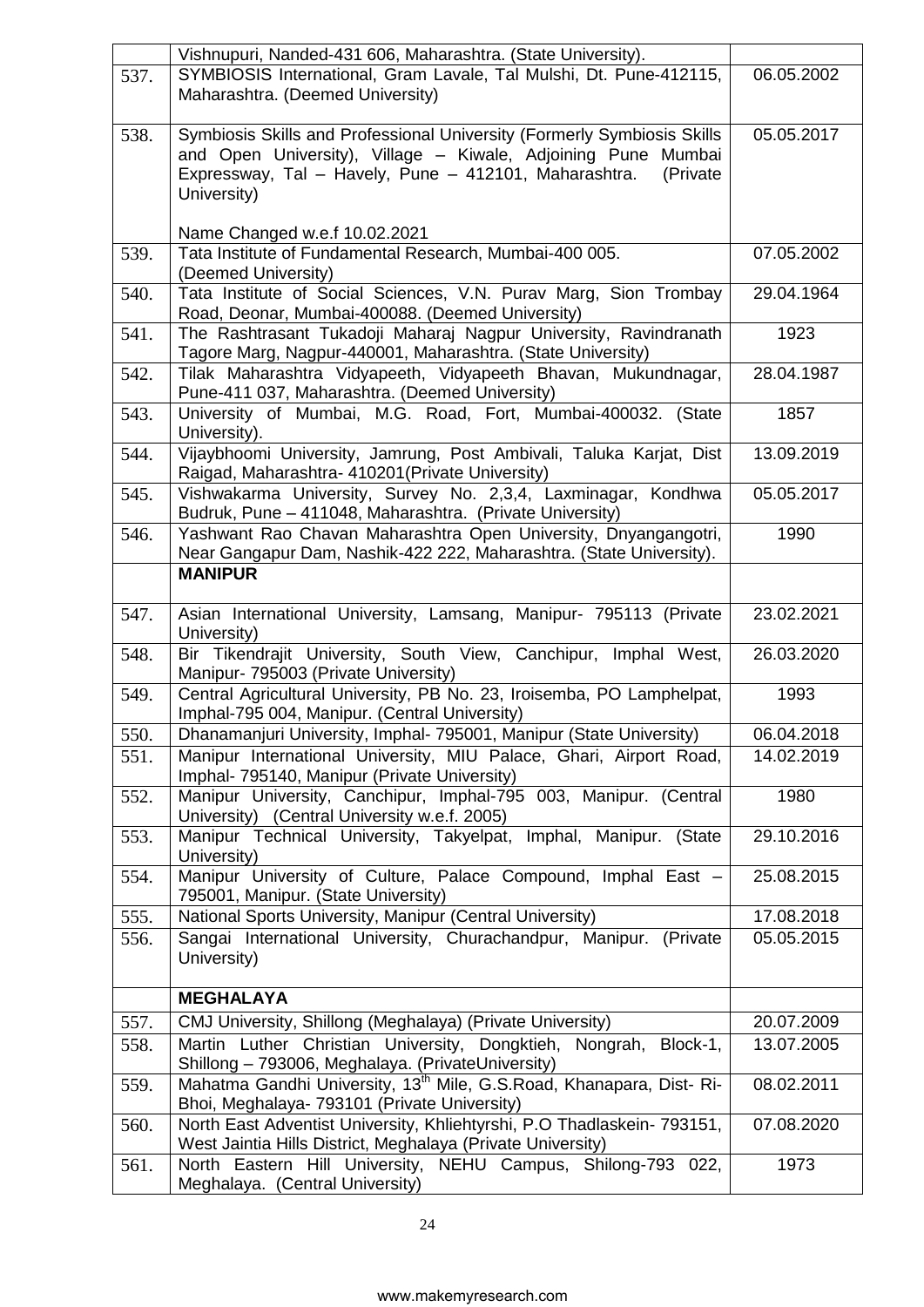| 562. | Techno Global University, Shillong Polytechnic Campus, Mawlai,<br>Shillong - 793 022. (Private University)                                                                                                                  | 02.12.2008 |
|------|-----------------------------------------------------------------------------------------------------------------------------------------------------------------------------------------------------------------------------|------------|
| 563. | The Institute of Chartered Financial Analysts of India University,<br>Dankagre (Near BSF Camp), PO araimile, Tura, West Garo Hills -                                                                                        | 04.11.2009 |
| 564. | 794101, Meghalaya. (Private University)<br>University of Science & Technology, Meghalaya, Techno City, Kling<br>Road, Baridua, G.S. Road, 9 <sup>th</sup> Mile, Dist - Ri-Bhoi, Meghalaya -<br>793101. (Private University) | 02.12.2008 |
| 565. | University of Technology & Management, Shillong, Meghalaya<br>(Private University)                                                                                                                                          | 27.05.2011 |
| 566. | William Carey University, Nongmensong, Umkdait, Shillong - 793<br>019, Meghalaya. (Private University)                                                                                                                      | 13.07.2005 |
|      | <b>MIZORAM</b>                                                                                                                                                                                                              |            |
| 567. | Mizoram University, Post Box No. 190, Tanhril, Aizawal-796 012,<br>Mizoram. (Central University)                                                                                                                            | 2000       |
| 568. | The Institute of Chartered Financial Analysts of India University,<br>Durtlong North, Aizawal - 796025, Mizoram. (PrivateUniversity)                                                                                        | 21.03.2006 |
|      | <b>NAGALAND</b>                                                                                                                                                                                                             |            |
| 569. | Nagaland University, Lumami, Zunheboto, Nagaland-798627.<br>(Central University)                                                                                                                                            | 1994       |
| 570. | North East Christian University, Anchor Complex, East Block, Burma<br>Camp, Post Box- 109, Dimapur- 797112, Nagaland (Private University)                                                                                   | 05.06.2013 |
| 571. | St. Joseph University, Virgin Town, Khekiho-zhimomi road, Ikishe<br>Model Village, PS-Diphyupar, Dimapur - 797115, Nagaland. (Private<br>University)                                                                        | 19.12.2016 |
| 572. | The Global Open University, Wokha - 797 111, Nagaland (Private<br>University)                                                                                                                                               | 18.09.2006 |
| 573. | ICFAI University, 6 <sup>th</sup> Mile, Sovima Village, Kohima Road, Dimapur-<br>797112, Nagaland. (Private University)                                                                                                     | 04.11.2009 |
|      | <b>ODISHA</b>                                                                                                                                                                                                               |            |
| 574. | University, Pahala,<br>On<br>AIPH<br><b>Bhubaneswar-Cuttack</b><br>NH-5,<br>Bhubaneswar- 752101, Odisha (Private University)                                                                                                | 26.02.2018 |
| 575. | ASBM University, Shiksha Vihar, PO- Bhola, Chandaka, Dist-Khurdha,<br>Bhubaneswar- 754012, Odisha (Private University)                                                                                                      | 26.09.2019 |
| 576. | Berhampur University, Bhanja Bihar, Berhampur-760 007, Dt. Ganjam,<br>Odisha. (State University).                                                                                                                           | 1967       |
| 577. | Biju Patnaik University of Technology, UGIE Campus, Jail Road,<br>Rourkela - 769004, Odisha. (State University)                                                                                                             | 2003       |
| 578. | Birla Global University, IDCO Plot No. 2, Institutional Area, Village -<br>Gothapatna, PS - Chandaka, Bhubaneswar - 751029, Odisha.<br>(Private University)                                                                 | 17.02.2016 |
| 579. | Central University of Orissa, Central Silk Board Building, Landiguda,<br>Koraput-764020, Odisha. (Central University).                                                                                                      | 2009       |
| 580. | Centurion University of Technology and Management, Village Alluri<br>Nagar, PO R. Sitapur, Via-Uppalada, Paralakhemundi - 761 211, Dt.<br>Gajapati, Odisha. (Private University)                                            | 27.08.2010 |
| 581. | Mahura,<br>Janla<br>C.V.Raman<br>Global University,<br>Bidyanagar,<br>Bhubaneswar- 752054, Odisha(Private University)                                                                                                       | 29.02.2020 |
| 582. | Fakir Mohan University, Vyasa Vihar, North Campus, Nuapadhi,<br>Balasore-756020, Odisha. (State University).                                                                                                                | 1999       |
| 583. | Gandhi Institute of Engineering & Technology University, Gunupur-<br>765022, Dist Rayagada, Odisha (Private University)                                                                                                     | 27.12.2018 |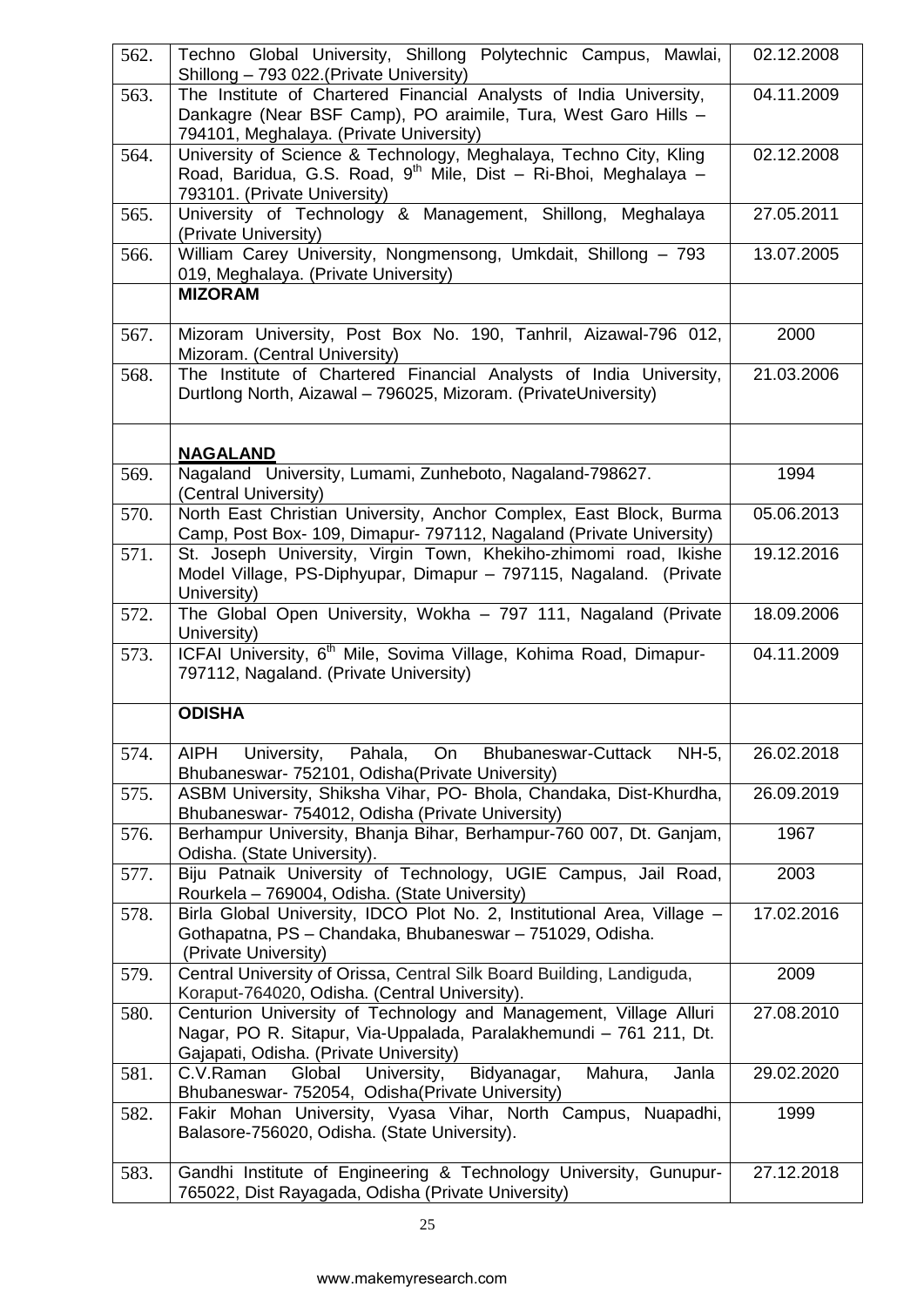| 584. | Gangadhar Meher University, Fatak, Budharaja, Sambalpur, Odisha -<br>768004. (State University)                                              | 30.05.2015 |
|------|----------------------------------------------------------------------------------------------------------------------------------------------|------------|
| 585. | International Institute of Information Technology, Gothaparna, PO -<br>Malipada, Bhubaneswar - 751003, Odisha. (State University)            | 20.01.2014 |
| 586. | Kalinga Institute of Industrial Technology, Patia, Bhubaneshwar-751<br>024, Odisha. (Deemed University)                                      | 26.06.2002 |
| 587. | Kalinga Institute of Social Sciences, Bhubaneshwar, Odisha. (Deemed<br>University)                                                           | 25.08.2017 |
| 588. | Khallikote University, Berhampur, Ganjam, Odisha. (State University)                                                                         | 30.05.2015 |
| 589. | National law University, P.O. Box-28, Cuttack - 753 001, Orissa.<br>(State University)                                                       | 2008       |
| 590. | North Orissa University, Sri Ram Chandra Vihar, Takatpur, Baripada,<br>District Mayurbhanj-757003, Bhuabaneswar, Odisha. (State University). | 1999       |
| 591. | Odisha State Open University, G.M. University Campus, Budharaja,<br>Sambalpur - 768004, Odisha. (State University)                           | 21.02.2015 |
| 592. | Orissa University of Agriculture & Technology, Bhubaneswar-751 003,<br>Odisha. (State University).                                           | 1962       |
| 593. | Rajendra University, Bolangir - 767002, Odisha (State University)                                                                            | 01.09.2020 |
| 594. | Devi Women's<br>University, Vidya<br>Rama<br>Vihar,<br>Bhoi<br>Nagar,<br>Bhubaneswar-751022, Khurda, Odisha. (State University).             | 2015       |
| 595. | Ravenshaw University, College Square, Cuttak - 753 003, Odisha.<br>(State University).                                                       | 2005       |
| 596. | Sambalpur University, Jyoti Vihar, Sambalpur-768 019, Odisha.<br>(State University).                                                         | 1967       |
| 597. | Shiksha 'O' Anusandhan, J-15, Khandagiri Square, Bhubaneswar-<br>751030, Odisha. (Deemed University)                                         | 17.07.2007 |
| 598. | Vishwavidyalaya, Srivihar, Puri-752 003,<br>Shri Jagannath Sanskrit<br>Odisha. (State University).                                           | 1981       |
| 599. | Sri Sri University, Bhubaneswar, Orissa. (Private University)                                                                                | 26.12.2009 |
| 600. | Utkal University, Vani Vihar, Bhubaneswar-751 004, Odisha. (State<br>University).                                                            | 1943       |
| 601. | Utkal University of Culture, Sardar Patel Hall Complex, Unit II,<br>Bhubaneswar-751 009, Odisha. (State University)                          | 1999       |
| 602. | Veer Surendra Sai Institute of Medical Sciences and Research,<br>Ayurvihar, Burla, Sambalpur - 768 017, Odisha. (State University)           | 20.06.2014 |
| 603. | Veer Surendra Sai University of Technology, Burla-768018, Distt.<br>Sambalpur, Odisha. (State University)                                    | 09.02.2009 |
| 604. | University (Formerly Xavier University),<br>Xavier<br>Square,<br>XIM<br>Bhubaneswar, Odisha. (Private University)                            | 13.05.2013 |
|      | Name changed w.e.f 21.05.2021                                                                                                                |            |
|      | <b>PUNJAB</b>                                                                                                                                |            |
| 605. | Adesh University, NH-7, Barnala Road, Bathinda, Punjab. (Private<br>University)                                                              | 10.07.2012 |
| 606. | Akal University, Talwandi Sabo - 151302, District Bathinda, Punjab.<br>(Private University).                                                 | 04.06.2015 |
| 607. | Amity University, D4, Block- D, Sector-82 Alpha, IT City, S.A.S Nagar,<br>Mohali, Punjab (Private University)                                | 30.03.2021 |
| 608. | Baba Farid University of Health Sciences, Sadiq Road, Faridkot-151<br>203, Punjab. (State University).                                       | 2002       |
| 609. | Central University of Punjab, City Campus, Mansa Road, Bathinda-<br>151001, Punjab. (Central University)                                     | 2009       |
| 610. | Chandigarh University, Gharuan, The.-Kharar, Dt. Mohali - 140301,<br>Punjab. (Private University)                                            | 10.07.2012 |
| 611. | Chitkara University, Chandigarh-Patiala National Highway (NH-64),                                                                            | 07.12.2010 |
|      | 26                                                                                                                                           |            |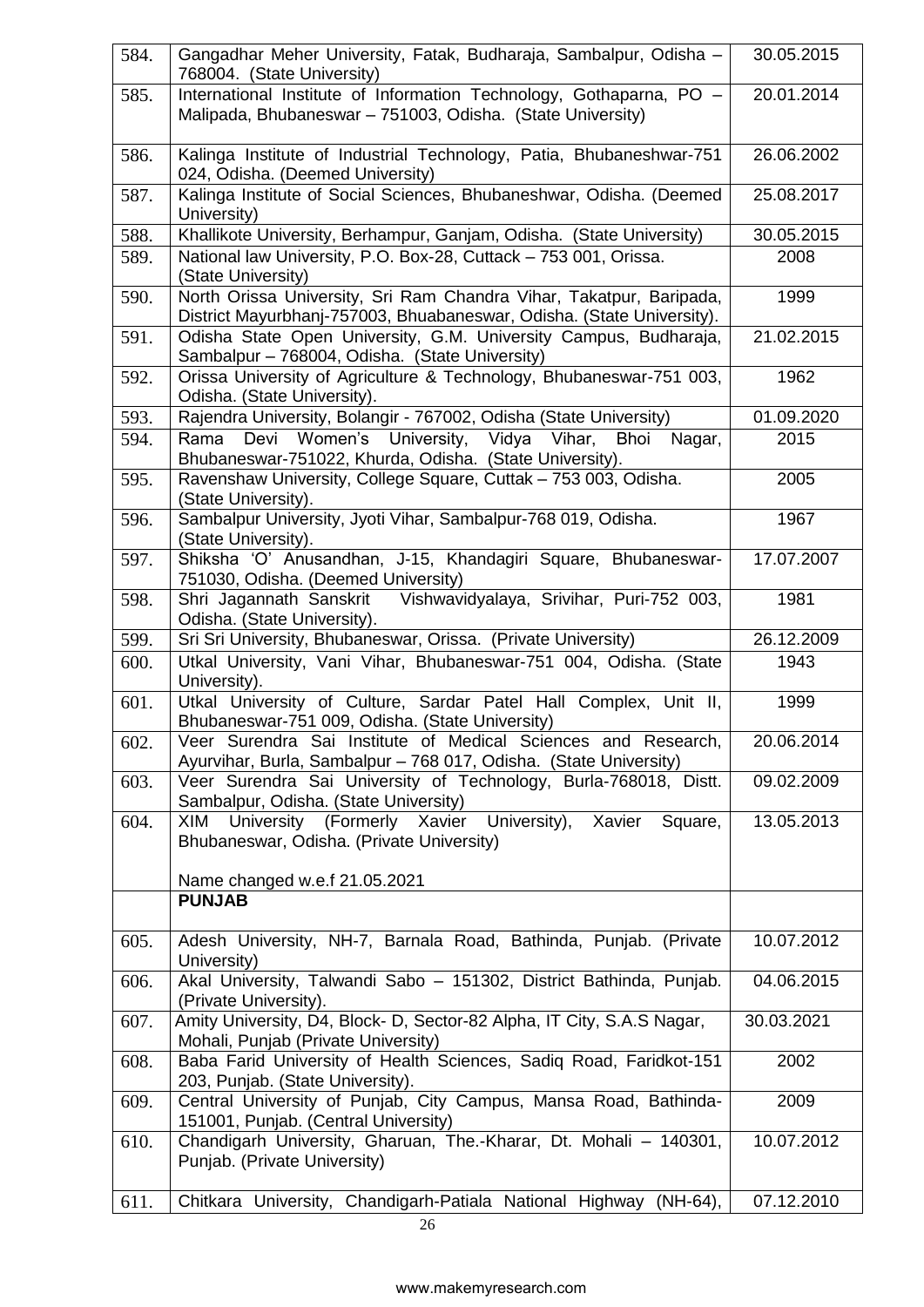|      | Village Jhansla, Tehsil Rajpura, Distt - Patiala, Punjab - 140 401.<br>(Private University)                                                                     |            |
|------|-----------------------------------------------------------------------------------------------------------------------------------------------------------------|------------|
| 612. | C.T. University, Ferozepur Road, Ludhiana-142024, Punjab.<br>(Private University)                                                                               | 23.12.2016 |
| 613. | D.A.V. University, Jalandhar-Pathankot National Highway-44, Village-<br>Sarmastpur, Jalandhar, Punjab. (Private University)                                     | 18.02.2013 |
| 614. | Desh Bhagat University, Amloh Road, Mandi Gobindgarh, Punjab.<br>(Private University)                                                                           | 18.02.2013 |
| 615. | Village-Sri<br>Hargobindgrh,<br>Phagwara,<br><b>Distt</b><br><b>GNA</b><br>University,<br>Kapurthala-144401, Punjab. (Private University)                       | 21.08.2014 |
| 616. | Guru Angad Dev Veterinary & Animal Sciences University, Ferozepur<br>Road, Ludhiana - 141 004, Punjab. (State University)                                       | 2005       |
| 617. | Guru Kashi University, Talwandi Sabo, Dt. Bhatinda, Punjab.<br>(Private University)                                                                             | 26.12.2011 |
| 618. | Guru Nanak Dev University, G.T. Road, Amritsar-143 601, Punjab.<br>(State University).                                                                          | 1969       |
| 619. | Guru Ravidas Ayurved University, Jodhamal Road, Hoshiarpur-146001,<br>Punjab. (State University)                                                                | 2010       |
| 620. | Jagat Guru Nanak Dev Punjab State Open University, Patiala, Punjab<br>(State University)                                                                        | 20.12.2019 |
| 621. | Lovely Professional University, Jalandhar-Delhi GT Road (NH-1), Near<br>Chehru Railway Bridge, Phagwara-144411, Punjab. (Private University)                    | 26.12.2005 |
| 622. | Maharaja Ranjit Singh Punjab Technical University, Dabwali Road,<br>Bathinda-151001, Punjab. (State University)                                                 | 2015       |
| 623. | Punjab Agricultural University, Ferozepur, Road, Ludhiana-141 004,<br>Punjab. (State University).                                                               | 1962       |
| 624. | Punjabi University, Rajpura Road, Patiala-147 002, Punjab. (State<br>University).                                                                               | 1962       |
| 625. | Rayat Bahra University, VPO - Sahauran, Tehsil - Kharar, Distt. -<br>Mohali, Punjab - 140105. (Private University)                                              | 13.08.2014 |
| 626. | RIMT University, Opposite Floating Restaurant, Sirhind Side, Mandi<br>Gobindgarh-147301, Punjab. (Private University)                                           | 08.12.2015 |
| 627. | Sant Baba Bhag Singh University, Village-Khiala, PO-Padhiana, Dist-<br>Jalandhar-144030, Punjab. (Private University)                                           | 12.02.2015 |
| 628. | Sant Longowal Institute of Engineering and Technology (SLIET), Village<br>Longowal, District Sangrur-148106, Punjab. (Deemed University)                        | 10.04.2007 |
| 629. | Sardar Beant Singh State University, Gurdaspur, Punjab (State<br>University)                                                                                    | 01.04.2021 |
| 630. | Shaheed Bhagat Singh State University, Ferozepur, Punjab (State<br>University)                                                                                  | 01.04.2021 |
| 631. | Sri Guru Granth Sahib World University, Fatehgarh Sahib, Chandigarh (<br>Private University)                                                                    | 15.05.2008 |
| 632. | Sri Guru Ram Das University of Health Sciences, Mehta Road, Vallah,<br>Sri Amritsar - 143001, Punjab. (Private University)                                      | 17.11.2016 |
| 633. | Sri Guru Teg Bahadur State University of Law, Tarn Taran -143 401,<br>Punjab (State University)                                                                 | 30.09.2020 |
| 634. | Thapar Institute of Engineering & Technology, Thapar Technology<br>Campus, Bhadson Road, Patiala-147 004, Punjab. (Deemed University)                           | 30.12.1985 |
| 635. | The I.K. Gujaral Punjab Technical University, (Formerly Punjab<br>Technical University) Jalandhar Kapurthala Highway, Kapurthala-<br>144603. (State University) | 1998       |
| 636. | The Maharaja Bhupinder Singh Punjab Sports University, Mohindra<br>Kothi, Near Fountain Chowk, Patiala- 147001, Punjab (State University)                       | 29.08.2019 |
| 637. | The Rajiv Gandhi National University of Law, Sidhuwal, Bhadson Road,<br>Patiala - 147 001, Punjab. (State University).                                          | 2006       |
|      | <b>RAJASTHAN</b>                                                                                                                                                |            |
| 638. | Amity University, RajasthanNH-11C, KantKalwar, Jaipur - 303 002,                                                                                                | 29.03.2008 |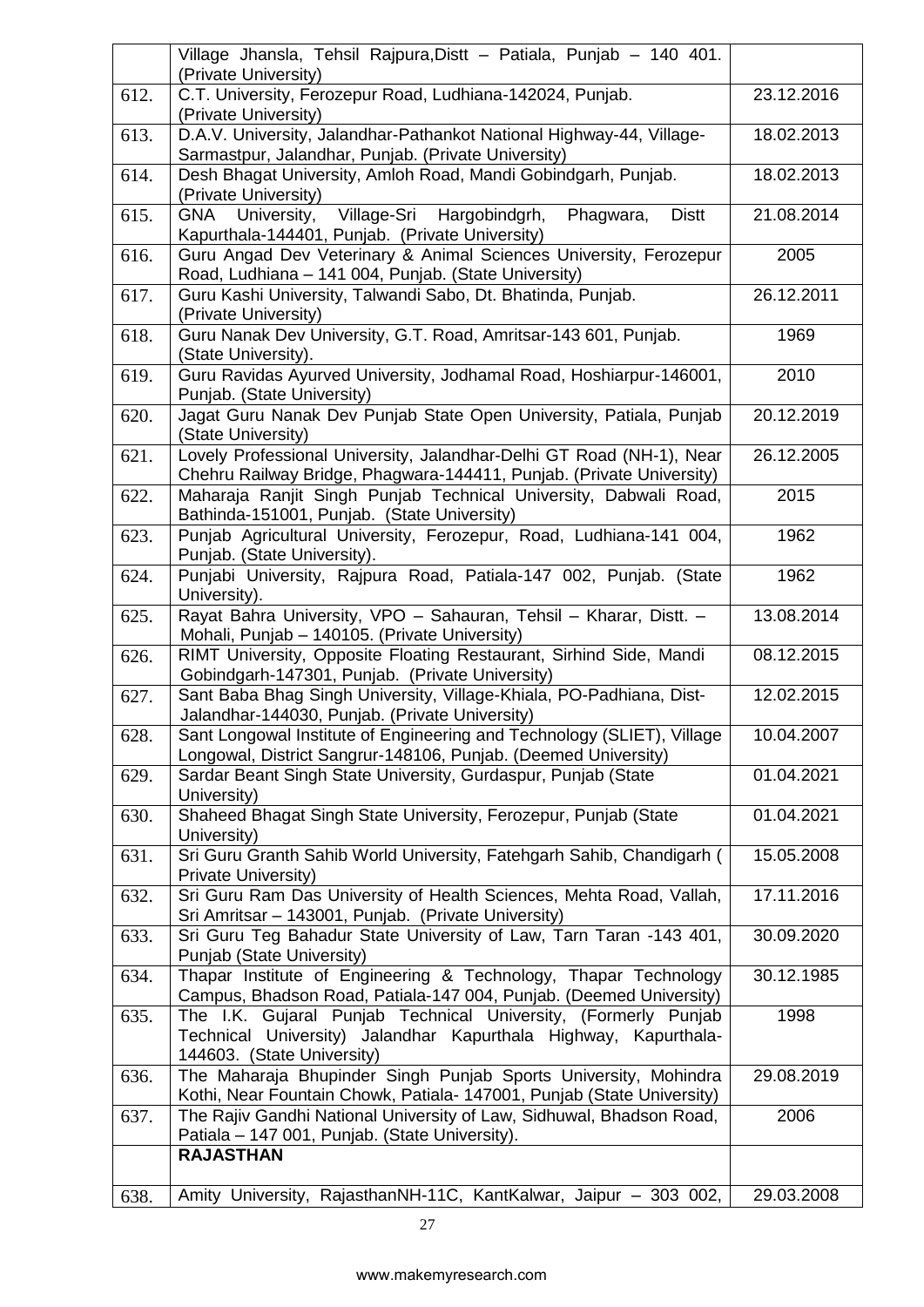|      | Rajasthan.(Private University)                                                                                                                                                                       |            |
|------|------------------------------------------------------------------------------------------------------------------------------------------------------------------------------------------------------|------------|
| 639. | Apex University, Jaipur- 303002, Rajasthan. (Private University)                                                                                                                                     | 05.10.2018 |
| 640. | Banasthali Vidyapith, PO Banasthali Vidyapith-304 022, Dt. Tonk,<br>Rajasthan. (Deemed University)                                                                                                   | 25.10.1983 |
| 641. | BhagwantUniversity, Post Box No. 87, Sikar Road, Ajmer - 305 004,<br>Rajasthan (Private University)                                                                                                  | 16.04.2008 |
| 642. | Bhartiya Skill Development University, Plot No. SI/INST/001, Social                                                                                                                                  | 30.03.2017 |
|      | Infrastructure Zone, Mahindra World City, Off Ajmer Road, Jaipur -<br>302037, Rajasthan. (Private University)                                                                                        |            |
| 643. | Bhupal Nobles University, Maharana Pratap Station Road, Sevashram<br>Circle, Udaipur - 313001, Rajasthan. (Private University)                                                                       | 05.10.2015 |
| 644. | Bikaner Technical University, University College of Engineering &<br>Technology, Bikaner Campus, Karni Industrial Area, Pugal Road,<br>Bikaner- 334004 (State Unviersity)                            | 18.05.2017 |
| 645. | Birla Institute of Technology & Science, Vidya Vihar, Pilani-333 031,<br>Rajasthan. (Deemed University)                                                                                              | 27.06.1964 |
| 646. | Career Point University, Kota, Rajasthan. (Private University)                                                                                                                                       | 02.05.2012 |
| 647. | Central University of Rajasthan, NH-8, Bandar Sindri, Dist - Ajmer-<br>305801, Rajasthan. (Central University).                                                                                      | 2009       |
| 648. | Dr. Bhimrao Ambedkar Law University, Jaipur, Rajasthan (Private<br>University)                                                                                                                       | 26.02.2019 |
| 649. | Dr. K.N. Modi University, INS-1, RIICO Industrial Area Ph-II, PO Newai,<br>Distt. Tonk, Rajasthan - 304 021. (Private University)                                                                    | 22.04.2010 |
| 650. | Geetanjali University, Udaipur, Rajasthan. (Private University)                                                                                                                                      | 25.01.2011 |
| 651. | Govind Guru Tribal University, Shri Govind Guru Government College<br>Campus, Banswara - 327 001, Rajasthan. (State University)                                                                      | 17.10.2012 |
| 652. | Haridev Joshi University of Journalism and Mass Communication, 213,<br>Rajiv Gandhi Vidya Bhawan, Sarvepalli Radhakrishnan Shiksha Sankul,<br>JLN Marg, Jaipur- 302017, Rajasthan (State University) | 02.03.2019 |
| 653. | HomoeopathyUniversity, Saipura, Sanganer, Jaipur – 302<br>029,<br>Rajasthan. (Private University)                                                                                                    | 03.04.2010 |
| 654. | ICFAI University, Khasra No. 505/1, Village-Jamdoli, Agra Road,<br>Jaipur - 302 031, Rajasthan. (Private University)                                                                                 | 23.08.2011 |
| 655. | IIHMR University, 1, Prabhu Dayal Marg, Near Sanganer Airport,<br>Jaipur -302 029, Rajasthan.                                                                                                        | 26.02.2014 |
| 656. | SFS,<br>Jaipur-302020,<br>IIS,<br>Gurukul<br>Marg,<br>Mansarovar,<br>Rajasthan. (Deemed University)                                                                                                  | 02.02.2009 |
| 657. | Institute of Advanced Studies in Education, Gandhi Vidya Mandir,<br>Sardarshahr-331 403, Dt. Churu, Rajasthan. (Deemed University)                                                                   | 25.06.2002 |
| 658. | Jagadguru Ramanandacharya Rajasthan Sanskrit University, Village -<br>Madau, Post - Bhankrota, Jaipur- 302026, Rajasthan. (State University)                                                         | 1998       |
| 659. | Jagan Nath University, NH-12, Chaksu Bypass, Tonk Road, Jaipur-<br>303901, Rajasthan (Private University)                                                                                            | 16.04.2008 |
| 660. | Jai Narain Vyas University, Jodhpur-342 011, Rajasthan.<br>(State<br>University).                                                                                                                    | 1962       |
| 661. | Jain Vishva Bharati Institute, Tulsi Gram, PO Box No. 6, Ladnun-341<br>306, Nagaur, Rajasthan. (Deemed University)                                                                                   | 20.03.1991 |
| 662. | Jaipur National University, Near RTO Office, Jagatpura, Jaipur-302017,<br>Rajasthan (Private University)                                                                                             | 21.10.2007 |
| 663. | Janardan Rai Nagar Rajasthan Vidyapeeth, Airport Road, Pratapnagar,<br>Udaipur-313 001, Rajasthan. (Deemed University)                                                                               | 12.01.1987 |
| 664. | Jodhpur National University, Jhanwar Road, Narnadi (Boranada),<br>Jodhpur - 342 001, Rajasthan. (Private University)                                                                                 | 11.08.2008 |
| 665. | Jayoti Vidyapeeth Women's University, Vedant Gyan Valley, Village-<br>Jharna, Mahala- Jabner, Link Road, Jaipur-Ajmer Expressway(NH-8),<br>Jaipur-303007, Rajasthan (Private University)             | 21.04.2008 |
| 666. | J.K. Lakshmipat University, Laliya Ka Vas, PO Mahapura, Aimer Road,<br>Jaipur - 302 026, Rajasthan. (Private University)                                                                             | 15.09.2011 |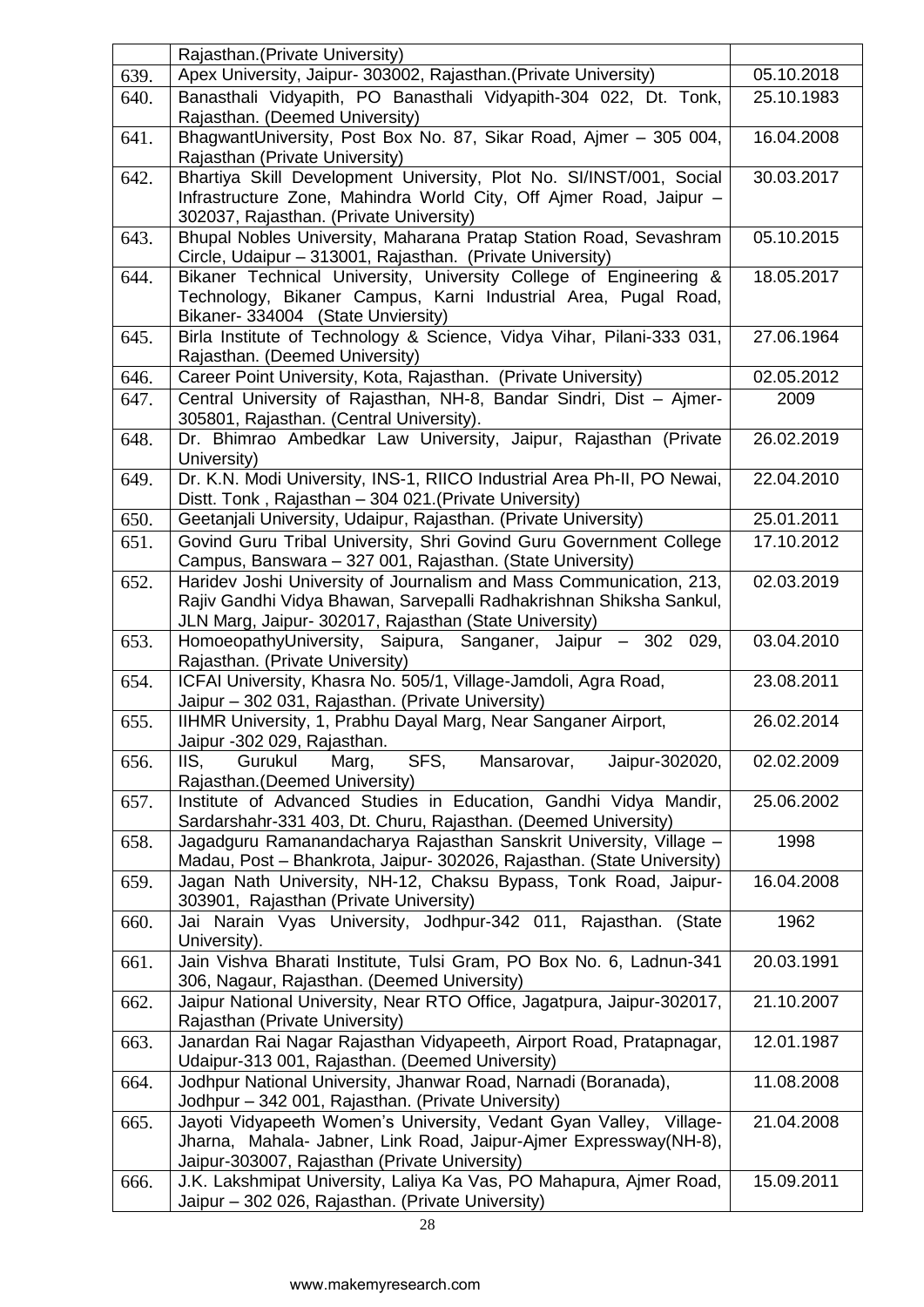| 667. | J.E.C.R.C. University, Jaipur, Rajasthan. (Private University)                                                         | 02.05.2012 |
|------|------------------------------------------------------------------------------------------------------------------------|------------|
| 668. | The LNM Institute of Information Technology, LNM Institute of                                                          | 03.02.2006 |
|      | Information Technology, Gram - Rupa ki Nagal, Post - Sumel, Via                                                        |            |
|      | Kanata, Dist. - Jaipur - 303 012 (Rajasthan). (Deemed University)                                                      |            |
| 669. | Lords University, Alwar-Tijara-Delhi Highway, Chikani, Alwar, Rajasthan                                                | 05.10.2018 |
|      | (Private University)                                                                                                   |            |
| 670. | Madhav University, Madhav University, "Madhav Hills", Opp. Banas                                                       | 04.03.2014 |
|      | Bridge Toll, NH-14, Village-Wada/Bhujela, Panchayat Samiti -                                                           |            |
|      | Bharja, Tehsil - Pindwara, Abu Road, District-Sirohi, Rajasthan -                                                      |            |
|      | 307026. (Private University)                                                                                           |            |
| 671. | Maharaja Ganga Singh University, National Highway No. - 15,                                                            | 2003       |
|      | Jaisalmer Road, Bikaner- 334003, Rajasthan. (Formerly - University of                                                  |            |
|      | Bikaner, 23, Civil Lines, Bikaner) (State University)                                                                  |            |
| 672. | Maharana Pratap University of Agriculture & Technology, University                                                     | 2000       |
|      | Campus, Udaipur - 313 001, Rajasthan. (State University)                                                               |            |
| 673. | Maharishi Dayanand Saraswati University, Kayad Road, Pushkar Bye                                                       | 1987       |
|      | Pass, Ajmer-305 009, Rajasthan. (State University).<br>Mahatma Jyoti Rao Phule University, SP-2 &3, Kant Kalwar, RIICO | 03.02.2009 |
| 674. | Industrial Area, Tala Mod, NH-I, Achrol, Jaipur (Private University)                                                   |            |
| 675. | Mahatma Gandhi University of Medical Sciences & Technology, RIICO                                                      | 15.09.2011 |
|      | Institutional Area, Sitapur, Tonk Road, Jaipur-302 022, (Private                                                       |            |
|      | University)                                                                                                            |            |
| 676. | Maharaj Vinayak Global University, Jaipur, Rajasthan.<br>(Private                                                      | 21.03.2012 |
|      | University)                                                                                                            |            |
| 677. | Maharaja Surajmal Brij University, M.S.J. College Premises, Bharatpur-                                                 | 2012       |
|      | 321001 (Rajasthan) (State University)                                                                                  |            |
| 678. | Maharishi Arvind University, Mundiaramsar, Near Bindayaka Industrial                                                   | 05.10.2015 |
|      | Area, Jaipur-302012, Rajasthan. (Private University)                                                                   |            |
| 679. | Manipal University, Vatika Infotech City, Near GVK Toll Plaza, Jaipur                                                  | 15.09.2011 |
|      | ajmer Experss Way, Post - Thikaria, Jaipur - 302 026, Rajasthan.                                                       |            |
|      | (Private University)                                                                                                   |            |
| 680. | Maulana Azad University, Village-Buzawad, Tehsil - Luni, Jodhpur -                                                     | 16.09.2013 |
|      | 342802, Rajasthan. (Private University)                                                                                |            |
| 681. | Mewar University, NH 79, Gangarar, Chittorgarh-312901, Rajasthan                                                       | 22.09.2008 |
| 682. | (Private University)<br>Mody University of Science and Technology, Lakshmangarh, District                              | 16.09.2013 |
|      | Sikar Rajasthan. (Private University)                                                                                  |            |
| 683. | Pratapnagar, Udaipur-313 001,<br>Mohan Lal Sukhadia University,                                                        | 1962       |
|      | Rajasthan. (State University).                                                                                         |            |
| 684. | National Institute of Ayurveda (NIA), Jorabar Singh Gate, Amer Road,                                                   | 09.11.2020 |
|      | Jaipur- 302002, Rajasthan (Deemed to be University)                                                                    |            |
| 685. | National Law University, NH65, Nagaur Road, Mandore, Jodhpur-342                                                       | 2004       |
|      | 304, Rajasthan. (State University)                                                                                     |            |
| 686. | Nims University Rajasthan, Shobha Nagar, Jaipur-Delhi Highway,                                                         | 29.03.2008 |
|      | Jaipur - 303 121, Rajasthan (Private University)                                                                       |            |
| 687. | NIIT University, Neemrana, Rajasthan. (Private University)                                                             | 03.04.2010 |
| 688. | Nirwan University, NH-21, Village Jhar, Near Bassi, Main Agra Road,                                                    | 30.03.2017 |
|      | Jaipur- 303705, Rajasthan (Private University)                                                                         |            |
| 689. | OPJS University, Rawatsar, Kunjila, Tehsil-Rajgarh, Distt. - Churu,                                                    | 16.09.2013 |
|      | Rajasthan. (Private University)                                                                                        |            |
| 690. | Pacific Academy of Higher Education & Research University, (PAHER),                                                    | 29.04.2010 |
|      | Pacific Hills, Airport Road, Pratap Nagar Extension, Debari, Udaipur -                                                 |            |
|      | 313 024, Rajasthan. (Private University).                                                                              |            |
| 691. | Pacific Medical University, Bhilo Ka Bedla, Bye Pass, National                                                         | 04.03.2014 |
|      | Highway 27, Udaipur, Rajasthan. (Private University)                                                                   |            |
|      |                                                                                                                        |            |
| 692. | Pandit<br>Shekhawati<br>Deendayal<br>Upadhyaya<br><b>University</b><br>(Formerly                                       | 2012       |
|      |                                                                                                                        |            |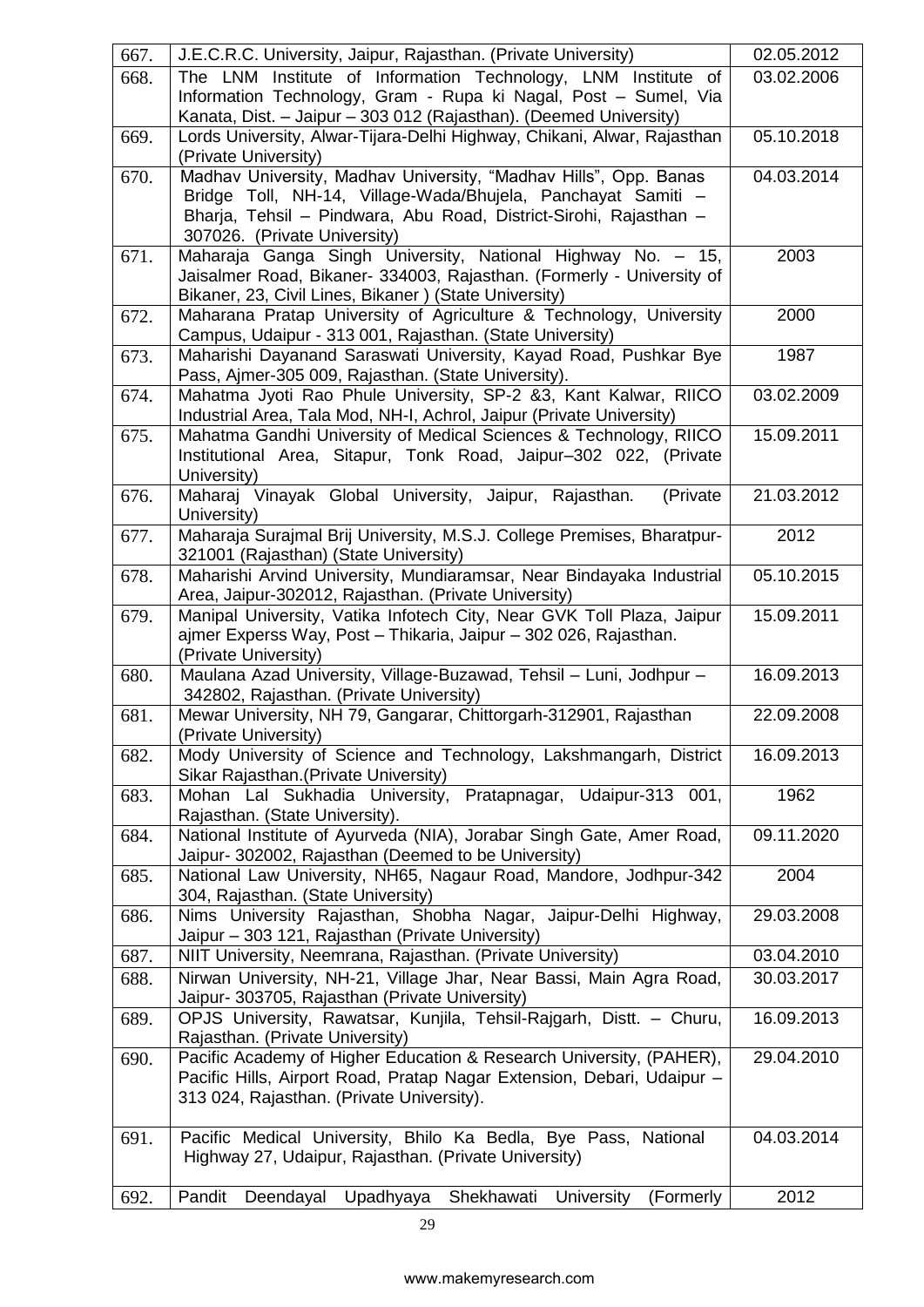|      | Shekhawati University), Girls Hostel Building, Behind Shri Kalyan<br>Government College, Sikar - 332001, Rajasthan. (State University)                                              |            |
|------|-------------------------------------------------------------------------------------------------------------------------------------------------------------------------------------|------------|
| 693. | Poornima University, Ramchandrapura, Sitapura Extension, Jaipur,<br>Rajasthan. (Private University)                                                                                 | 16.05.2012 |
| 694. | Pratap University, Sunderpura (Chandwaji), Amer, Delhi-Mumbai<br>Highway, Jaipur, Rajasthan (Private University)                                                                    | 15.09.2011 |
| 695. | Raffles University, Japanese Zone, National Highway 8, Neemrana-201<br>705, Rajasthan. (Private University)                                                                         | 27.03.2011 |
| 696. | Rajasthan Agricultural University, Beechwal, Srinagangar Road,<br>Bikaner-334 006, Rajasthan. (State University).                                                                   | 1987       |
| 697. | Rajasthan Ayurveda University, Jodhpur (State University)                                                                                                                           | 2004       |
| 698. | Rajasthan Technical University, Akelgarh, Rawat bhata Road, Kota -<br>324 010, Rajasthan. (State University)                                                                        | 2006       |
| 699. | Rajasthan University of Health Sciences, B - 1, Swai Man Singh Road<br>(Opp SMS Hospital), Jaipur (State University)                                                                | 2005       |
| 700. | Rajasthan University of Veterinary & Animal Sciences, Bikaner,<br>Rajasthan. (State University)                                                                                     | 2010       |
| 701. | Rajasthan ILD Skills University (RISU), Hotel Khasa Kothi Campus,<br>M.I.Road, Jaipur- 302001, Rajasthan. (State University)                                                        | 30.03.2017 |
| 702. | Raj Rishi Bhartrihari Matsya University, Girls Hostel Building, Babu<br>Shobharam Government Arts College Campus, Alwar, Rajasthan.<br>(State University)                           | 2012       |
| 703. | R.N.B. Global University, RNB Global City, Ganganagar Road, Bikaner-<br>334601, Rajasthan. (Private University)                                                                     | 27.04.2015 |
| 704. | Sai Tirupati University, Ambua Road, Village - Umarda, Girwa,<br>Udaipur - 313015, Rajasthan. (Private University)                                                                  | 21.04.2016 |
| 705. | Sangam University, Bhilwara, Rajasthan. (Private University)                                                                                                                        | 02.05.2012 |
| 706. | Sardar Patel University of Police, Security & Criminal Justice, Jodhpur,<br>Rajasthan. (State University)                                                                           | 2012       |
| 707. | Shri Jagdish Prasad Jhabarmal Tibrewala University, Vidya Nagari,<br>Jhunjhunu-Churu<br>Road,<br>Chudela,<br><b>District</b><br>Jhunjhunu-333001,<br>Rajasthan.(Private University) | 03.02.2009 |
| 708. | Shridhar University, Pilani Chirawa Road, Pilani Rajasthan - 333 031.<br>(Private University)                                                                                       | 03.04.2010 |
| 709. | Shri Kallaji Vedic Vishvavidyalaya, Kamdhaj Nagar, Nimbahera<br>(Chittorgarh), Rajasthan (Private University)                                                                       | 28.03.2018 |
| 710. | Shri Khushal Das University, Suratgarh Road, Near Toll Plaza,<br>Dablirathan, Hanumangarh- 335801, Rajasthan (Private University)                                                   | 05.10.2018 |
| 711. | Shyam University, Lalsot, Dist- Dausa, Rajasthan- 303511 (Private<br>University)                                                                                                    | 05.10.2018 |
| 712. | Singhania University, Pacheribari, Dt. Jhunjunu - 333515, Rajasthan.<br>(Private University)                                                                                        | 29.03.2008 |
| 713. | Sir Padmapat Singhania University, Bhatewar Udaipur- 313 601,<br>Rajasthan (Private University)                                                                                     | 29.03.2008 |
| 714. | Suresh Gyan Vihar University, Mahal, Jagatpura, Jaipur-302017,<br>Rajasthan. (PrivateUniversity)                                                                                    | 21.04.2008 |
| 715. | Sunrise University, Bagad Rajput, Tech. Ramgarh, Alwar, Rajasthan<br>(Private University)                                                                                           | 22.09.2011 |
| 716. | Tantia University, Hanumangarh Road, Sri Ganganagar - 335 002,<br>Rajasthan (Private University)                                                                                    | 16.09.2013 |
| 717. | University of Kota, Near Kabir Circle, MBS Marg, Kota-324005,<br>Rajasthan. (Rajasthan) (State University)                                                                          | 2003       |
| 718. | University of Engineering & Management, Jaipur, Rajasthan.<br>(Private University)                                                                                                  | 21.03.2012 |
| 719. | University of Rajasthan, JLN Marg, Jaipur-302 004, Rajasthan.                                                                                                                       | 1947       |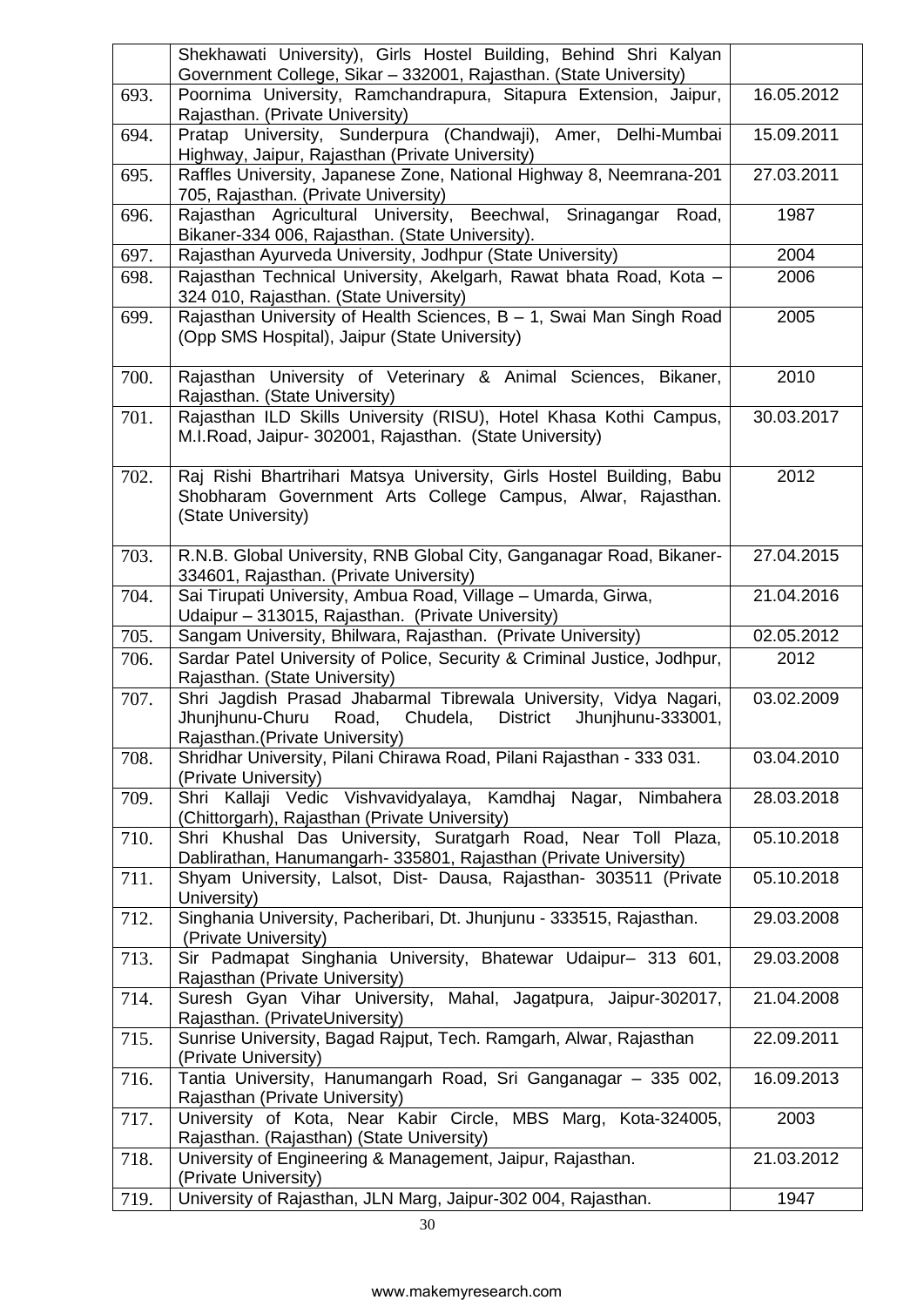|      | (State University).                                                                                                                                                                                                                          |            |
|------|----------------------------------------------------------------------------------------------------------------------------------------------------------------------------------------------------------------------------------------------|------------|
| 720. | University of Technology, Vatika, Tehsil - Sanganer, Jaipur, Rajasthan.<br>(Private University)                                                                                                                                              | 18.05.2017 |
| 721. | Vardhman Mahaveer Open University, Rawat Bhata Road, Kota-324<br>010, Rajasthan. (State University)                                                                                                                                          | 1987       |
| 722. | Vivekananda Global University, Sector-36, NRI Road, Sisyawas,<br>Jagatpura, Jaipur - 303012, Rajasthan. (Private University)                                                                                                                 | 02.05.2012 |
|      | <b>SIKKIM</b>                                                                                                                                                                                                                                |            |
| 723. | Sikkim Manipal University, 5 <sup>th</sup> mile, PO Tadong, Gangtok-737 102,<br>Sikkim. (Private University)                                                                                                                                 | 11.10.1995 |
| 724. | Sikkim State University, Gangtok East Sikkim, Tadong-737102, Sikkim<br>(State University)                                                                                                                                                    | 19.04.2017 |
| 725. | Sikkim University, 6 <sup>th</sup> Mile, Samdur, PO Tadong, Gangtok, Sikkim -<br>737102 (Central University)                                                                                                                                 | 2007       |
| 726. | Shri Ramasamy Memorial University, 5 <sup>th</sup> Mile, Tadong, Ranipool PO,<br>Gangtok, Sikkim - 737 102. (Private University)                                                                                                             | 16.01.2014 |
| 727. | Sikkim Professional University (Formerly Vinayaka Missions Sikkim<br>University), Plot No. 438, N-312 Sang Phatak Road, Middle Tadong,<br>PO Daragaorn, Tadong, East Sikkim - 237 102. (Private University)<br>Name Changed w.e.f 23.10.2020 | 30.07.2008 |
| 728. | The Institute of Chartered Financial Analysts of India University, (ICFAI)<br>Ranka Road, Lower Sichey, Gangtok-737101, Sikkim. (Private<br>University)<br><b>TAMILNADU</b>                                                                  | 04.10.2004 |
|      |                                                                                                                                                                                                                                              |            |
| 729. | Academy of Maritime Education and Training, 135, East Coast Road,<br>Kanathur, Chennai-603112, Tamil Nadu. (Deemed University)                                                                                                               | 21.08.2007 |
| 730. | Alagappa University, Alagappapuram, Karaikudi-630003, Sivaganga<br>District, Taml Nadu. (State University)                                                                                                                                   | 1985       |
| 731. | Amrita Vishwa Vidyapeetham, Amritanagar, Ettimadai, Coimbatore-641<br>112, Tamil Nadu. (Deemed University)                                                                                                                                   | 13.01.2003 |
| 732. | Anna University, Sardar Patel Road, Guindy, Chennai-600 025, Tamil<br>Nadu. (State University)#                                                                                                                                              | 1978       |
| 733. | Annamalai University, Annamalainagar-608 002, Chidambaram Tk,<br>Tamil Nadu. (State University)                                                                                                                                              | 1929       |
| 734. | Avinashilingam Institute for Home Science & Higher Education for<br>Women, Coimbatore-641 043, Tamil Nadu. (Deemed University)                                                                                                               | 08.06.1988 |
| 735. | B.S. Abdur Rahman Crescent Institute of Science and Technology,<br>Seethakathi Estate, GST Road, Vandalur, Chennai - 600 048, Tamil<br>Nadu. (Deemed University)                                                                             | 16.12.2008 |
| 736. | Bharath Institute of Higher Education & Research, 173, Agharam Road,<br>Selaiyur, Chennai-600073, Tamil Nadu. (Deemed University)                                                                                                            | 04.07.2002 |
| 737. | Bharathiar University, Maruthamalai Main Road, Coimbatore-641 046,<br>Tamil Nadu. (State University).                                                                                                                                        | 1982       |
| 738. | Bharathidasan University, Palkalaiperur, Tiruchirappalli-620 024, Tamil<br>Nadu. (State University).                                                                                                                                         | 1982       |
| 739. | Central University of Tamil Nadu, C/o Collectorate Annexe, Tiruvarur -<br>610 001, Tamil Nadu (Central University)                                                                                                                           | 2009       |
| 740. | Chennai Mathematical Institute, Plot Nos. D-19 & D-20, SIPCOT IT<br>Park, Padur Post, Siruseri – 603 103, Tamil Nadu. (Deemed University)                                                                                                    | 15.12.2006 |
| 741. | Chettinad Academy of Research and Education (CARE), Rajiv Gandhi<br>Kelambakkam,<br>Kancheepuram<br>Salai,<br>Padur,<br>District,<br>Tamil<br>Nadu.(Deemed University)                                                                       | 04.08.2008 |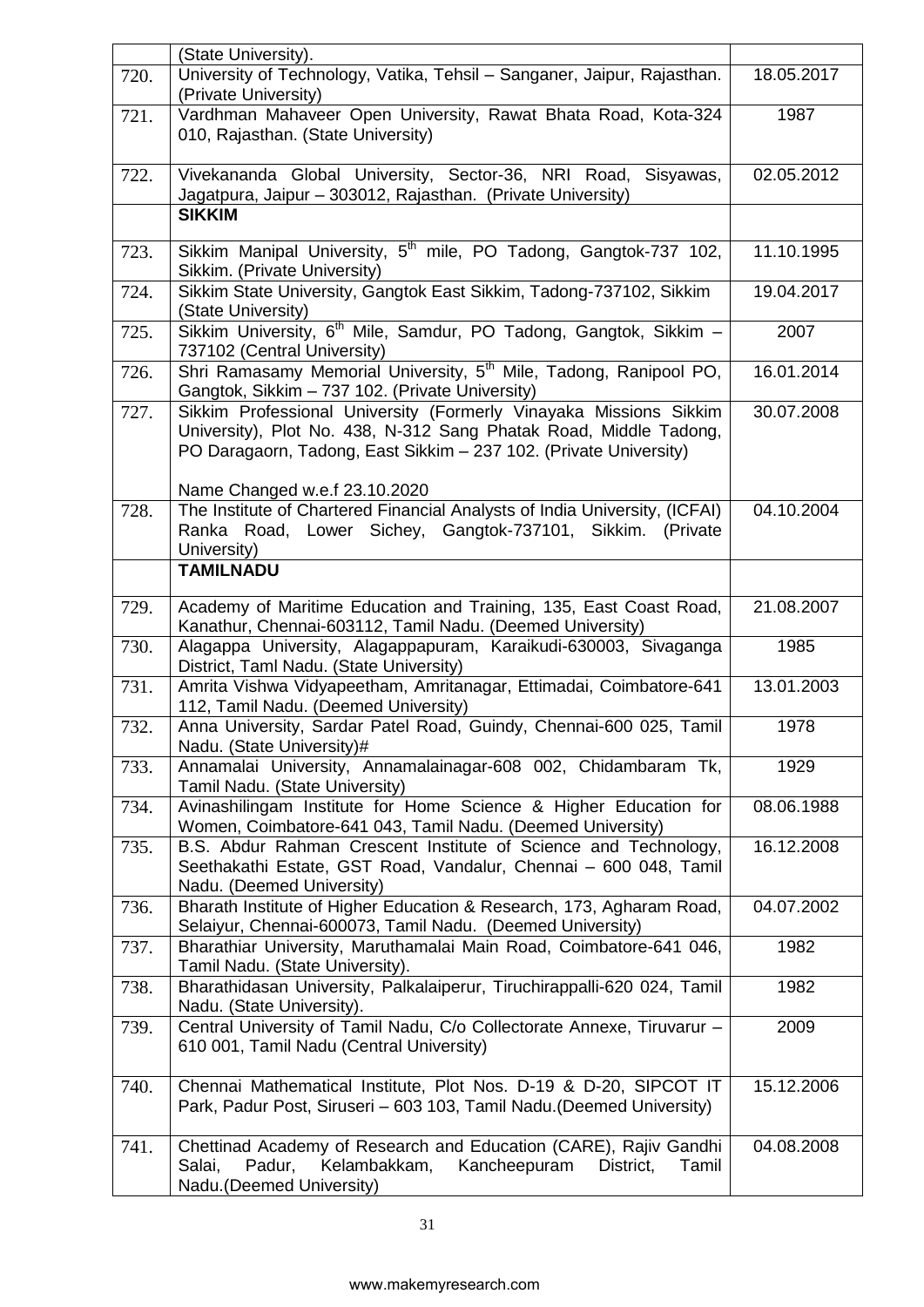| 742. | Dhanalakshmi Srinivasan University, Samayapuram, Tiruchirapalli,<br>Tamil Nadu- 621112 (Private University)                                                                    | 25.02.2021 |
|------|--------------------------------------------------------------------------------------------------------------------------------------------------------------------------------|------------|
| 743. | Dr. M.G.R. Educational and Research Institute, Periyar, EVR High<br>Road, (NH-4 Chennai Bangalore Highway), Maduravoyal, Chennai-600<br>095, Tamil Nadu. (Deemed University)   | 21.01.2003 |
| 744. | Gandhigram Rural Institute, Gandhigram-624 302, Dindigul District,<br>Tamil Nadu. (Deemed University)                                                                          | 03.08.1976 |
| 745. | Hindustan Institute of Technology and Science (HITS), No. 1, Gandhi<br>Salai (Old Mahabalipuram Road), Padur, Kelamballam, Chennai-<br>603103, Tamil Nadu. (Deemed University) | 05.05.2008 |
| 746. | Indian Maritime University, East Coast Road, Uthandi, Chennai - 600<br>119, Tamil Nadu. (Central University)                                                                   | 2008       |
| 747. | Kalasalingam Academy of Research and Higher Education, Anand<br>Nagar, Krishnankoil, Virudhunagar - 626 190, via Srivilliputhrur,<br>Tamilnadu. (Deemed University)            | 20.10.2006 |
| 748. | Karpagam Academy of Higher Education, Pollachi Main Road,<br>Coimbatore, (Deemed University)                                                                                   | 25.08.2008 |
| 749. | Karunya Institute of Technology and Sciences, Karunya Nagar,<br>Coimbatore-641 114, Tamil Nadu. (Deemed University)                                                            | 23.06.2004 |
| 750. | Madurai Kamraj University, Palkalai Nagar, -625 021, Tamil Nadu.<br>(State University).                                                                                        | 1965       |
| 751. | Manonmaniam Sundarnar University, Abishekapatti, Thirunelveli-627<br>012, Tamil Nadu. (State University)                                                                       | 1992       |
| 752. | Meenakshi Academy of Higher Education and Research, No. 12,<br>Vebuliammal Koil Street, West KK Nagar, Chennai-600078, Tamil<br>Nadu. (Deemed University)                      | 31.03.2004 |
| 753. | Mother Teresa Women's University, Anandhagiri IV Street, Kodaikanal,<br>Dindigul Dt.-624 102, Tamil Nadu. (State University).                                                  | 1984       |
| 754. | Noorul Islam Centre for Higher Education, Kumaracoil, Thuckalay,<br>Kanyakumari District, Tamil Nadu - 629 175. (Deemed University).                                           | 08.12.2008 |
| 755. | Periyar Maniammai Institute of Science & Technology (PMIST), Periyar<br>Nagar, Vallam, Thanjavur -613 403, Tamil Nadu (Deemed University)                                      | 17.08.2007 |
| 756. | Periyar University, Periyar Palkalai Nagar, Salem-636 011, Tamil Nadu.<br>(State University).                                                                                  | 1998       |
| 757. | Ponnaiyah Ramajayam Institute of Science & Technology (PRIST),<br>Yagappa Chavadi, Thanjavur - 614 904, Tamilnadu. (Deemed<br>University)                                      | 04.01.2008 |
| 758. | Sai University, City Campus, SSPDL Tower, 4th Floor, Beta Block, Navalur,<br>OMR Road, Chennai, Tamil Nadu (Private University)                                                | 28.04.2021 |
| 759. | S.R.M. Institute of Sciences and Technology,<br>SRM<br>Nagar,<br>Kattankulathur-603203, Kancheepuram District, Tamil Nadu. (Deemed<br>University)                              | 02.08.2002 |
| 760. | Sathyabama Institute of Science and Technology, Jeppiaar Nagar,<br>Rajiv Gandhi Salai, Chennai-600 119, Tamil Nadu.<br>(Deemed<br>University)                                  | 16.07.2001 |
| 761. | Saveetha Institute of Medical and Technical Sciences, No. 162,<br>Poonamalle High Road, Velappanchavadi, Chennai-600 077, Tamil<br>Nadu. (Deemed University)                   | 18.03.2005 |
| 762. | Shanmugha Arts, Science, Technology and Research Academy<br>(SASTRA), Thirumalaisamudram, Thanjavur-613 401, Tamil Nadu.<br>(Deemed University)                                | 26.04.2001 |
| 763. | Shiv Nadar University, Rajiv Gandhi Salai (OMR), Kalavakkam-<br>603110, Tamil Nadu (Private Univesity)                                                                         | 08.02.2021 |
| 764. | Sri Chandrasekharandra Saraswati Vishwa Mahavidyalaya, Enathur,<br>Kancheepuram-631 561, Tamil Nadu. (Deemed University)                                                       | 26.05.1993 |
| 765. | Ramachandra<br>1,<br>Medical College and Research<br>Institute,<br>Sri                                                                                                         | 29.09.1994 |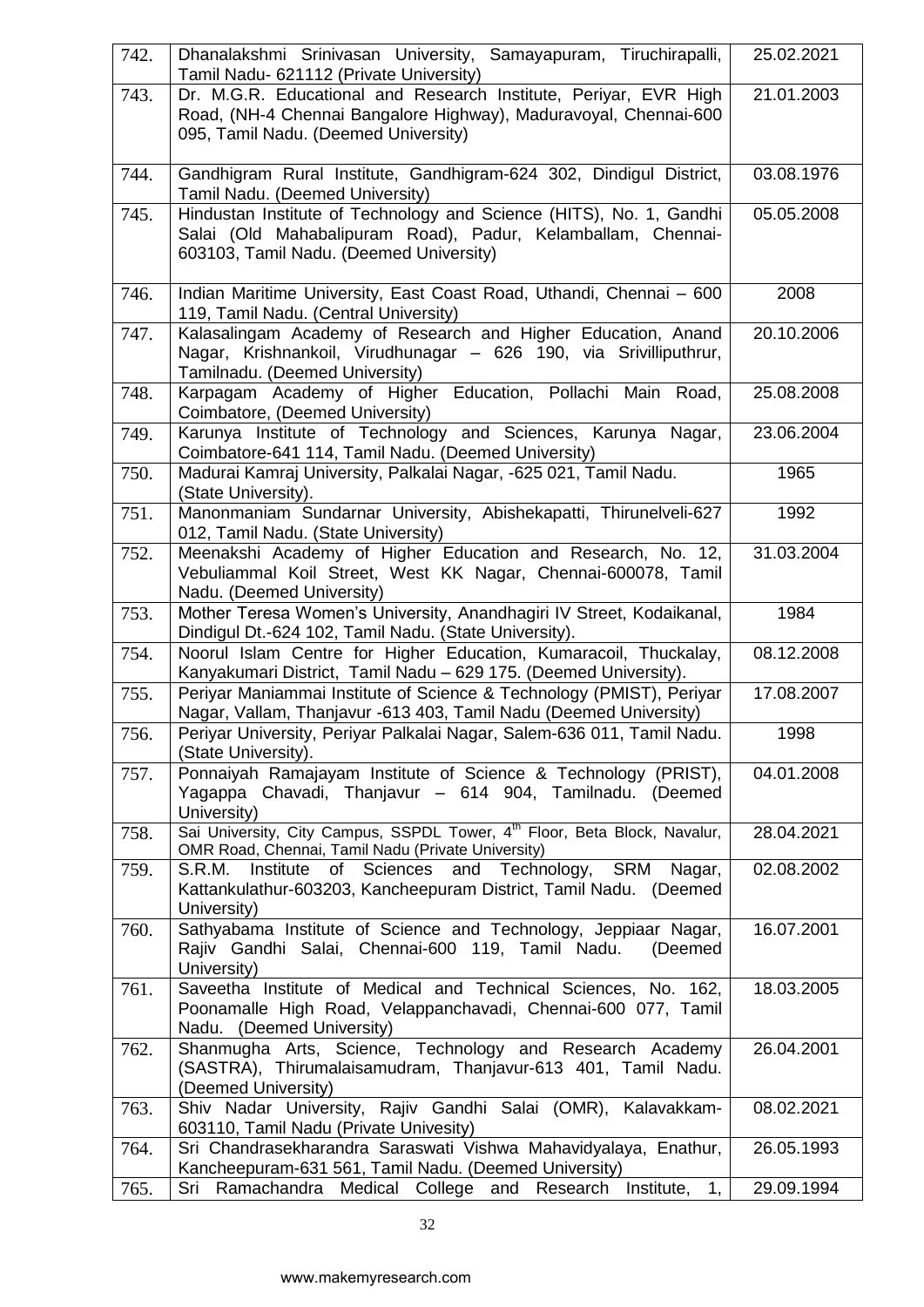|      | Ramachandra Nagar, Porur, Chennai-600 116, Tamil Nadu. (Deemed<br>University)                                                                                               |            |
|------|-----------------------------------------------------------------------------------------------------------------------------------------------------------------------------|------------|
| 766. | St. Peter's Institute of Higher Education and Research, Chennai.<br>(Deemed University)                                                                                     | 26.05.2008 |
| 767. | Tamil Nadu Teacher Education University, Lady Willingdon College<br>Campus, Kamarajar Salai, Chennai - 600 005, Tamil Nadu. (State<br>University).                          | 2008       |
| 768. | Tamil University, Thanjavur-613 010, Tamil Nadu. (State University).                                                                                                        | 1981       |
| 769. | Tamilnadu<br>Agricultural<br>University,<br>Coimbatore-641<br>003<br>(StateUniversity).                                                                                     | 1971       |
| 770. | Tamilnadu Dr. Ambedkar Law University, "Poompozhil, #5, Dr. D.G.S.<br>Dhinakaran Salai, Chennai-600 028, Tamil Nadu. (State University).                                    | 1998       |
| 771. | Tamilnadu Dr. M.G.R. Medical University, No. 69, Anna Salai, Guindy,<br>Chennai-600 032, Tamil Nadu. (State University).                                                    | 1989       |
| 772. | Tamilnadu Fisheries University, First Linebeach Road, Nagapattinam -<br>611001, Tamilnadu. (State University)                                                               | 2012       |
| 773. | Tamilnadu Music and Fine Arts University, Dr. D.G.S. Dinakaran Salai,<br>Chennai - 600028.(State University)                                                                | 2013       |
| 774. | Tamilnadu National Law School, Navalur Kuttapattu, Srirangam Taluk,<br>Tiruchirapalli - 620 009, Tamilnadu. (State University)                                              | 2012       |
| 775. | Tamilnadu Open University, No. 577, Anna Salai, Saidapet, Chennai-<br>600 015, Tamil Nadu. (State University).                                                              | 2004       |
| 776. | Tamilnadu Physical Education and Sports University, 8 <sup>th</sup> Floor, EVA<br>Sampat Maaligai, College Road, Chennai, Tamil Nadu. (State<br>University)                 | 2005       |
| 777. | Tamilnadu Veterinary & Animal Sciences University, Madhavaram Milk<br>Colony, Chennai-600051, Tamil Nadu. (State University).                                               | 1990       |
| 778. | Thiruvalluvar University, Serkkadu, Vellore-632 115, Tamil Nadu.<br>(State University)                                                                                      | 2003       |
| 779. | University of Madras, Chepauk, Chennai-600 005, Tamil Nadu.<br>(State University).                                                                                          | 1857       |
| 780. | Vel Tech Rangarajan Dr. Sagunthala R & D Institute of Science and<br>Technology, 42, Avade-Vel Tech Road, Avadi, Chennai-600062,<br>Tamilnadu. (Deemed University)          | 15.10.2008 |
| 781. | Vel's Institute of Science, Technology & Advanced Studies (VISTAS),<br>Velan Nagar, P.V. Vaithiyalingam Road, Pallavaram, Chennai-600117,<br>Tamilnadu. (Deemed University) | 04.06.2008 |
| 782. | Vellore Institute of Technology, Katpadi Thiruvalam Road, Vellore-632<br>014, Tamil Nadu. (Deemed University)                                                               | 19.06.2001 |
| 783. | Vinayaka Mission's Research Foundation, Sankari Main Road, NH 47,<br>Ariyanoor, Salem-636308, Tamil Nadu. (Deemed University)                                               | 01.03.2001 |
|      | <b>TELANGANA</b>                                                                                                                                                            |            |
| 784. | Anurag University, Venkatapur (V), Ghatkesar (M), Medchal (Dist),<br>Hyderabad, Telangana- 500088 (Private University)                                                      | 20.05.2020 |
| 785. | Chaitanya (Deemed to be University), Hanamkonda, Telangana                                                                                                                  | 29.11.2019 |
| 786. | Dr. B.R. Ambedkar Open University, Prof. G. Ram Reddy Marg, Road<br>No. 46, Jubilee Hills, Hyderabad-500 033, Telangana.<br>(State<br>University)                           | 1982       |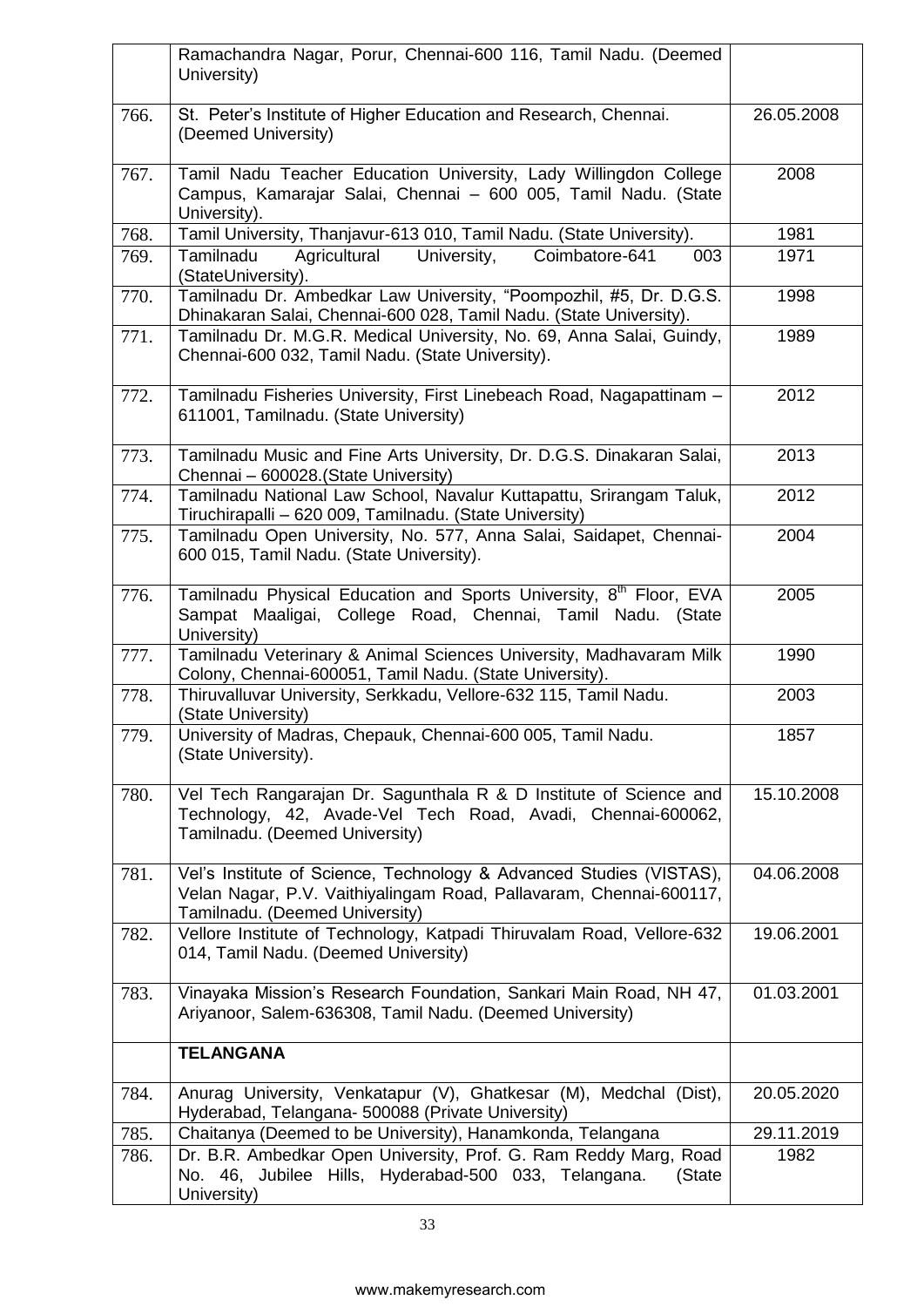| 787. | ICFAI Foundation for Higher Education, Dontanapalli, Shankarapally<br>Road, Hyderabad-501203, Telangana. (Deemed University)                                             | 16.12.2008                                    |
|------|--------------------------------------------------------------------------------------------------------------------------------------------------------------------------|-----------------------------------------------|
| 788. | International Institute of Information Technology, Prof. C.R. Road,<br>Gachibowli, Hyderabad-500032, Telangana. (Deemed University)                                      | 21.08.2001                                    |
| 789. | Jawaharlal Nehru Architecture and Fine Arts University, Mahaveer<br>Marg, Masab Tank, Hyderabad - 500 028, Telangana. (State<br>University)                              | 2008                                          |
| 790. | Jawaharlal Nehru Technological University, Kukatpally, Hyderabad-500<br>085, Telangana. (StateUniversity)                                                                | 1972                                          |
| 791. | Kakatiya University, Vidyaranyapuri, Hanamkonda, Warangal-506 009,<br>Telangana. (State University)                                                                      | 1976                                          |
| 792. | Kaloji Narayan Rao University of Health Sciences, Kakatia Medical<br>Campus, Rangampet, Warangal-506007, Telangana. (State University)                                   | 26.09.2017                                    |
| 793. | Mahatma Gandhi University, Yellareddyugudem, Nalgonda - 508254,<br>Andhra Pradesh. (State University)                                                                    | 2008                                          |
| 794. | Mahindra University Bahadurpaly(V), Qudbullapur Mandal, Madchal-<br>Malkajgiri District, Telangana (Private University)                                                  | 20.05.2020                                    |
| 795. | Malla Reddy University, Maisammaguda, Dhulapally (Post via<br>Kompally), Medchal- Malkajgiri District, Telangana- 500100 (Private<br>University)                         | 20.05.2020                                    |
| 796. | Maulana Azad National Urdu University, Gachibowli, Hyderabad-<br>500032. (Central University)                                                                            | 1998                                          |
| 797. | NALSAR University of Law, 'Justice', Shameerpet, R.R. Dist.,<br>Hyderabad-500101, Telangana. (State University)                                                          | 1999                                          |
| 798. | Nizam's Institute of Medical Sciences, Punjagutta, Hyderabad -<br>500082, Telangana. (State University)                                                                  | 1989                                          |
| 799. | Osmania University, Administratiave Building, Hyderabad-500 007,<br>Telangana. (StateUniversity)                                                                         | 1918                                          |
| 800. | PalamuruUniversity, Ayyappa Complex, Opp. Police Head Quarters,<br>Mahabubnagar - 509 001, Telangana. (State University)                                                 | 2008                                          |
| 801. | Potti Sreeramulu Telugu University, Lalitha Kala Kshetram, Public<br>Gardens, Nampally, Hyderabad-500 004, Telangana. (State University).                                | 1985                                          |
| 802. | Professor Jayashankar Telangana State Agricultural University<br>(Formerly Archarya N.G Ranga Agricultural University), Rajendranagar,<br>Hyderabad - 500030, Telangana. | 02.06.2014                                    |
| 803. | Rajiv Gandhi University of Knowledge Technologies, Basar (Vill & Mdl.)<br>Distt. Nirmal, Hyderabad, Telangana- 504107. (State University)                                | 2011                                          |
| 804. | Satavahana University, Malkapur X Road, Chinthakunta, Karimnagar -<br>505 001, Telangana. (State University)                                                             | 2008                                          |
| 805. | Horticultural<br>Sri<br>Konda<br>Laxman<br>Telangana<br><b>State</b><br>University,<br>Rajendranagar, Hyderabad-500030, Telangana. (State University)                    | 2014                                          |
| 806. | Narsimha<br>Veterinary<br>University,<br>P.V.<br>Telangana<br>Sri<br>Rao<br>Rajendranagar, Hyderabad - 500030. (State University)                                        | 21.11.2014                                    |
| 807. | SR University, Ananthasagar (v), Hasanparthy(M), Warangal- 506371,<br>Telangana (Private University)                                                                     | 20.05.2020                                    |
| 808. | Telangana University, Dichpally, Nizamabad - 503 322, Telangana.<br>(State University)                                                                                   | 2006                                          |
| 809. | The English and Foreign Languages University, Osmania University<br>Campus, Hyderabad- 500007. (Central University)                                                      | 1973                                          |
|      |                                                                                                                                                                          | (Central<br><b>University</b><br>w.e.f. 2007) |
| 810. | University of Hyderabad, Hyderabad-500 046. (Central University)                                                                                                         | 1974                                          |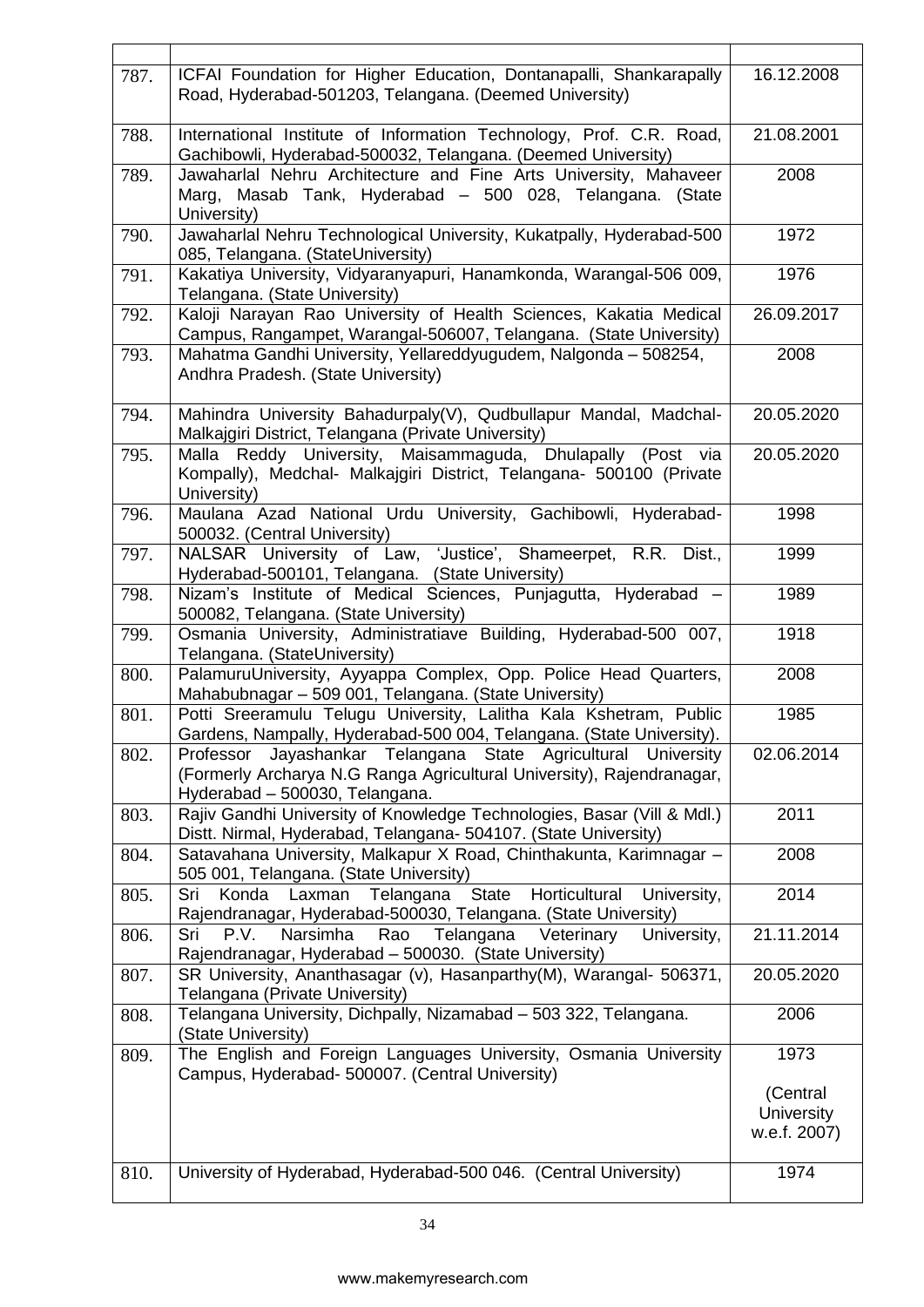| 811. | Woxsen University, Woxsen Campus, Kamkole, Sadasivpet, Medak<br>District, Telangana (Private University)                                                                                                | 20.05.2020 |
|------|---------------------------------------------------------------------------------------------------------------------------------------------------------------------------------------------------------|------------|
|      | <b>TRIPURA</b>                                                                                                                                                                                          |            |
| 812. | Institute of Chartered Financial Analysts of India, (ICFAI), PO<br>Kamalghat, Agartala-Simna Road, Mohanpur-799210, Tripura.(Private<br>University)                                                     | 31.03.2004 |
| 813. | Maharaja Bir Bikram University, Agartala, Tripura. (State University)                                                                                                                                   | 2015       |
| 814. | Tripura University, Suryamaninagar, Agartala-799 130, Tripura.<br>(Central University)                                                                                                                  | 1987       |
|      | <b>UTTAR PRADESH</b>                                                                                                                                                                                    |            |
| 815. | Aligarh Muslim University, Aligarh-202 002. (Central University)                                                                                                                                        | 1920       |
| 816. | Allahabad State University, CPI Parisar, Civil Lines, Allahabad, Uttar<br>Pradesh. (State University)                                                                                                   | 17.06.2016 |
| 817. | Amity University, Sector - 125, Noida- 201313, Uttar Pradesh (Private<br><b>University</b>                                                                                                              | 24.03.2005 |
| 818. | Atal Bihari Vajpayee Medical University, Uttar Pradesh, 9 <sup>th</sup> Floor,<br>Academic Block, Dr. Ram Manohar Lohia Institute of Medical Sciences,<br>Vibhuti Khand, Lucknow- 226210, Uttar Pradesh | 15.10.2020 |
| 819. | Babasaheb Bhimrao Ambedkar University, Vidya Vihar, Raebareilly<br>Road, Lucknow-226 025, Uttar Pradesh. (Central University)                                                                           | 1996       |
| 820. | Banaras Hindu University, Varanasi-221 005, Uttar Pradesh.<br>(Central University)                                                                                                                      | 1916       |
| 821. | Banda University of Agriculture & Technology, Banda - 210001, Uttar<br>Pradesh. (State University)                                                                                                      | 02.03.2010 |
| 822. | Bareilly International University, Rohilkhand Medical College Campus,<br>Pilibhit Bypass Road, Bareilly - 243006, Uttar Pradesh.<br>(Private<br>University)                                             | 16.09.2016 |
| 823. | Bennett University, Plot No. 8-11, Tech Zone II, Greater Noida -<br>201301, Uttar Pradesh. (Private University)                                                                                         | 16.09.2016 |
| 824. | Bhatkhande Music Institute, Kaiserbag, Lucknow-226 001<br>(Deemed University)                                                                                                                           | 24.10.2000 |
| 825. | Bundelkhand University, Kanpur Road, Jhansi-284 128, Uttar Pradesh.<br>(State University)                                                                                                               | 1975       |
| 826. | Babu Banarasi Das University, 55, Babu Banarasi Das Nagar,<br>Lucknow, Uttar Pradesh. (Private University)                                                                                              | 12.10.2010 |
| 827. | Central Institute of Higher Tibetan Studies, Sarnath, Varanasi-221 007.<br>(Deemed University)                                                                                                          | 05.04.1988 |
| 828. | Chandra Shekhar Azad University of Agriculture & Technology, Nawab<br>Ganj, Kanpur-208 002, Uttar Pradesh. (State University).                                                                          | 1974       |
| 829. | Chatrapati Shahuji Maharaj Kanpur University, Kalynpur, Kanpur-208<br>024, Uttar Pradesh. (State University).                                                                                           | 1965       |
| 830. | Choudhary Charan Singh University, Meerut-250 004, Uttar Pradesh.<br>(State University).                                                                                                                | 1965       |
| 831. | Dayalbagh Educational Institute, Dayalbagh, Agra-282 005, Uttar<br>Pradesh. (Deemed University)                                                                                                         | 16.05.1981 |
| 832. | Deen Dayal Upadhyay Gorakhpur University, Gorakhpur-273 009,<br>Uttar Pradesh. (State University).                                                                                                      | 1957       |
| 833. | Dr. A.P.J. Abdul Kalam Technical University (Formerly Uttar Pradesh<br>Technical University) Sector- 11, Jankipuram Extension Yojna,<br>Lucknow- 226031, Uttar Pradesh (State University)               | 2001       |
| 834. | Dr Ram Manohar Lohia Awadh University, Allahabad Road, Faizabad-<br>224 001, Uttar Pradesh. (State University).                                                                                         | 1975       |
| 835. | Dr. Ram Manohar Lohia Institute of Medical Sciences, Vibhuti Khand,<br>Gomti Nagar, Lucknow- 226010, Uttar Pradesh (State University)                                                                   | 12.09.2018 |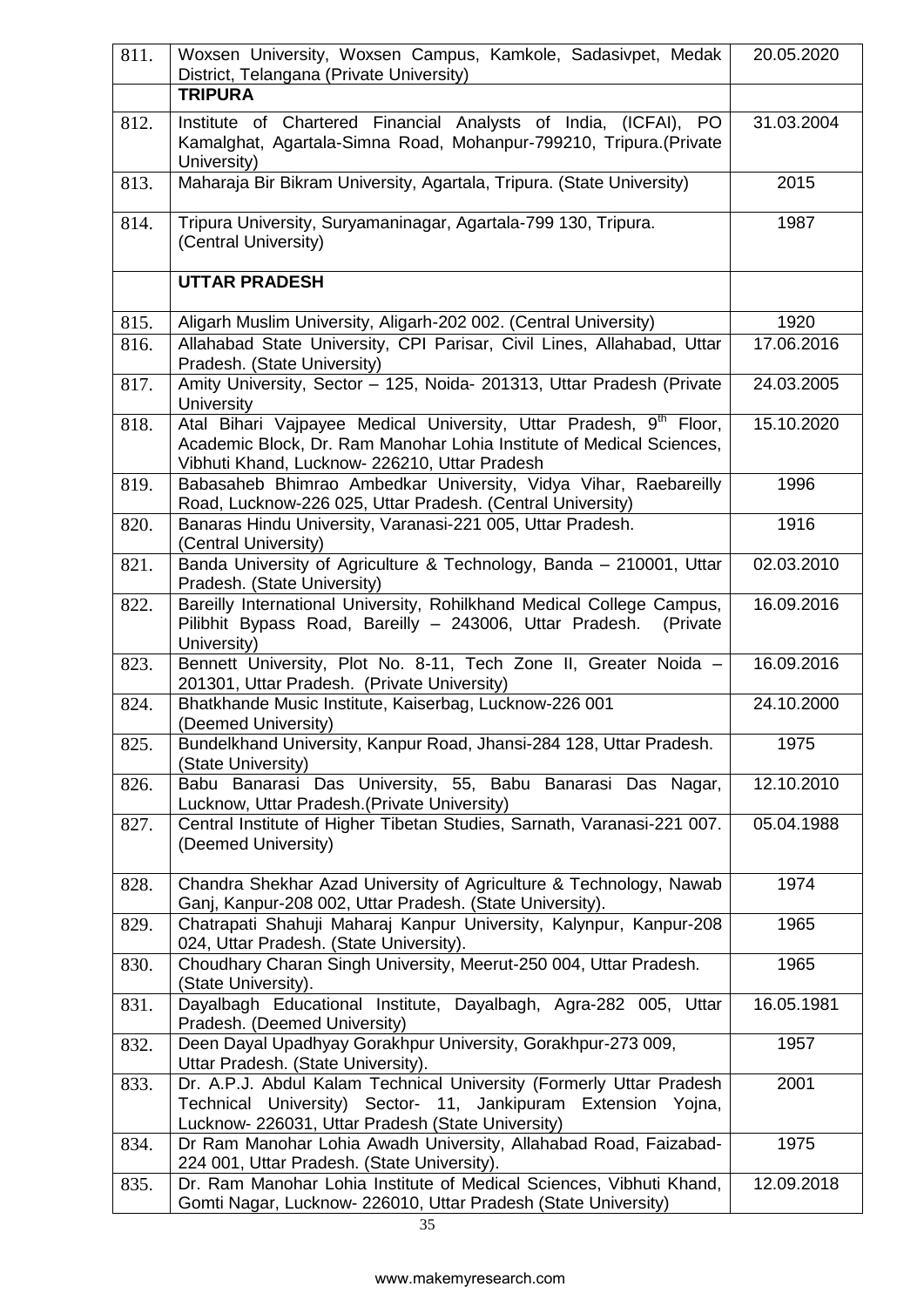| 836. | Dr. B.R. Ambedkar University, Paliwal Park, Agra-282 002, Uttar<br>Pradesh. (State University).                                                                                          | 1927       |
|------|------------------------------------------------------------------------------------------------------------------------------------------------------------------------------------------|------------|
| 837. | Dr. Ram Manohar Lohiya National Law University, Sector -D-1, L.D.'A',<br>Kanpur Road Scheme, Lucknow-226012, Uttar Pradesh. (State<br>University)                                        | 2005       |
| 838. | Era University, Sarfarazganj, Hardoi road, Lucknow-226003, Uttar<br>Pradesh. (Private University)                                                                                        | 16.09.2016 |
| 839. | F.S. University, NH-19, Near Balaji Mandir, Shikohabad, Dist Firozabad,<br>Uttar Pradesh (Private University)                                                                            | 09.06.2021 |
| 840. | G.L.A. University, 17 Km Stone, NH-2, Delhi-Mathura Road, PO<br>Chaumuhan, Mathura-281406, Uttar Pradesh.(Private University).                                                           | 01.09.2010 |
| 841. | Galgotias University, Plot No. 2, Sector 17 A, Yamuna Expressway,<br>Greater Noida-201203, Dt. Gautam Budh Nagar, Uttar Pradesh.<br>(Private University)                                 | 07.04.2011 |
| 842. | Gautam Buddha University, Greater Noida, District-Gautam Budh<br>Nagar,<br>Uttar Pradesh - 201 308. (State University)                                                                   | 2002       |
| 843. | Harcourt Butler Technical University, Kanpur - 208002, Uttar Pradesh.<br>(State University)                                                                                              | 07.04.2016 |
| 844. | IIMT University, O Pocket, Ganga Nagar, Mawana Road, Meerut -<br>250001, Uttar Pradesh. (Private University)                                                                             | 16.09.2016 |
| 845. | Indian Veterinary Research Institute, Izatnagar-243 122, Uttar Pradesh.<br>(Deemed University)                                                                                           | 16.11.1983 |
| 846. | IFTM University, Lodhipur Rajput, Delhi Road, Moradabad - 244 102,<br>Uttar Pradesh. (Private University)                                                                                | 12.10.2010 |
| 847. | Integral University, Dasauli, PO Bas-ha, Kursi Road, Lucknow-226 026,<br>Uttar Pradesh. (Private University).                                                                            | 26.02.2004 |
| 848. | Invertis University, Invertis Village, Bareilly-Lucknow National Highway-<br>24, Bareilly-243123, Uttar Pradesh. (Private University)                                                    | 01.09.2010 |
| 849. | Jagadguru Rambhadracharya Handicapped University, Chitrakoot-210<br>204, Uttar Pradesh. (Private University)                                                                             | 06.10.2001 |
| 850. | Jannayak Chandrashekhar University, Ballia, Uttar Pradesh.<br>(State<br>University)                                                                                                      | 16.09.2016 |
| 851. | Jaypee Institute of Information Technology, A-10, Sector 62, Nodia-201<br>307, Uttar Pradesh. (Deemed University).                                                                       | 01.11.2004 |
| 852. | Jaypee University, Aligarh Road, Anoopshahar, Dist. Bulandshahar -<br>203 390, Uttar Pradesh. (Private University)                                                                       | 04.03.2014 |
| 853. | J.S. University, Shikohabad, Firozabad, Uttar Pradesh. (Private<br>University)                                                                                                           | 24.06.2015 |
| 854. | Khwaja Moinuddin Chishti Urdu, Arabi~Farsi University, Sitapur-Hardoi<br>Bypass Road, Near IIM, Lucknow, Uttar Pradesh-226013. (State<br>University)                                     | 2010       |
| 855. | King George Medical University, Lucknow-226 003 (State University)                                                                                                                       | 2004       |
| 856. | Madan Mohan Malviya University of Technology, Gorakhpur - 273010,<br>Uttar Pradesh. (State University)                                                                                   | 2013       |
| 857. | Mahatma Jyotiba Phule Rohilkhand University, Dori Lal Agarwal Marg,<br>Pilibhit Byepass Road, Bareilly-243 006, Uttar Pradesh. (State<br>University).                                    | 1975       |
| 858. | Mahatma Gandhi Kashi Vidyapeeth, Varanasi-221 002, Uttar Pradesh.<br>(State University).                                                                                                 | 1974       |
| 859. | Maharishi University of Information Technology, Maharishi Bal Vidya<br>Mandir & University Campus, Sitapur Road, Post-Diburia, Lucknow -<br>226 020, Uttar Pradesh. (Private University) | 24.09.2013 |
| 860. | Mahayogi Gorakhnath University, Arogya Dham, Balapur Road,<br>Sonbarsa, Dist- Gorakhpur-237007, Uttar Pradesh (Private University)                                                       | 17.06.2021 |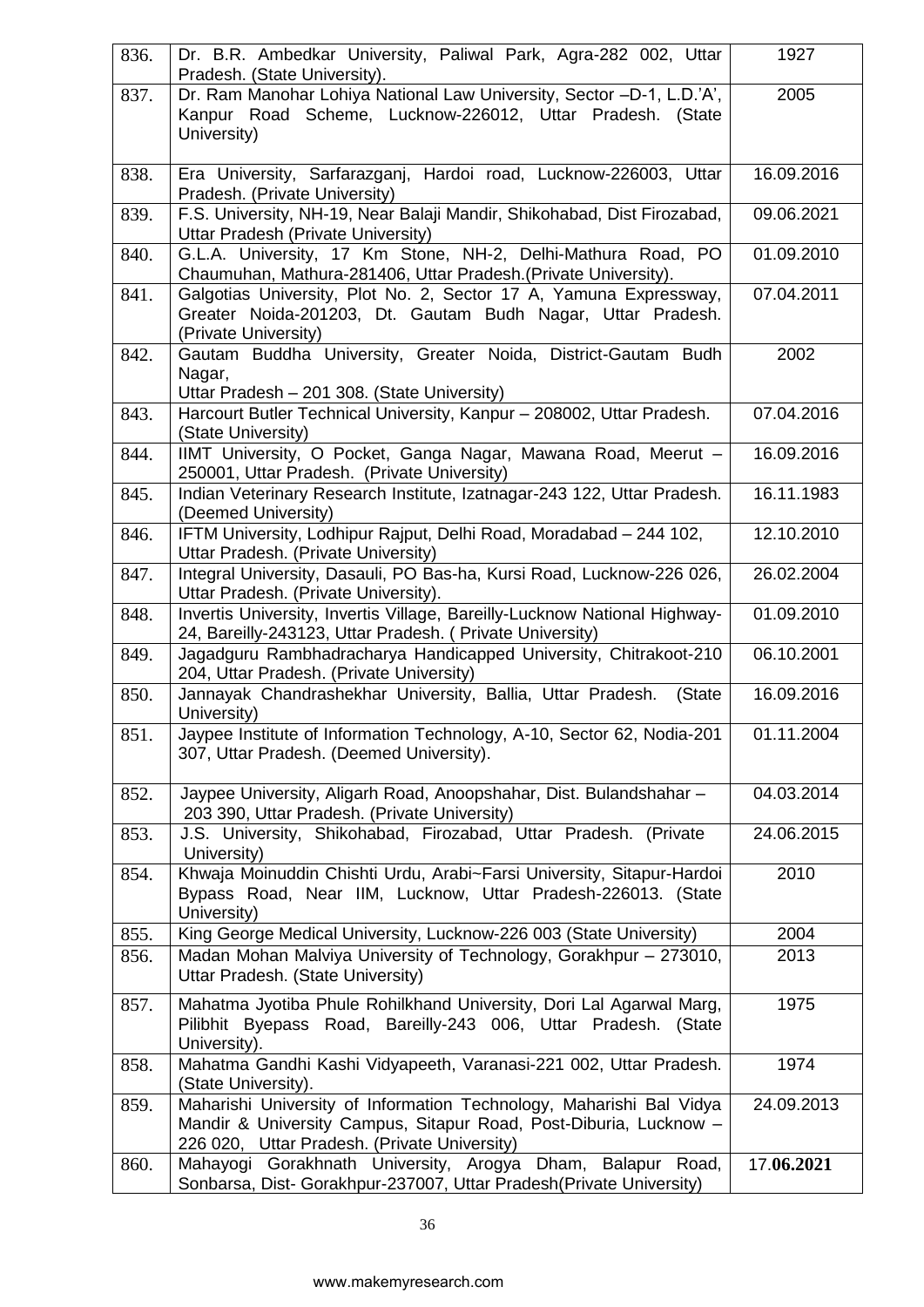| 861. | Mangalayatan University, 33 <sup>rd</sup> Milestone, Aligarh-Mathura Highway, PO<br>Beaswan, Aligarh-202145, Uttar Pradesh. (PrivateUniversity)                                                                     | 30.10.2006 |
|------|---------------------------------------------------------------------------------------------------------------------------------------------------------------------------------------------------------------------|------------|
| 862. | Mohammad Ali Jauhar University, Rampur, UP. (Private University)                                                                                                                                                    | 19.06.2006 |
| 863. | Monad University, Kastla, PO Pilkhua, Kasmabad, Dt. Hapur-245101,<br>Uttar Pradesh. (Private University)                                                                                                            | 12.10.2010 |
| 864. | Narendra Deo University of Agriculture & Technology, Narendra Nagar,<br>Faizabad-224 229, Uttar Pradesh. (State University).                                                                                        | 1974       |
| 865. | Nehru Gram Bharati, Kotwa - Jamunipur, Dubwali Distt., Allahabad -<br>221505,, Uttar Pradesh (Deemed University)                                                                                                    | 27.06.2008 |
| 866. | Noida International University, Plot No.1, Sector 17-A, Yamuna<br>Expressway, Gautam Budh Nagar-201301, Uttar Pradesh. (Private<br>University)                                                                      | 12.10.2010 |
| 867. | Rajiv Gandhi National Aviation University, Fursatganj, Dt. Raebareli,<br>Uttar Pradesh. (Central University)                                                                                                        | 2013       |
| 868. | Rama University, Rama City, G.T. Road, Mandhana, Kanpur - 209217,<br>Uttar Pradesh. (Private University)                                                                                                            | 10.01.2014 |
| 869. | Rani Lakshmi Bai Central Agricultural University, NH-75, Near Pahuj<br>Dam, Gwalier Road, Jhansi (Utter Pradesh) - 284 003.<br>(Central<br>University)                                                              | 2014       |
| 870. | Sam Higginbottom Institute of Agriculture, Technology & Sciences<br>(Formerly Allahabad Agricultural Institute), P.O. Agricultural Institute,<br>Rewa Road, Allahabad - 211 007, Uttar Pradesh. (Deemed University) | 15.03.2000 |
| 871. | Sampurnanand Sanskrit Vishwavidyalaya, Varanasi-221 002, Uttar<br>Pradesh. (State University).                                                                                                                      | 1958       |
| 872. | Sanskriti University, 28 KM Stone, Mathura-Delhi Highway, Chhata,<br>Mathura, Uttar Pradesh. (Private University)                                                                                                   | 16.09.2016 |
| 873. | Santosh, Santosh Nagar, Ghaziabad, U.P. (Deemed University)                                                                                                                                                         | 13.06.2007 |
| 874. | Sardar Vallabh Bhai Patel University of Agriculture & Technology,<br>Meerut-250 110 (State University)                                                                                                              | 2004       |
| 875. | Sharda University, Plot No. 32-34, Knowledge Park 3, Greater Noida-<br>201306, Gautam Budh Nagar, Uttar Pradesh (Private University)                                                                                | 24.03.2009 |
| 876. | Shiv Nadar University, Dadri, Gautham Budh Nagar, Uttar Pradesh<br>(Private University)                                                                                                                             | 06.04.2011 |
| 877. | Shobhit Institute of Engineering & Technology, Dulhera Marg,<br>Roorkee Road, Meerut - 250010 Uttar Pradesh (Deemed<br>University).                                                                                 | 08.11.2006 |
| 878. | Shobhit University, Adarsh Institutional Area, Babu Vijendra Marg,<br>Gangoh, Distt. - Saharanpur - 247 341, (Uttar Pradesh)<br>(Private)<br>University)                                                            | 05.07.2012 |
| 879. | Shri Ramswaroop Memorial University, Hadauri, Deva-Lucknow Road,<br>Dt. Barabanki, Uttar Pradesh. (Private University)                                                                                              | 04.07.2012 |
| 880. | Siddharth University, Kapilvastu, Siddharth Nagar - 272202, Uttar<br>Pradesh. (State University)                                                                                                                    | 16.06.2015 |
| 881. | Swami Vivekanand Subharti University, Subhartipuram, NH-58, Delhi-<br>Haridwar Meerut By Pass Road, Meerut-250005, Uttar Pradesh.<br>(Private University)                                                           | 05.09.2008 |
| 882. | Shri Venkateshwara University, NH-24, Rajabpur, Gajraula, J.P. Nagar,<br>Uttar Pradesh (Private University)                                                                                                         | 12.10.2010 |
| 883. | Teerthanker Mahaveer University, NH-24, Delhi Road, Moradabad-<br>244001, Uttar Pradesh. (Private University).                                                                                                      | 05.09.2008 |
| 884. | The Glocal University, Delhi-Yamunautri Marg, Akbarpur, Mizapur Pole,<br>Tehsil - Behat, Saharanpur - 247001, Uttar Pradesh. (Private<br>University)                                                                | 05.07.2012 |
| 885. | University of Lucknow, Lucknow-226007, Uttar Pradesh. (State<br>University).                                                                                                                                        | 1921       |
| 886. | U.P. King George's University of Dental Science, Lucknow-226 003,                                                                                                                                                   | 2004       |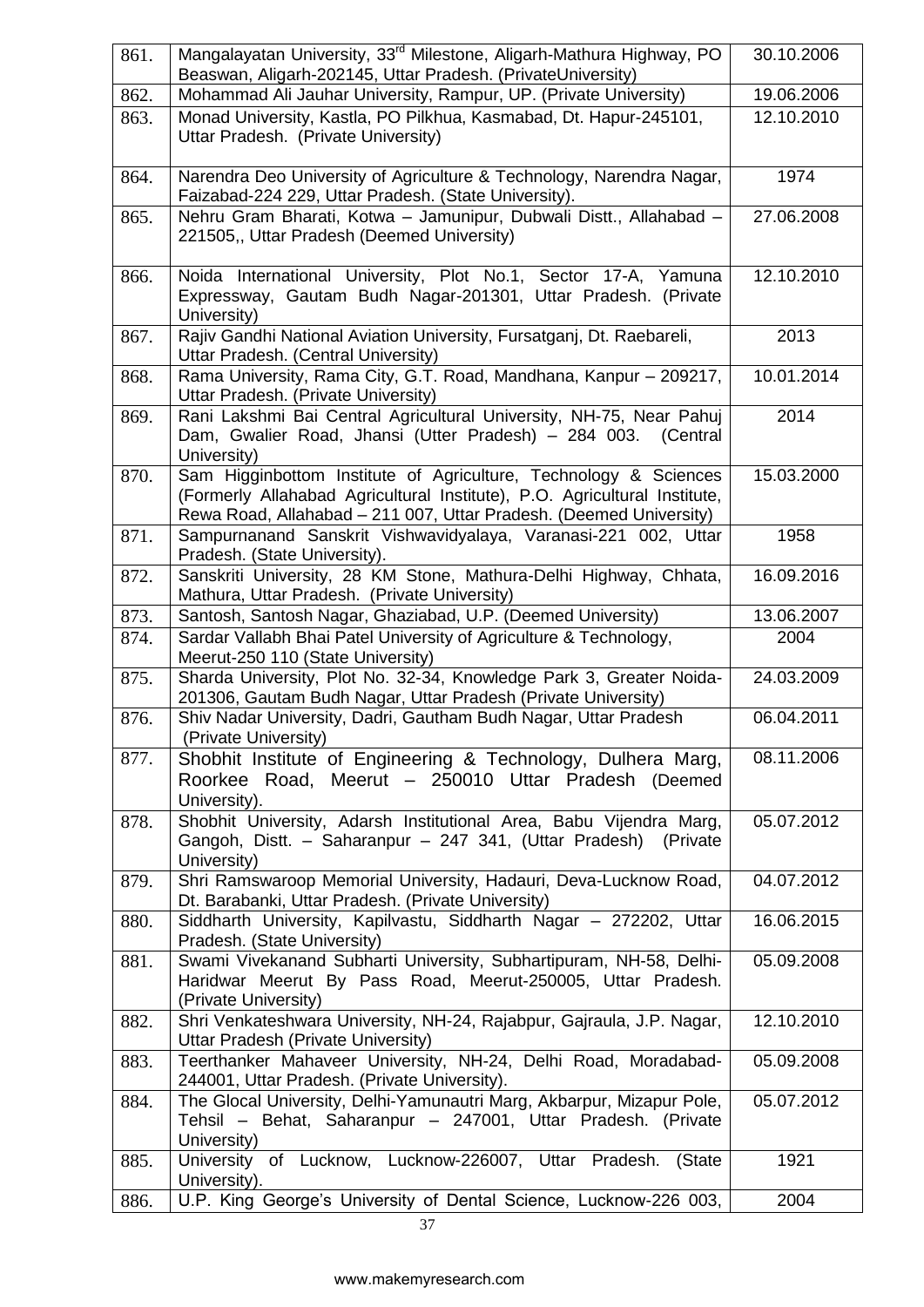|      | Uttar Pradesh (State University).                                                                                                                                                   |                                                |
|------|-------------------------------------------------------------------------------------------------------------------------------------------------------------------------------------|------------------------------------------------|
| 887. | Uttar Pradesh Pandit Deen Dayal Upadhyaya Pashu Chikitsa Vigyan<br>Vishwavidyalaya Evam Go-Anusandhan Sansthan, Mathura, Uttar<br>Pradesh. (State University)                       | 2001                                           |
| 888. | U.P. Rajarshi Tandon Open University, University Campus,<br>Shantipuram (Sector F), Phaphamau, Allahabad-211 013, Uttar<br>Pradesh. (State University).                             | 2004                                           |
| 889. | Uttar Pradesh Viklang Uddhar Dr. Shakuntala Misra University, Mohan<br>Road, Lucknow-226017, Uttar Pradesh. (State University)                                                      | 2008                                           |
| 890. | Uttar Pradesh University of Medical Sciences, Saifai, Etawah - 206130,<br>Uttar Pradesh. (State University)                                                                         | 17.05.2016                                     |
| 891. | University of Allahabad, Allahabad-211 002, Uttar Pradesh.<br>(Central University).                                                                                                 | 1887                                           |
| 892. | Veer Bahadur Singh Purvanchal University, Jaunpur-222 002, Uttar<br>Pradesh. (State University).                                                                                    | 1987                                           |
|      | <b>UTTARAKHAND</b>                                                                                                                                                                  |                                                |
| 893. | Bhagwant Global University, Village & Post - Uttari Jhandi Chaur,<br>Tehsil - Kotdwar, Dist. - Pauri Garhwal, Uttarakhand - 246149.<br>(Private University)                         | 19.12.2016                                     |
| 894. | Dev Sanskriti Vishwavidyalaya, Gayatrikunj, Shantikunj, Hardwar-249<br>411, Uttarakhand. (Private University)                                                                       | 22.01.2002                                     |
| 895. | DIT University, Mussoorie Diversion Road, Dehradun - 248 009,<br>Uttarakhand. (Private University)                                                                                  | 15.02.2013                                     |
| 896. | Doon University, Mothrowala Road, Kedarpur, PO Ajabpur, Dehradun -<br>248001.(State University)                                                                                     | 2005                                           |
| 897. | Forest Research Institute, PO IPE, Kaulagarh Road, Dehradun-248<br>195, Uttarakhand. (Deemed University)                                                                            | 28.11.1991                                     |
| 898. | G.B. Pant University of Agriculture and Technology, Pantnagar-263<br>145, District Udham Singh Nagar, Uttarakhand. (State University).                                              | 1960                                           |
| 899. | Graphic Era, 566/6 Bell Road, Clement Town, Dehradun-248 002,<br>Uttarakhand. (Deemed University)                                                                                   | 14.08.2008                                     |
| 900. | (Formerly Graphic Era Parvatiya<br>Graphic<br>Hill<br>University<br>Era<br>Vishwavidyalaya), 600, Bell Road, Clement Town, Dehradun - 248 002,<br>Uttarakhand. (Private University) | 28.04.2011                                     |
| 901. | Gurukul Kangri Vishvidayala, PO Gurukul Kangri, Hardwar-249 404,<br>Uttarakhand. (Deemed University)                                                                                | 19.06.1962                                     |
| 902. | Hemwati Nandan Bahuguna Garhwal University, Srinagar-246 174, Dt.<br>Garhwal, Uttarakhand. (Converted from State University to Central<br>University) (Central University)          | 1973<br>(Central<br>University<br>w.e.f. 2009) |
| 903. | Hemwati Nandan Bahuguna Medical Education University, 124, Ganga<br>Vihar, Opposite Roadways Workshop, Haridwar Road, Dehradun - 248<br>001, Uttarakhand. (State University)        | 2014                                           |
| 904. | Himalayan Garhwal University, Dhaid Gaon, Pokhra, Pauri Garhwal,<br>Uttarakhand. (Private University)                                                                               | 07.12.2016                                     |
| 905. | Himalayiya University, Headquarter Fatehpur Tanda, Jeevanwala, Via<br>Doiwala, Dehradun-248140, Uttarakhand(Private University)                                                     | 27.06.2019                                     |
| 906. | Himgiri Zee University, Sheeshambada, PO-Sherpur, Chakrata Road,<br>Via-Sahaspur, Dehradun-248197, Uttarakhand. (Private University)                                                | 11.07.2003                                     |
| 907. | IMS Unison University, Makkawala Greens, Mussoorie Diversion<br>Road, Dehradun - 248. (Private 009, Uttarakhand University)                                                         | 15.02.2013                                     |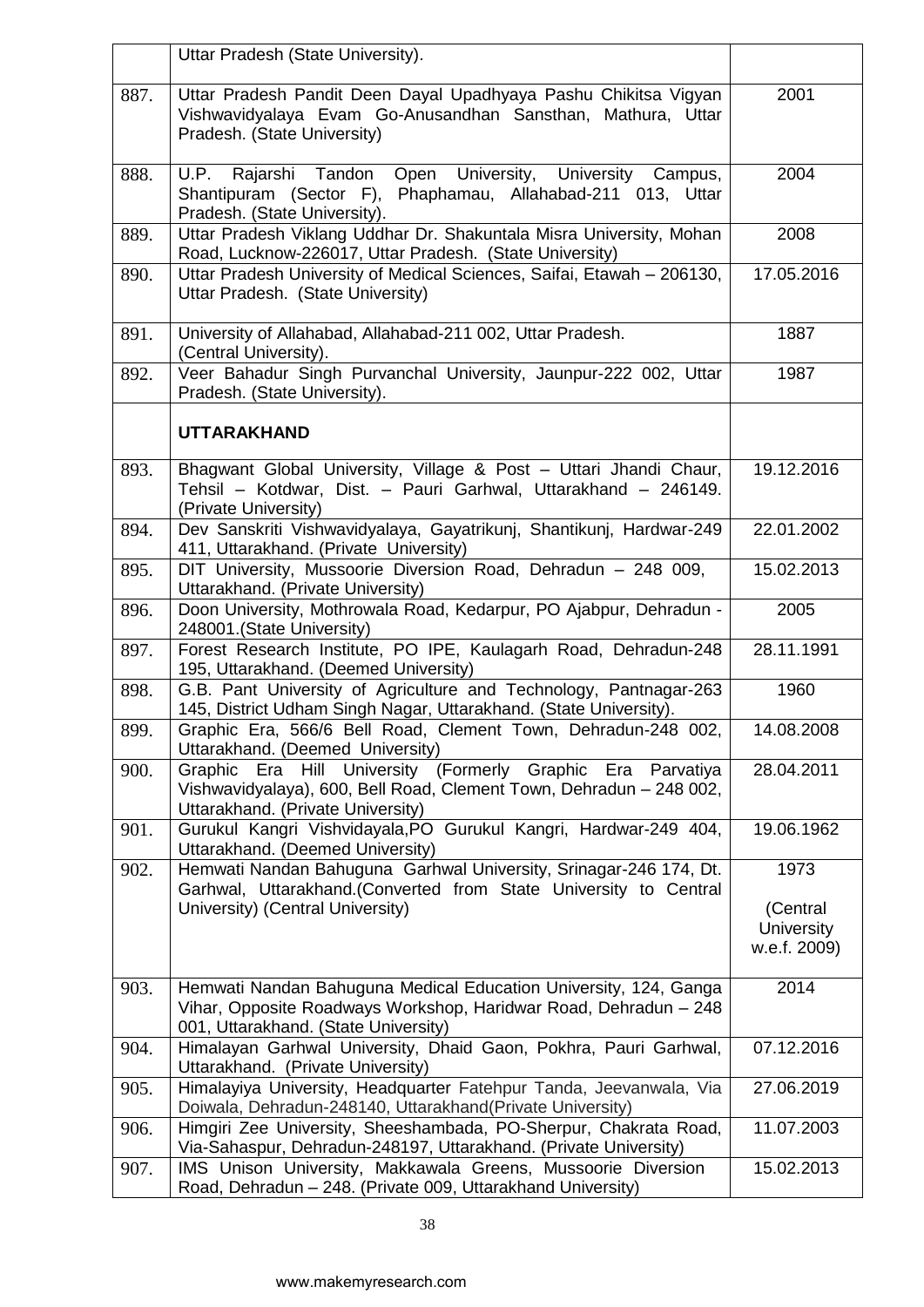| 908. | Institute of Chartered Financial Analysts of India (ICFAI), Rajawala<br>Road, Central Hope Town, Selaqui, Dehradun-248197, Uttarakhand.<br>(Private University)                          | 10.07.2003 |
|------|------------------------------------------------------------------------------------------------------------------------------------------------------------------------------------------|------------|
| 909. | Kumaun University, Mallital, Nainital-263 001, Uttarakhand. (State<br>University).                                                                                                       | 1973       |
| 910. | Motherhood University, Village - Karondi, Post - Bhagwanpur,<br>Roorkee, Distt. Hardwar, Uttarakhand. (Private University)                                                               | 19.01.2015 |
| 911. | Quantum University, Mandawar (22km Milestone), Roorkee-Dehrdun<br>Highway (NH-73), Roorkee - 247167, Uttarakhand. (Private Univerity)                                                    | 07.04.2017 |
| 912. | Ras Bihari Bose Subharti University, Subhartipuram Kotda Santaur,<br>Aamwala Road, PO - Chandanwadi, Nanda Ki Chowki, Prem Nagar,<br>Dehradun-248007, Uttarakhand. (Private University)  | 08.12.2016 |
| 913. | Sardar Bhagwan Singh University, Balawala, Dehradun- 248161,<br>Uttarakhand (Private University)                                                                                         | 03.08.2018 |
| 914. | Shri Guru Ram Rai University, Patel Nagar, Dehradun, Uttarakhand.<br>(Private University)                                                                                                | 07.04.2017 |
| 915. | Soban Singh Jeena University, Almora, Uttarakhand (State University)                                                                                                                     | 22.06.2020 |
| 916. | Sri Dev Suman Uttarakhand Vishwavidyalay, Badshahithaul, Tehri<br>Garhwal, Uttarakhand-249199. (State University)                                                                        | 2011       |
| 917. | Swami Rama Himalayan University, Swami Ram Nagar, Jolly Grant,<br>PO - Doiwala, Dehradun, Uttarakhand. (Private University)                                                              | 12.03.2013 |
| 918. | University of Engineering and Technology Roorkee, Post Box No.27, 7<br>Km.on Roorkee-Haridwar Road, Vardhmanpuram, Roorkee- 247667,<br>Uttarakhand (Private University)                  | 25.03.2021 |
| 919. | University of Patanjali, Patanjali Yogpeeth, Haridwar (Private University)                                                                                                               | 05.04.2006 |
| 920. | University of Petroleum and Energy Studies, Bidholi Campus, Energy<br>Acres, P.O Bidholi (Via Prem Nagar) Dehradun - 248 006, Uttarakhand.<br>(PrivateUniversity).                       | 10.07.2003 |
| 921. | Uttarakhand Ayurved University, Railway Station Road, Harrawala,<br>Dehradun - 248 009, Uttarakhand. (State University)                                                                  | 2009       |
| 922. | Uttarakhand Open University, Teenpani Bypass<br>Road,<br><b>Behind</b><br>Transport Nagar, PO Industrial Estate, Haldwani, District Nainital-<br>263139, Uttarakhand. (State University) | 2005       |
| 923. | Uttarakhand Sanskrit University, Delhi-Haridwar National Highway, PO<br>Bahadrabad, Haridwar-249 402, Uttrakhand (State University).                                                     | 2005       |
| 924. | Uttrakhand Technical University, Post Office Chandavari, Suddhowala,<br>Dehradun-248007, Uttrakhand (State University)                                                                   | 2008       |
| 925. | Uttaranchal University, Arcadia Grant, PO Chandanwari, Premnagar,<br>Dehradun - 248 007, Uttarakhand. (Private University)                                                               | 15.02.2013 |
| 926. | Veer Chandra Singh Garhwali Uttarakhand University of Horticulture &<br>Forestry, Bharsar, Dt. Pauri Garhwal-246123, Uttarakhand. (State<br>University)                                  | 2011       |
|      | <b>WEST BENGAL</b>                                                                                                                                                                       |            |
| 927. | Adamas University, Barasat, Barrackpore Road, Barberia,<br>PO.<br>Jagannathpur, PS Barasat, Kolkata - 700126, West Bengal. (Private<br>University)                                       | 11.04.2014 |
| 928. | Alipurduar University, P.O. Alipurduar Court, Dist- Alipurduar, West<br>Bengal- 736122 (State University)                                                                                | 07.01.2021 |
| 929. | Aliah University, Salte Campus, DN-41, Sector-V, Salt Lake City,<br>Kolkata-700091, West Bengal. (State University)                                                                      | 2007       |
| 930. | Amity University, Rajarhat, New Town, Dist. North 24 Parganas, West<br>Bengal. (Private University)                                                                                      | 21.01.2015 |
| 931. | Bankura University, Puabagan Camp Office, PO Bhagabandh, Dist.                                                                                                                           | 2014       |



39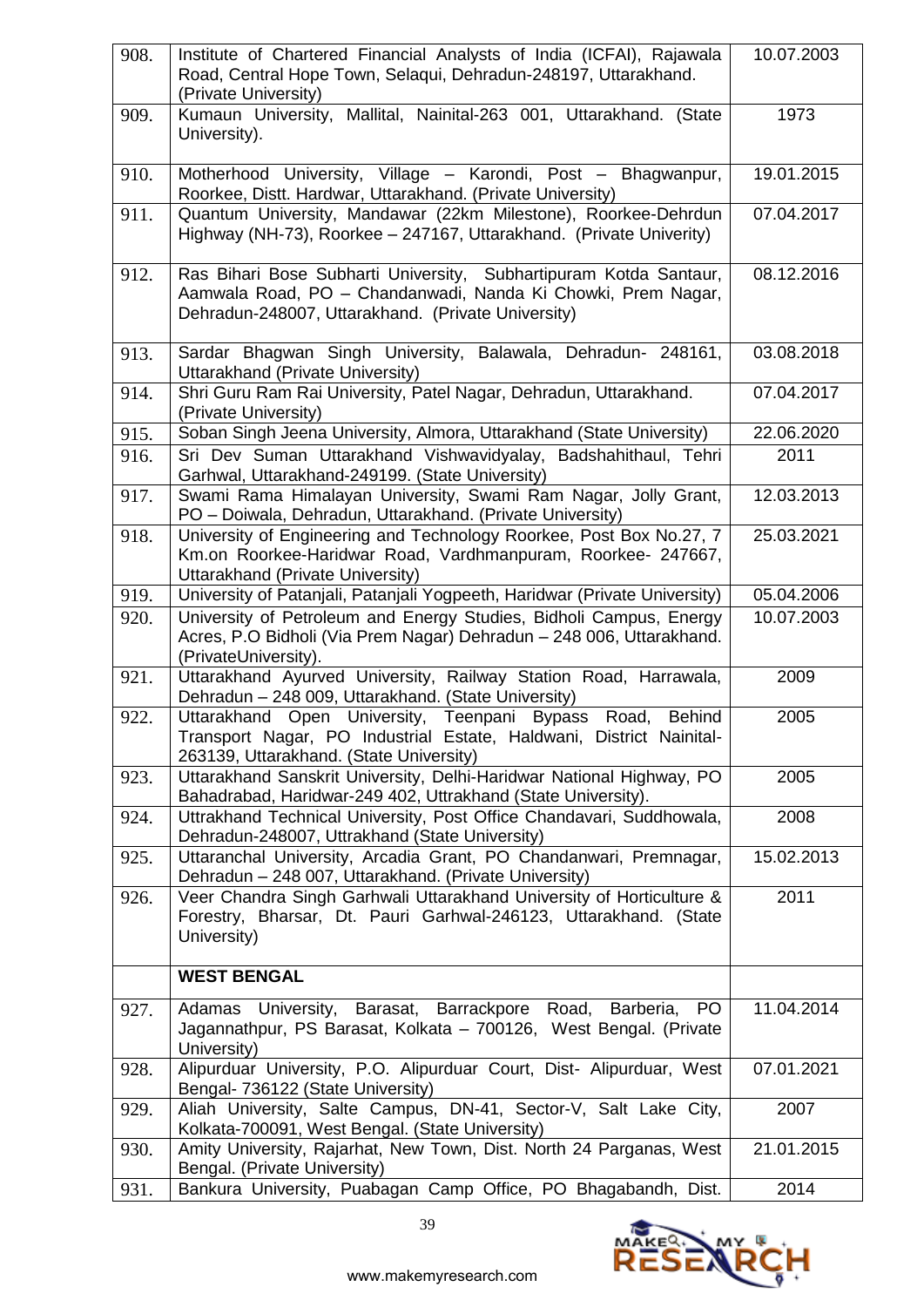|      | Bankura-722146, West Bengal. (State University)                                                                                                                     |            |
|------|---------------------------------------------------------------------------------------------------------------------------------------------------------------------|------------|
| 932. | Bidhan Chandra Krishi Vishwavidyalaya, PO Krishi Vishwavidyalaya,<br>Mohanpur, District Nadia-741 252, West Bengal. (State University).                             | 1974       |
| 933. | Brainware University, 398, Ramkrishnapur Road, Barasat, Kolkata -<br>700 125, North 24 Pgs., West Bengal. (Private University)                                      | 24.02.2016 |
| 934. | Cooch Behar Panchanan Barma University, Vibekananda Road, Cooch<br>Behar - 736101, West Bengal. (State University)                                                  | 2012       |
| 935. | Diamond Harbour Women's University, Sarisha, Diamond Harbour<br>Road, Distt. South 24 Parganas, West Bengal - 743368. (State<br>University)                         | 2013       |
| 936. | Harichand Guruchand University, North 24 Parganas- 743245, West<br>Bengal (State University)                                                                        | 03.02.2021 |
| 937. | Hindi University, Howrah, West Bengal (State University)                                                                                                            | 01.01.2021 |
| 938. | Indian Association for the Cultivation of Science (IACS), 2A & 2B, Raja<br>S.C. Mullick Road, Jadavpur, Kolkata, West Bengal - 700032. (Deemed<br>to be University) | 08.05.2018 |
| 939. | Jadavpur University, 188, Raja S.C. Mallik Road, PO Jadavpur,<br>Kolkata-700 032. (State University).                                                               | 1955       |
| 940. | JIS University, Agarpara, District North 24 Parganas, West Bengal.<br>(Private University)                                                                          | 03.02.2015 |
| 941. | Kanyashree University, Krishnanagar, Nadia, West Bengal (State<br>University)                                                                                       | 10.11.2020 |
| 942. | Kazi Nazrul University, Kalla Bypass More, P.O. - Kalla (C.H.),<br>Asansol, District - Burdwan, West Bengal - 713 340. (State University).                          | 2012       |
| 943. | Mahatma Gandhi University (Formerly Purba Medinipur University),<br>Purba Medinipur- 721628, West Bengal                                                            | 10.12.2020 |
| 944. | Maulana Abul Kalam Azad University of Technology, BF-142, Salt Lake,<br>Sector 1, Bidhannagar, Kolkata-700064, West Bengal.<br>(State)<br>University).              | 2001       |
| 945. | Netaji Subhash Open University, DD-26, Sector-I, Salt Lake City,<br>Kolkata-700 064. (State University)                                                             | 1997       |
| 946. | Presidency University, 86/1 College Street, Kolkata - 700 073, West<br>Bengal (State University)                                                                    | 2010       |
| 947. | Rabindra Bharati University, Emerald Bower Campus, 56-A, BT Road,<br>Kolkata-700 050. (State University).                                                           | 1962       |
| 948. | Raiganj University, PO-Raiganj, Dist. Uttar Dinajpur-733134, West<br>Bengal. (State University)                                                                     | 2015       |
| 949. | Mission Vivekananda Educational<br>Ramakrishna<br>and<br>Research<br>Institute, Belur Math, Howrah, West Bengal (Deemed University)                                 | 05.01.2005 |
| 950. | Rani Rashmoni Green University, Tarakeswar, Hooghly, West Bengal<br>(State University)                                                                              | 09.01.2018 |
| 951. | Sadhu Ram Chand Murmu University of Jhargram (Formerly Jhargram<br>University) Jhargram Raj College, Jhargram- 721507, West Bengal<br>(State University)            | 01.06.2021 |
| 952. | Seacom Skills University, Village - Kendradanga, PO - Sattore, PS -<br>Panrui, Dist. - Birbhum-731236, West Bengal. (Private University)                            | 11.04.2014 |
| 953. | Sidho-Kanho-Birsha University, Administrative Building, Purulia Zilla<br>Parishad, Jubilee Compound, Purulia - 723101, West Bengal. (State<br>University)           | 2010       |
| 954. | Sister Nivedita University, DG-1/2, New Town, Rajarhat, Kolkata - 700<br>156, West Bengal. (Private University)                                                     | 22.02.2018 |
| 955. | St. Xavier's University, Premises No. IIIB-1, Plot No. IIIB/1, Action Area<br>IIIB, PS New Town, Kolkata - 700156. (Private University)                             | 16.01.2017 |
| 956. | Swami Vivekananda University, Bara Kanthalia, Sevli Telini Para, North                                                                                              | 05.12.2019 |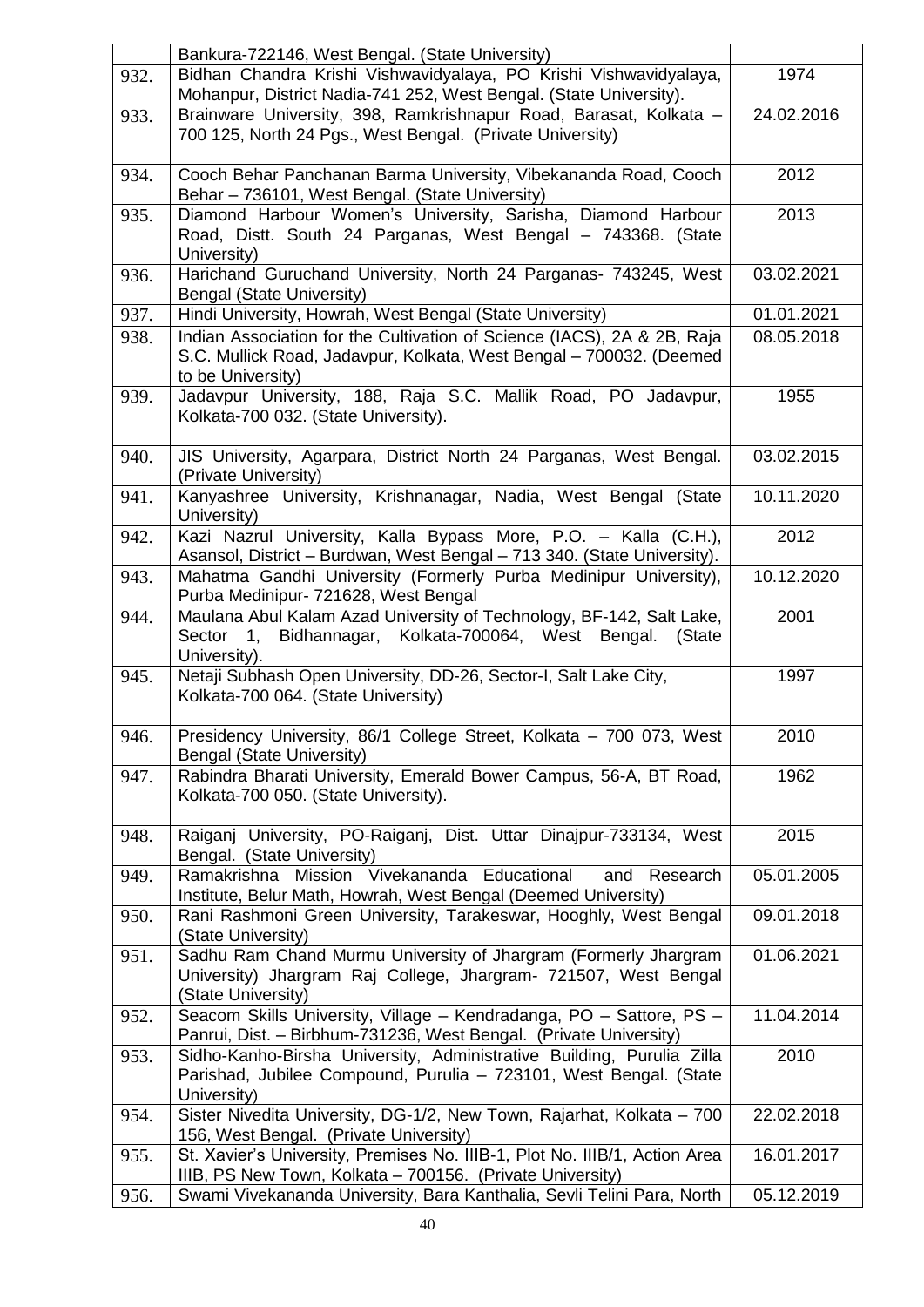|      | 24 Paraganas, Barrackpore, Kolkata, West Bengal- 700121 (Private<br>University)                                                                                                                 |            |
|------|-------------------------------------------------------------------------------------------------------------------------------------------------------------------------------------------------|------------|
| 957. | Techno India University, EM - 4, Sector-V, Salt Lake, Kolkata - 700<br>091, West Bengal. (Private University)                                                                                   | 16.08.2012 |
| 958. | The Neotia University, Jhinga, Sarisa, D.H. Road, 24 Parganas (S),<br>West Bengal-743368. (Private University)                                                                                  | 03.02.2015 |
| 959. | The Sanskrit College and University, Bankim Chaterjee Street, Kolkata<br>- 700073. (State University)                                                                                           | 19.02.2016 |
| 960. | The West Bengal National University of Juridical Science, NUJS Bhava,<br>12 LB Block, Sector-III, Salt Lake City, Kolkata (State University).                                                   | 2004       |
| 961. | The West Bengal University of Health Sciences, DD-36, Secotor-1, Salt<br>Lake, Kolkata-700 064 (State University).                                                                              | 2002       |
| 962. | The West Bengal University of Teachers' Training, Education Planning<br>and Administration, 25/2 & 25/3, Ballygunge Circular Road, Kolkata -<br>700019, West Bengal. (State University)         | 2015       |
| 963. | University of Burdwan, Rajbati, Burdwan-713 104, West Bengal.<br>(State University).                                                                                                            | 1960       |
| 964. | University of Calcutta, 87/1, College Street, Kolkata-700 073.<br>(State University).                                                                                                           | 1857       |
| 965. | University of Engineering and Management, University Area, Plot No.<br>III-B/5, Main Arterial Road (East-West), New Town, Action Area-III,<br>Kolkata-700156, West Bengal. (Private University) | 03.02.2015 |
| 966. | University of Gour Banga, Rabindra Avenue, Malda College Campus,<br>P.O. & Dist- Malda - 732 101, (State University)                                                                            | 2007       |
| 967. | University of Kalyani, Kalyani-741 235, Nadia, West Bengal. (State<br>University).                                                                                                              | 1960       |
| 968. | University of North Bengal, Raja Ram Mohanpur, PO North Bengal<br>University-734013, District Darjeeling, West Bengal. (State University).                                                      | 1962       |
| 969. | Uttar Banga Krishi Vishwavidyalaya, District-Cooch Behar-736 165<br>(State University)                                                                                                          | 2001       |
| 970. | Vidyasagar University, West Midnapore-721 102, West Bengal.<br>(State University).                                                                                                              | 1981       |
| 971. | Vishwa Bharati University, Shantiniketan-731 235, West Bengal.<br>(Central University)                                                                                                          | 1951       |
| 972. | West Bengal State University, Berunanpukuria, Malikapur Barasat, 24<br>Parganas (North), Kolkata - 700126, West Bengal. (State University)                                                      | 2007       |
| 973. | West Bengal University of Animal and Fishery Sciences, 68, Khudiram<br>Bose Sarani, Kolkata-700037, West Bengal. (State University).<br><b>NCT OF DELHI</b>                                     | 1995       |
| 974. | Bharat Ratna Dr. B.R. Ambedkar University, Lothian Road, Kashmere<br>Gate, Delhi - 110 006. (State University)                                                                                  | 2007       |
| 975. | Delhi Pharmaceutical Sciences & Research University,<br><b>DIPSAR</b><br>Campus, Sector-III, Pushp Vihar, New Delhi. (State University)                                                         | 2010       |
| 976. | Delhi Skill and Entrepreneurship University, Integrated Institute of<br>Technology Complex, Sector- 9, Dwarka, New Delhi- 110077 (State<br>University)                                          | 15.08.2020 |
| 977. | Delhi Sports University, Ludlow Castle Sports Complex, Shamnath<br>Marg, Delhi- 110054 (State University)                                                                                       | 15.08.2020 |
| 978. | Delhi Technological University, Shahbad Daultapur, Bawana Road,<br>Delhi -110042. (State University)                                                                                            | 2009       |
| 979. | Guru Gobind Singh Indraprastha Vishwavidyalaya, Sector 16 C,<br>Dwarka, Delhi-110 078. (State University).                                                                                      | 1998       |
| 980. | Indian Agricultural Research Institute, Pusa, New Delhi-110 012.<br>(Deemed University)                                                                                                         | 22.08.1958 |
| 981. | Indian Institute of Foreign Trade, IIFT Bhawan, Qutab Industrial Area,<br>New Delhi-110 016. (Deemed University)                                                                                | 20.05.2002 |
| 982. | Indian Law Institute, Bhagwandas Road, New Delhi-110 001                                                                                                                                        | 29.10.2004 |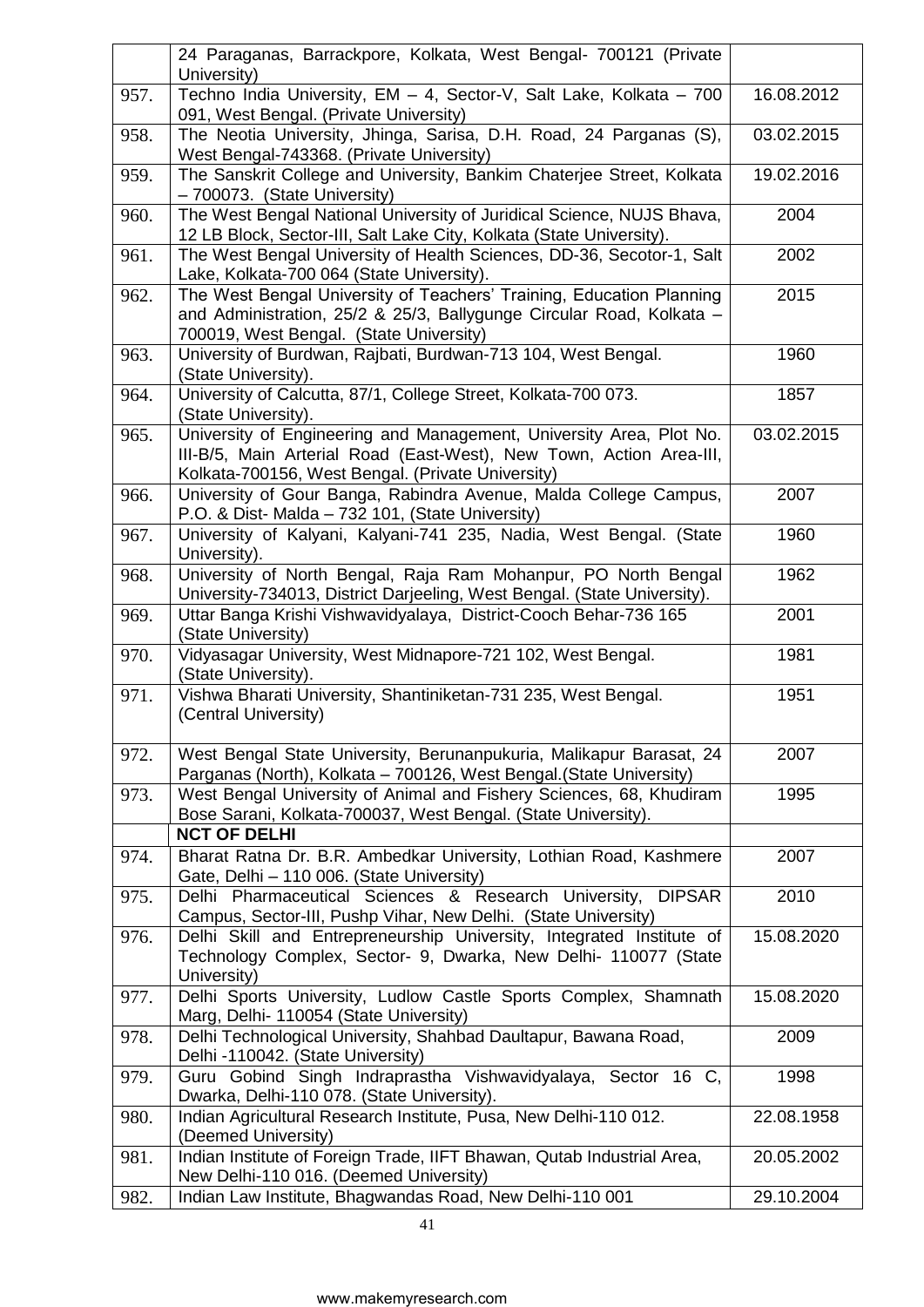|       | (Deemed University).                                                                                                                                                                                                                                                                    |            |
|-------|-----------------------------------------------------------------------------------------------------------------------------------------------------------------------------------------------------------------------------------------------------------------------------------------|------------|
| 983.  | Indira Gandhi National Open University, Maidan Garhi, New Delhi-110<br>068. (Central University).                                                                                                                                                                                       | 1985       |
| 984.  | Indira Gandhi Delhi Technical University for Women, Kashmere Gate,<br>Delhi - 110 006. (State University).                                                                                                                                                                              | 2013       |
| 985.  | Indraprastha Institute of Information Technology, Near Govindpuri<br>Metro Station, Okhla Industrial Estate, Phase -III, New Delhi-110020.<br>(State University)                                                                                                                        | 2008       |
| 986.  | Institute of Liver and Biliary Sciences (ILBS), D-1 VasantKunj,<br>New Delhi-110 070. (Deemed University)                                                                                                                                                                               | 10.07.2009 |
| 987.  | Jamia Hamdard, Hamdard Nagar, New Delhi-110 062. (Deemed<br>University)                                                                                                                                                                                                                 | 10.05.1989 |
| 988.  | Jamia Mallia Islamia University, Maulana Mohammad Ali Jauhar Marg,<br>Jamia Nagar, Okhla, New Delhi-110 025. (Central University)                                                                                                                                                       | 1988       |
| 989.  | Jawaharlal Nehru University, New Mehrauli Road, New Delhi-110 067.<br>(Central University)                                                                                                                                                                                              | 1969       |
| 990.  | Morarji Desai National Institute of Yoga, 68, Ashok Road, New Delhi<br>110001 (Deemed University)                                                                                                                                                                                       | 18.06.2021 |
| 991.  | National Institute of Educational Planning and Administration, 17-B,<br>Sri Aurobindo Marg, New Delhi - 110 016. (Deemed University).                                                                                                                                                   | 11.08.2006 |
| 992.  | National Law University, Sector, 14, Dwarka, New Delhi-110078.<br>(State University)                                                                                                                                                                                                    | 2008       |
| 993.  | National Museum Institute of History of Art, Conservation and<br>Museology, Janpath, New Delhi-110 011. (Deemed University)                                                                                                                                                             | 28.04.1989 |
| 994.  | Netaji Subhas University of Technology, Azad Hind Fauj Marg, Sector-<br>3, Dwarka, New Delhi- 110078 (State University)                                                                                                                                                                 | 26.09.2018 |
| 995.  | Shri Lal Bahadur Shastri National Sanskrit University, B-4, Qutub<br>Institutiona Area, Katwaria Sarai, New Mehrauli Road, New Delhi-110<br>016. (Central University w.e.f. 30.04.2020)<br>(Formerly Shri Lal Bahadur Shastri Rashtriya Sanskrit Vidyapith,<br>Deemed to be University) | 16.11.1987 |
| 996.  | South Asian University, Akbar Bhawan Campus, Chanakyapuri, New<br>Delhi - 110 021. (Established under Central Act)                                                                                                                                                                      | 2010       |
| 997.  | The Central Sanskrit University, 56-57, Institutional Area, Janak Puri,<br>New Delhi-110 058 (Central University w.e.f. 30.04.2020)                                                                                                                                                     | 07.05.2002 |
|       | (Formerly Rashtriya Sanskrit Sansthan, Deemed to be University)                                                                                                                                                                                                                         |            |
| 998.  | TERI School of Advanced Studies, Plot No. 10, Institutional Area,<br>Vasant Kunj, New Delhi-110070. (Deemed University)                                                                                                                                                                 | 05.10.1999 |
| 999.  | University of Delhi, Delhi-110007. (Central University)                                                                                                                                                                                                                                 | 1922       |
|       | <b>CHANDIGARH</b>                                                                                                                                                                                                                                                                       |            |
| 1000. | Panjab University, Sector 14, Chandigarh-160 014. (State University)                                                                                                                                                                                                                    | 1947       |
| 1001. | Punjab Engineering College, Chandigarh-160 009. (Deemed University)<br><b>PUDUCHERRY</b>                                                                                                                                                                                                | 16.10.2003 |
| 1002. | Pondicherry University, R. Venkataraman Nagar, Kalapet,<br>Puducherry - 605 014. (Central University)                                                                                                                                                                                   | 1985       |
| 1003. | Sri Balaji Vidyapeeth, Mahatma Gandhi Medical College Campus,<br>Pondy-Cuddalore Main Road, Pillaiyarkuppam, Puducherry - 607<br>402(Deemed University)                                                                                                                                 | 04.08.2008 |
|       | <b>UT OF LADAKH</b>                                                                                                                                                                                                                                                                     |            |